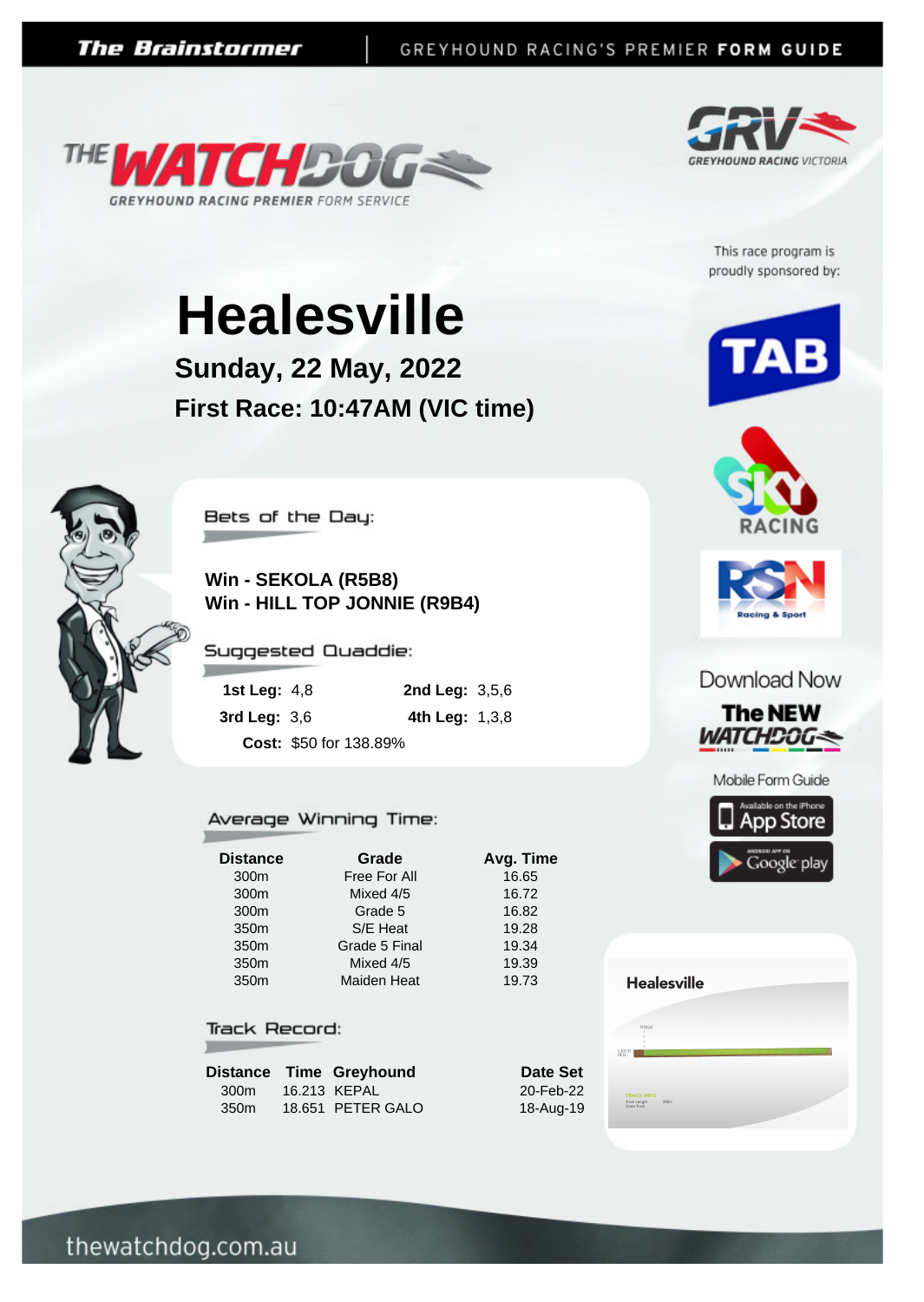| <b>Healesville</b>                                                       |                              |                |                | WILD GRAINS BAKERY HT1<br>Distance: 350m, Race Type: Maiden Heat, Total Prizemoney: \$2,405<br>1st: \$1,600, 2nd: \$460, 3rd: \$230, 4th: \$115                                                                                                |                |                |                                               |                                               |                                           | 58 Avg. km/hr - 1st Split 68                                                                      |
|--------------------------------------------------------------------------|------------------------------|----------------|----------------|------------------------------------------------------------------------------------------------------------------------------------------------------------------------------------------------------------------------------------------------|----------------|----------------|-----------------------------------------------|-----------------------------------------------|-------------------------------------------|---------------------------------------------------------------------------------------------------|
| 10:47AM<br>(VIC time)                                                    |                              |                |                | SODA BROCK (6) has raced well here to date and he should be able to burn them off soon after box<br>rise. LIGHTS STRIKE (8) has been placed in ten of 18 to date and he can work into the mix mid<br>race. DR. VALOR (4) can show improvement. |                |                |                                               |                                               |                                           |                                                                                                   |
|                                                                          | <b>Watchdog Tips:</b>        |                | 6              | 8<br>4<br>Bet:                                                                                                                                                                                                                                 |                |                |                                               | Trifecta 6/1,4,8/1,2,4,7,8 (\$10 -<br>83.33%) | 10                                        |                                                                                                   |
| <b>Box Weight Dist Track</b><br>Form                                     | Date                         | Time           | <b>BON</b>     | Margin 1st/2nd (Time)                                                                                                                                                                                                                          | PIR            |                |                                               | Checked Comment W/R Split 1                   | S/P Grade                                 | <b>Winning Boxes</b>                                                                              |
| <b>DR. EVANGELISE [M]</b><br>1<br>ΒK<br>в                                | May-20 BERNARDO              |                |                | Bred to have plenty of early speed, keep safe<br>DR. JEZABEL                                                                                                                                                                                   |                |                |                                               |                                               | \$6.00                                    | 2 <sub>1</sub><br>3   4   5   6<br>$\mathbf{1}$<br>$\overline{7}$<br>8                            |
| Trainer: Emily Mcmahon (Darriman)<br>4th (7) 25.2 450 TRA R1 20-May-22   |                              |                | 25.99 25.06    | 6.00LAS EASY AS (25.59)                                                                                                                                                                                                                        | M/544          |                |                                               | 6.94                                          | \$18.30<br>MН                             | Prize<br>\$115.00<br><b>FSH</b><br>Best                                                           |
| Owner(s): DOCTORS KENNELS (SYN), W Mcmahon, J Mcmahon                    |                              |                |                |                                                                                                                                                                                                                                                |                |                |                                               |                                               |                                           | <b>Starts</b><br>$1 - 0 - 0 - 0$<br>Trk/Dst<br>$0 - 0 - 0 - 0$<br><b>APM</b><br>\$0               |
| <b>EVERLAST QUEEN (NSW)[M]</b><br>2                                      |                              |                |                | Placed in three of eight to date, place again                                                                                                                                                                                                  |                |                |                                               |                                               |                                           | <b>Winning Boxes</b><br>3   4   5   6<br>$2^{\circ}$<br>$\overline{7}$<br>8<br>$\mathbf{1}$       |
| в<br>RF<br>Trainer: Leon Lacy (Noble Park)                               | Feb-20 ASTON DEE BEE         |                |                | <b>SETELIA</b>                                                                                                                                                                                                                                 |                |                |                                               |                                               | \$12.00                                   | Prize<br>\$515.00                                                                                 |
| $(8)$ 28.0<br>300 HVL<br>27.9<br>300<br>HVL<br>3rd (3)                   | R2 05-Mar-22<br>R2 11-Mar-22 | 17.43<br>17.34 | 16.74<br>16.99 | 9.00LASTON SCORCHER (16.81)<br>0.50LFLIGHT CHASER (17.30)                                                                                                                                                                                      | M/2<br>Q/1     | C4             | $\mathbf{r} = \mathbf{r} \times \mathbf{r}$ . | 4.01<br>3.87                                  | M<br>\$21.70<br>\$4.50<br>T3-M            | <b>NBT</b><br>Best<br>$8 - 0 - 0 - 3$<br><b>Starts</b>                                            |
| WGL<br>BMT (-) 27.8<br>400                                               | 24-Mar-22                    | 24.18          |                | 13.00LTrial Not Cleared                                                                                                                                                                                                                        | S/66           |                | $60f6$ .                                      | 9.09                                          | <b>BMT</b><br>\$.                         | Trk/Dst<br>$1 - 0 - 0 - 0$<br><b>APM</b><br>\$309                                                 |
| BMT (-) 27.8 400<br>WGL<br>Owner(s): J Staines                           | 12-May-22                    | 23.68          |                | 0.01LTrial Cleared                                                                                                                                                                                                                             |                |                | $10f1$ .                                      |                                               | <b>BMT</b><br>\$.                         |                                                                                                   |
| 3<br><b>LUCY CATFISH [M]</b>                                             |                              |                |                | Well down the track in both runs, look to others                                                                                                                                                                                               |                |                |                                               |                                               |                                           | <b>Winning Boxes</b><br>2 3 4 5 6<br>78<br>$\mathbf{1}$                                           |
| WF<br>в<br>Trainer: Kevin Tirchett (Pascoe Vale)                         | Mar-20 ORSON ALLEN           |                |                | <b>LUCY LOBSTER</b>                                                                                                                                                                                                                            |                |                |                                               |                                               | \$26.00                                   | Prize<br>\$0.00                                                                                   |
| (3) 26.2 300 HVL<br>7th (6) 26.0 300 HVL                                 | R1 08-May-22<br>R1 15-May-22 | 18.05<br>17.70 | 16.52<br>16.43 | 14.00LMAGNIFICENCE (17.13)<br>8.50LTEXICALI MASTER (17.12)                                                                                                                                                                                     | M/5<br>M/3     |                | V <sub>5</sub>                                | 4.11<br>3.95                                  | \$22.60<br>М<br>\$33.10<br>М              | <b>FSTD</b><br>Best<br>$2 - 0 - 0 - 0$<br><b>Starts</b>                                           |
| Owner(s): J Theodotou                                                    |                              |                |                |                                                                                                                                                                                                                                                |                |                |                                               |                                               |                                           | $0 - 0 - 0 - 0$<br>Trk/Dst<br><b>APM</b><br>\$0                                                   |
| <b>DR. VALOR [M]</b><br>4                                                |                              |                |                | Trialled well at Traralgon recently, can threaten                                                                                                                                                                                              |                |                |                                               |                                               |                                           | <b>Winning Boxes</b><br>2 <sup>1</sup><br>3   4   5   6<br>7 8<br>1                               |
| ΒK<br>D<br>Trainer: William Mcmahon (Darriman)                           | Jan-20 WALK HARD             |                |                | <b>PAISLEY</b>                                                                                                                                                                                                                                 |                |                |                                               |                                               | \$4.60                                    |                                                                                                   |
| (8)<br>29.7 440 SLE<br>7th                                               | R4 20-Mar-22                 | 26.26          | 24.63          | 11.00LETHAN'S THUNDER (25.52)                                                                                                                                                                                                                  | S/742          | C <sub>2</sub> | V0<br>$\sim$ 100 $\mu$                        | 5.64                                          | \$9.10<br>MН                              | \$0.00<br>Prize<br>Best<br><b>FSH</b>                                                             |
| ST<br>$(\text{-})$<br>30<br>350 TRA<br>5th (3) 30.2 350 TRA R1 18-May-22 | 09-May-22                    | 20.20<br>21.31 | 19.79          | 0.50LTrial Cleared<br>7.50LGOOD CHAT BRANDI (20.81) S/56                                                                                                                                                                                       | S/22           |                | $20f5$ .                                      | 6.72<br>7.12                                  | \$.<br>ST<br>\$3.30<br>М                  | <b>Starts</b><br>$2 - 0 - 0 - 0$<br>Trk/Dst<br>$0 - 0 - 0 - 0$                                    |
| Owner(s): W Mcmahon                                                      |                              |                |                |                                                                                                                                                                                                                                                |                |                |                                               |                                               |                                           | <b>APM</b><br>\$0<br><b>Winning Boxes</b>                                                         |
| *** VACANT BOX ***<br>5<br><b>Trainer:</b>                               |                              |                |                |                                                                                                                                                                                                                                                |                |                |                                               |                                               |                                           |                                                                                                   |
| Owner(s):<br>6<br><del>SODA</del>                                        | <del>BROCK [M]</del>         |                |                | *** SCRATCHED                                                                                                                                                                                                                                  |                |                |                                               |                                               |                                           | <b>Winning Boxes</b>                                                                              |
| ΒK<br>D<br>Trainer: Colin Dalton (Coldstream)                            | May-20 ZAMBORA BROCKIE       |                |                | <b>SNIP SNAP</b>                                                                                                                                                                                                                               |                |                |                                               | eËT                                           | 1.90                                      | 4   5   6   7   8<br>$\mathbf{1}$<br>2 <sup>1</sup><br>3 <sup>1</sup><br>$\mathbf{1}$             |
| 5th (2) 30.2 385 SHP R3 28-Apr-22                                        | R1 10-May-22                 | 17.14          | 22.73 21.83    | 9.50LBUCK KNIFE (22.07)<br>2.00LJEBRYNAH LUNA (17.01)                                                                                                                                                                                          | M/46           |                | SW W                                          | 8.42<br>3.99                                  | \$3.30<br>м<br>\$1.70<br>М                | \$2,715.00<br>Prize<br><b>Best</b><br>19.57                                                       |
| 2nd (6) 29.9 300 HVL<br>6th (7) 29.6 400 WGL                             | R2 17-May-22                 | 23.54          | 16.57<br>22.52 | 13.00LPIE BIRD (22.67)                                                                                                                                                                                                                         | M/5<br>S/46    |                |                                               | 8.54                                          | \$9.40<br>М                               | $8 - 1 - 2 - 1$<br><b>Starts</b><br>Trk/Dst<br>$3 - 1 - 0 - 1$                                    |
| 1st (2) 29.4 350 HVL<br>Owner(s): Fluffy Side Up (SYN), A Onley, P Onley | R2 20-May-22                 | 19.57          | 19.57          | 5.00LASTON CHAFFY (19.91)                                                                                                                                                                                                                      | M/1            |                |                                               | 6.59                                          | \$1.60 T3-M                               | <b>APM</b><br>\$904                                                                               |
| <b>BLAZIN' MIST</b>                                                      | IMI                          |                |                | One paced to date, will need to show more                                                                                                                                                                                                      |                |                |                                               |                                               |                                           | <b>Winning Boxes</b><br>$3 \mid 4$<br>5 <sup>1</sup><br>$\overline{2}$<br>6<br>78<br>$\mathbf{1}$ |
| BD<br>D<br>Trainer: Paula Calafiore (Traralgon)                          | Mar-19 BLAZIN' BOMBER        |                |                | <b>OUR AQUA BLUE</b>                                                                                                                                                                                                                           |                |                |                                               |                                               | \$18.00                                   |                                                                                                   |
| (6) 29.8 350 HVL<br>6th                                                  | R1 28-Jan-22                 | 20.49          | 19.62          | 3.25LVICTORY INDI (20.27)                                                                                                                                                                                                                      | M/1            | C <sub>2</sub> |                                               | 6.82                                          | \$19.30 T3-M                              | \$240.00<br>Prize<br>Best<br><b>NBT</b>                                                           |
| $(1)$ 29.2 395<br>TRA<br>4th<br>(2)<br>29.0<br>395<br>TRA<br>4th         | R2 14-Feb-22<br>R1 21-Feb-22 | 23.03<br>23.58 | 22.05<br>22.19 | 12.00LPOLLARD FLYER (22.20)<br>7.00LSMALL CAKES (23.11)                                                                                                                                                                                        | S/555<br>M/465 | C1             |                                               | 3.93<br>3.87                                  | \$21.30<br>T3-M<br>\$22.80<br><b>T3-M</b> | $16 - 0 - 0 - 0$<br><b>Starts</b><br>$3 - 0 - 0 - 0$<br>Trk/Dst                                   |
| 5th (8) 29.7 395<br>TRA                                                  | R3 25-Apr-22                 | 22.95          | 22.21          | 7.00LBRUCE'S RUSLIE (22.48)                                                                                                                                                                                                                    | M/677          |                |                                               | 3.96                                          | \$74.80<br><b>T3-M</b>                    | <b>APM</b><br>\$128                                                                               |
| Owner(s): P Calafiore<br><b>LIGHTS STRIKE [M]</b><br>8                   |                              |                |                | Placed in ten of 18 to date, danger if steps                                                                                                                                                                                                   |                |                |                                               |                                               |                                           | <b>Winning Boxes</b>                                                                              |
| F<br>D                                                                   | Feb-20 BEAST UNLEASHED       |                |                | <b>STARS AND LIGHTS</b>                                                                                                                                                                                                                        |                |                |                                               |                                               | \$6.00                                    | $\mathbf{2}$<br>4   5   6  <br>$\mathbf{1}$<br>3 <sup>1</sup><br>78                               |
| Trainer: Gregory Berry (Toolleen)<br>8th (8) 35.6 500 BEN                | R9 13-Apr-22                 | 28.77          | 27.96          | 7.50LCONFER (28.27)                                                                                                                                                                                                                            | M/456          |                |                                               | 6.75                                          | \$20.60<br>RW                             | \$3,435.00<br>Prize<br><b>NBT</b><br>Best                                                         |
| 35.1 410 HOR<br>3rd (2)                                                  | R2 23-Apr-22                 | 23.70          | 23.08          | 4.75LHOT ROD CHARLIE (23.38)                                                                                                                                                                                                                   | M/55           |                |                                               | 10.86                                         | \$8.60<br>М                               | $18 - 0 - 6 - 4$<br><b>Starts</b><br>Trk/Dst<br>$2 - 0 - 0 - 0$                                   |
| $(1)$ 35.1 450<br>SHP<br>3rd<br>4th (2) 34.7 410 HOR R3 17-May-22        | R1 28-Apr-22                 | 25.72<br>24.25 | 25.50<br>22.95 | 3.25LALI STARR (25.50)<br>2.75LCRYMELON IVY (24.07)                                                                                                                                                                                            | M/333<br>M/66  |                |                                               | 6.93<br>10.94                                 | \$5.40<br>М<br>\$6.90<br>М                | \$2245<br><b>APM</b>                                                                              |
| Owner(s): G Berry<br>*** NO RESERVE ***<br>9                             |                              |                |                |                                                                                                                                                                                                                                                |                |                |                                               |                                               |                                           | <b>Winning Boxes</b>                                                                              |
|                                                                          |                              |                |                |                                                                                                                                                                                                                                                |                |                |                                               |                                               |                                           |                                                                                                   |
| Trainer:<br>Owner(s):                                                    |                              |                |                |                                                                                                                                                                                                                                                |                |                |                                               |                                               |                                           |                                                                                                   |
| $10***$                                                                  | <b>NO RESERVE ***</b>        |                |                |                                                                                                                                                                                                                                                |                |                |                                               |                                               |                                           | <b>Winning Boxes</b>                                                                              |
| Trainer:<br>Owner(s):                                                    |                              |                |                |                                                                                                                                                                                                                                                |                |                |                                               |                                               |                                           |                                                                                                   |
|                                                                          |                              |                |                |                                                                                                                                                                                                                                                |                |                |                                               |                                               |                                           |                                                                                                   |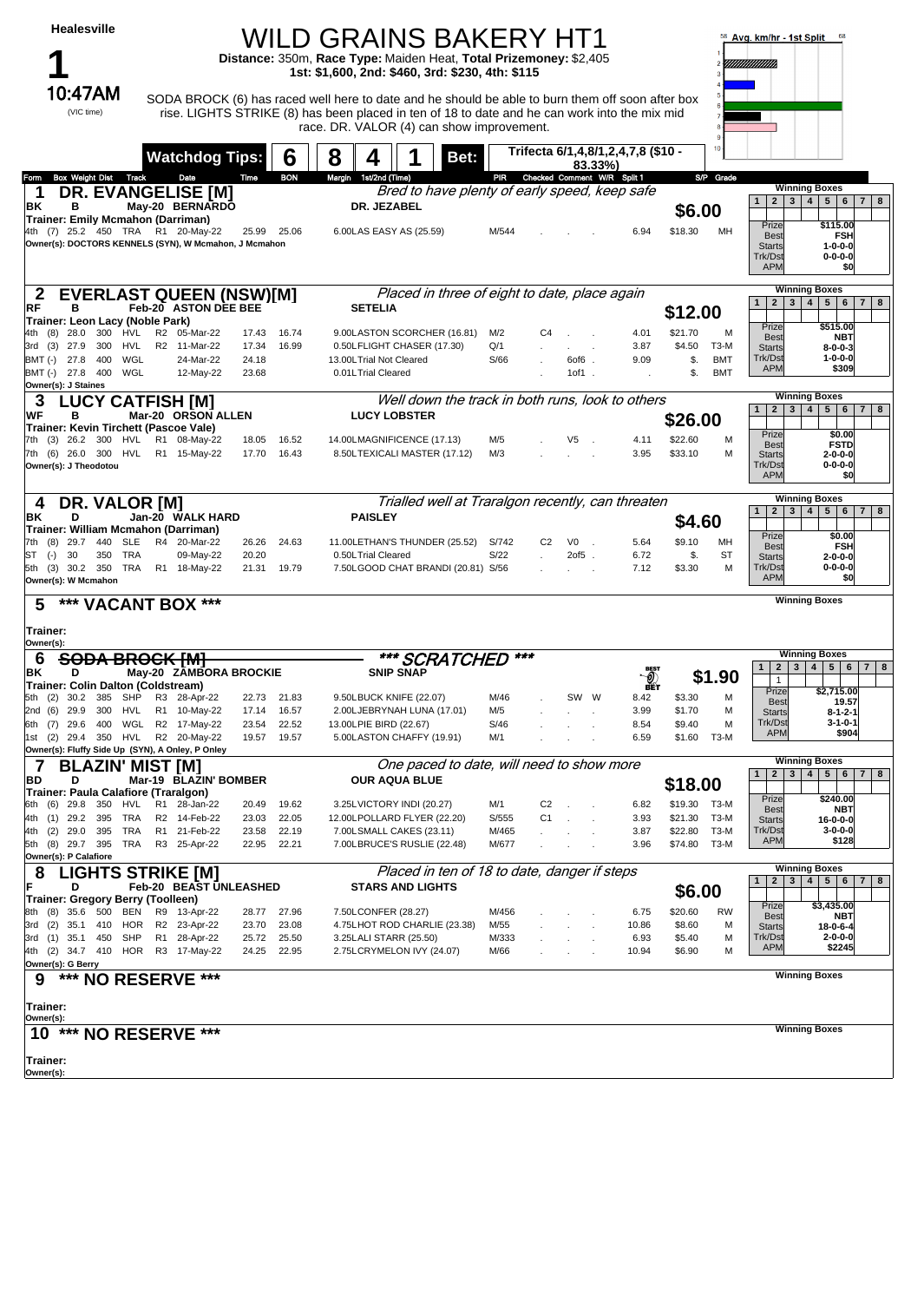| Healesville                                                                                                    |                                                                      | YARRA VALLEY FM 99.1 HT2<br>Distance: 350m, Race Type: Maiden Heat, Total Prizemoney: \$2,405<br>1st: \$1,600, 2nd: \$460, 3rd: \$230, 4th: \$115 |                                                                                                                                                                                               |                         | Avg. km/hr - 1st Split 68                                                                                                                                                                                                                 |
|----------------------------------------------------------------------------------------------------------------|----------------------------------------------------------------------|---------------------------------------------------------------------------------------------------------------------------------------------------|-----------------------------------------------------------------------------------------------------------------------------------------------------------------------------------------------|-------------------------|-------------------------------------------------------------------------------------------------------------------------------------------------------------------------------------------------------------------------------------------|
| 1:02AM<br>(VIC time)                                                                                           |                                                                      | AUSSIE CHAINSAW (8) must be respected on debut.                                                                                                   | DYNAMITE KID (7) is a member of a powerful kennel and his dam line has produced numerous<br>classy chasers. HIGH ROLLER (4) is another well bred type and he is a member of a capable litter. | $\overline{9}$<br>10    |                                                                                                                                                                                                                                           |
|                                                                                                                | <b>Watchdog Tips:</b>                                                | 8<br>Bet:<br>4                                                                                                                                    | Box Quinella 1,4,7,8 (\$10 for<br>166.67%)                                                                                                                                                    |                         |                                                                                                                                                                                                                                           |
| <b>Box Weight Dist</b><br>Track<br>Form<br><b>DR</b>                                                           | Date<br>Time<br><del>JAYLEN [M]</del>                                | <b>BON</b><br>1st/2nd (Time)<br>Margin<br><b>*** SCRATCHED</b>                                                                                    | Checked Comment W/R Split 1<br>PIR<br>***                                                                                                                                                     | S/P Grade               | <b>Winning Boxes</b>                                                                                                                                                                                                                      |
| D<br>Trainer: William Mcmahon (Darriman)                                                                       | Apr-20 BERNARDO                                                      | DR. DAWN                                                                                                                                          |                                                                                                                                                                                               | \$5.00                  | 3   4   5   6<br>2<br>$7 \mid 8$<br>$\mathbf{1}$<br>$\mathbf{1}$                                                                                                                                                                          |
| 1st (3) 32.6 450 TRA R2 20-May-22<br>Owner(s): W Mcmahon                                                       | 25.13 25.06                                                          | 7.50LOCEAN MIST (25.64)                                                                                                                           | M/111<br>6.69                                                                                                                                                                                 | MH<br>\$3.60            | Prize<br>\$1,600.00<br><b>FSH</b><br><b>Best</b><br>$1 - 1 - 0 - 0$<br><b>Starts</b><br>Trk/Dst<br>$0 - 0 - 0 - 0$<br><b>APM</b><br>\$0                                                                                                   |
| <b>DR. JULIENNE [M]</b><br>2<br>RF<br>в                                                                        | May-20 BERNARDO                                                      | DR. JEZABEL                                                                                                                                       | Dam line produced the classy Dr. Mino                                                                                                                                                         | \$4.00                  | <b>Winning Boxes</b><br>3   4   5   6  <br>2 <sup>1</sup><br>$\overline{7}$<br>8<br>1                                                                                                                                                     |
| Trainer: Marcus Mcmahon (Darriman)<br>5th (1) 28.5 450 TRA R2 20-May-22                                        | 26.18 25.06<br>Owner(s): DOCTORS KENNELS (SYN), W Mcmahon, J Mcmahon | 16.00LDR JAYLEN (25.13)                                                                                                                           | S/654<br>7.05                                                                                                                                                                                 | \$3.30<br>MН            | Prize<br>\$0.00<br><b>FSH</b><br><b>Best</b><br><b>Starts</b><br>$1 - 0 - 0 - 0$<br>Trk/Dst<br>$0 - 0 - 0 - 0$<br><b>APM</b><br>\$0                                                                                                       |
| *** VACANT BOX ***<br>3                                                                                        |                                                                      |                                                                                                                                                   |                                                                                                                                                                                               |                         | <b>Winning Boxes</b>                                                                                                                                                                                                                      |
| Trainer:                                                                                                       |                                                                      |                                                                                                                                                   |                                                                                                                                                                                               |                         |                                                                                                                                                                                                                                           |
| Owner(s):<br><b>HIGH ROLLER [M]</b><br>4<br>D<br>Trainer: Andrea Bahen (Yuroke)<br>Owner(s): A Bahen           | Aug-20 ASTON DEE BEE                                                 | <b>ROLLIN' WITH IT</b>                                                                                                                            | Member of a promising litter, watch betting                                                                                                                                                   | \$3.40                  | <b>Winning Boxes</b><br>5 <sup>1</sup><br>$\mathbf{2}$<br>3 <sup>1</sup><br>4<br>$6 \mid 7$<br>8<br>1<br>Prize<br>\$0<br><b>FSH</b><br><b>Best</b><br><b>Starts</b><br>$0 - 0 - 0 - 0$<br>Trk/Dst<br>$0 - 0 - 0 - 0$<br><b>APM</b><br>\$0 |
| 5<br>ΒK<br>в<br>Trainer: Jayden Cassar (Weir Views)<br>8th (4) 24.8 390 BAL R1 05-May-22<br>Owner(s): J Cassar | <del>JOJO IMI</del><br>Jun-20 NITRO BURST<br>24.42 22.25             | *** SCRATCHED<br><b>ZIPPING SELMA</b><br>25.00LZULU REBEL (22.71)                                                                                 | ***<br>M/88<br>9.63                                                                                                                                                                           | \$16.00<br>\$10.80<br>M | <b>Winning Boxes</b><br>5 6 <br>$\overline{2}$<br>3 <br>4 <sup>1</sup><br>7 8<br>$\mathbf{1}$<br>Prize<br>\$0.00<br><b>Best</b><br><b>FSH</b><br><b>Starts</b><br>$1 - 0 - 0 - 0$<br>$0 - 0 - 0 - 0$<br>Trk/Dst<br><b>APM</b><br>\$0      |
| *** VACANT BOX ***<br>6                                                                                        |                                                                      |                                                                                                                                                   |                                                                                                                                                                                               |                         | <b>Winning Boxes</b>                                                                                                                                                                                                                      |
| Trainer:<br>Owner(s):                                                                                          |                                                                      |                                                                                                                                                   |                                                                                                                                                                                               |                         |                                                                                                                                                                                                                                           |
| $\overline{7}$<br>BK<br>D<br>Trainer: Karen Pitt (Pearcedale)<br>Owner(s): N Mcevilly                          | <b>DYNAMITE KID (NSW)[M]</b><br>Oct-20 BERNARDO                      | <b>SMOOTH MOMENTUM</b>                                                                                                                            | Dam line has produced some classy types                                                                                                                                                       | \$3.20                  | <b>Winning Boxes</b><br>2 3 4 5 6 7 8<br>1<br>Prize<br>\$0<br><b>FSH</b><br><b>Best</b><br>$0 - 0 - 0 - 0$<br><b>Starts</b><br>$0 - 0 - 0 - 0$<br>Trk/Dst<br><b>APM</b><br>\$0                                                            |
| 8<br>ΒK<br>D<br>Trainer: Michael Heydon (Eltham)<br>Owner(s): P Scott-smith                                    | <b>AUSSIE CHAINSAW (SA)[M]</b><br>Sep-20 AUSSIE INFRARED             | <b>WHITNEY SHOWGIRL</b>                                                                                                                           | Dam line produced the classy Dundee Calypso                                                                                                                                                   | \$8.00                  | <b>Winning Boxes</b><br>4   5   6   7   8<br>1<br>$2 \mid 3 \mid$<br>Prize<br>\$0<br><b>FSH</b><br><b>Best</b><br>$0 - 0 - 0 - 0$<br><b>Starts</b><br>$0 - 0 - 0 - 0$<br>Trk/Dst<br><b>APM</b><br>\$0                                     |
| *** NO RESERVE ***<br>9                                                                                        |                                                                      |                                                                                                                                                   |                                                                                                                                                                                               |                         | <b>Winning Boxes</b>                                                                                                                                                                                                                      |
| Trainer:<br>Owner(s):                                                                                          |                                                                      |                                                                                                                                                   |                                                                                                                                                                                               |                         |                                                                                                                                                                                                                                           |
| 10 *** NO RESERVE ***                                                                                          |                                                                      |                                                                                                                                                   |                                                                                                                                                                                               |                         | <b>Winning Boxes</b>                                                                                                                                                                                                                      |
| Trainer:<br>Owner(s):                                                                                          |                                                                      |                                                                                                                                                   |                                                                                                                                                                                               |                         |                                                                                                                                                                                                                                           |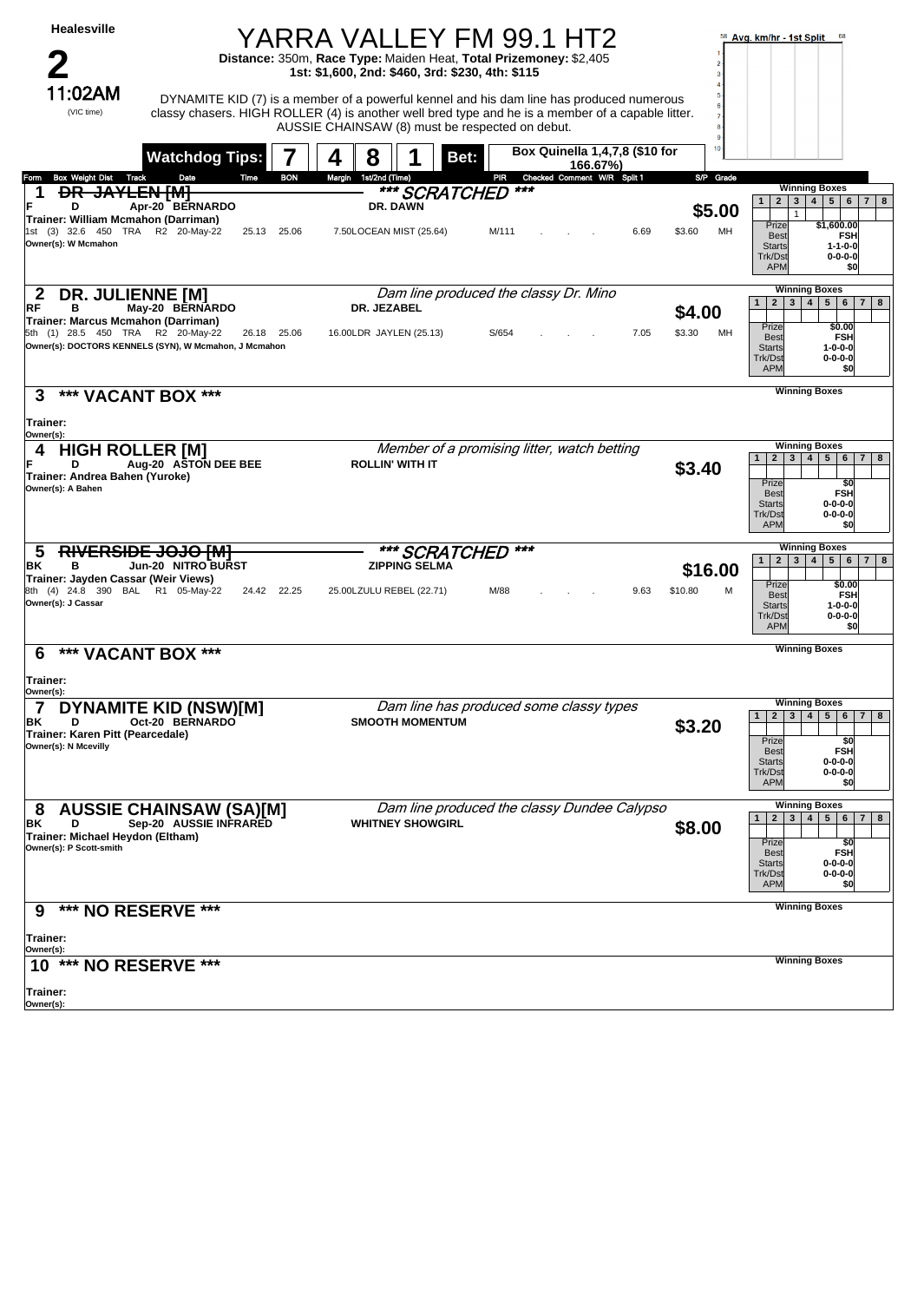11:18AM

(VIC time)

## PITSTOP MOWER REPAIRS **Distance:** 300m, **Race Type:** Free For All, **Total Prizemoney:** \$3,185

**1st: \$2,100, 2nd: \$620, 3rd: \$310, 4th: \$155**

11:18AM TRICKITY CLICK (8) recorded his blistering PB here from this draw and he could be the value runner. JACK OUT (3) has tremendous pace once balanced and he is racing with confidence at present. SLINGSHOT REAPER (6) just needs luck early on



|                                                                                   | <b>Watchdog Tips:</b>           |                | 8              | 3 | 6                     |                                                                  | Bet: |              |    |         |                                        | Trifecta 3,8/3,6,7,8/3,5,6,7,8 (\$10 - |                    | 10                |                                                     |                                                                                                                 |
|-----------------------------------------------------------------------------------|---------------------------------|----------------|----------------|---|-----------------------|------------------------------------------------------------------|------|--------------|----|---------|----------------------------------------|----------------------------------------|--------------------|-------------------|-----------------------------------------------------|-----------------------------------------------------------------------------------------------------------------|
| <b>Box Weight Dist Track</b><br>Form                                              | Date                            | Time           | <b>BON</b>     |   | Margin 1st/2nd (Time) |                                                                  |      | PIR          |    |         | 55.56%)<br>Checked Comment W/R Split 1 |                                        |                    | S/P Grade         |                                                     |                                                                                                                 |
| <b>JAX FLASH [4]</b><br>1                                                         |                                 |                |                |   |                       | Needs to lead, up in class, prefer others                        |      |              |    |         |                                        |                                        |                    |                   |                                                     | <b>Winning Boxes</b>                                                                                            |
| ΒK<br>D                                                                           | Jan-19 FERNANDO BALE            |                |                |   | <b>NAYLA SWIFT</b>    |                                                                  |      |              |    |         |                                        |                                        | \$12.00            |                   | 2<br>1 <sup>1</sup>                                 | 3 <br>4   5   6  <br>7 8                                                                                        |
| Trainer: Garry Johnson (Chum Creek)                                               |                                 |                |                |   |                       |                                                                  |      |              |    |         |                                        |                                        |                    |                   | 2 <sup>1</sup><br>3<br>$\overline{2}$<br>Prize      | 3 <br>$\overline{1}$<br>$1 \mid 1$<br>\$19,370.00                                                               |
| 300 HVL<br>1st (3)<br>30.4                                                        | R4 26-Apr-22                    | 16.91          | 16.58          |   | 1.5LQUE UP (17.00)    |                                                                  |      |              |    |         |                                        |                                        | \$4.90             | 5                 | <b>Best</b>                                         | 16.81                                                                                                           |
| 30.2<br>300<br>HVL<br>7th (1)<br>HVL<br>30.3<br>300<br>(3)<br>1st                 | R11 01-May-22<br>R12 08-May-22  | 16.93<br>16.89 | 16.47<br>16.52 |   |                       | 2.50LMR. DAZZLING (16.77)<br>3.5LELECTRIC MICK (17.12)           |      | S/3<br>M/1   |    |         |                                        | 3.90<br>3.87                           | \$37.80<br>\$4.80  | X45<br>5          | <b>Starts</b><br>Trk/Dst                            | 88-13-9-15<br>44-11-4-10                                                                                        |
| 6th (7) 30.4 300<br>HVL                                                           | R5 15-May-22                    | 17.22          | 16.43          |   |                       | 9.00LSLINGSHOT REAPER (16.59) M/7                                |      |              |    |         |                                        | 4.11                                   | \$41.90            | <b>FFA</b>        | <b>APM</b>                                          | \$7490                                                                                                          |
| Owner(s): G Johnson                                                               |                                 |                |                |   |                       |                                                                  |      |              |    |         |                                        |                                        |                    |                   |                                                     |                                                                                                                 |
| <b>ATLAS ALIBI [4]</b>                                                            |                                 |                |                |   |                       | Capable but will want to push wide, risky                        |      |              |    |         |                                        |                                        |                    |                   |                                                     | <b>Winning Boxes</b>                                                                                            |
| ΒK<br>D                                                                           | Jan-20 FABREGAS                 |                |                |   |                       | <b>ATLAS SURPRISE</b>                                            |      |              |    |         |                                        |                                        | \$14.00            |                   | 2 <br>$\mathbf{1}$<br>$\mathbf{1}$<br>1             | 4   5   6   7   8<br>3 <br>$\mathbf{1}$<br>$\mathbf{1}$                                                         |
| Trainer: Barry Mcnamara (Junortoun)<br>(5)<br>33.9<br>300 HVL                     | R9 24-Apr-22                    | 17.30          | 16.69          |   |                       | 8.50LULTIMATE TEDDY (16.73)                                      |      | M/6          |    |         |                                        | 3.99                                   | \$7.90             | RWH               | Prize                                               | \$8,310.00                                                                                                      |
| 7th<br>2nd (5)<br>33.7<br>350<br>HVL                                              | R7 01-May-22                    | 19.63          | 19.27          |   |                       | 1.75LDUNDEE TWISTER (19.52)                                      |      | M/1          |    |         |                                        | 6.58                                   | \$7.10             | 5                 | <b>Best</b><br><b>Starts</b>                        | 16.83<br>$21 - 4 - 5 - 2$                                                                                       |
| 33.7 350 HVL<br>4th (7)                                                           | R <sub>5</sub><br>08-May-22     | 19.96          | 19.36          |   |                       | 8.00LSHIMA BOLT (19.43)                                          |      | M/1          |    |         |                                        | 6.65                                   | \$12.90            | 5                 | Trk/Dst                                             | $9 - 3 - 1 - 1$                                                                                                 |
| 350 HVL<br>4th (5)<br>33.8                                                        | R7 15-May-22                    | 19.44          | 18.98          |   |                       | 1.75LDYNAMIC PRINCE (19.32)                                      |      | M/1          |    |         |                                        | 6.53                                   | \$20.70            | X45               | <b>APM</b>                                          | \$4903                                                                                                          |
| Owner(s): ATLAS (SYN), L Cookson, B Mcnamara                                      |                                 |                |                |   |                       |                                                                  |      |              |    |         |                                        |                                        |                    |                   |                                                     | <b>Winning Boxes</b>                                                                                            |
| 3<br><b>JACK OUT [4]</b>                                                          |                                 |                |                |   |                       | Explodes soon after box rise, danger if steps                    |      |              |    |         |                                        |                                        |                    |                   | $\overline{2}$<br>1 <sup>1</sup>                    | 4 <br>5 6 <br>3 <br>$7 \mid 8$                                                                                  |
| D<br>BE<br>Trainer: Kathryne Tabb (Lara)                                          | Sep-19 BARCIA BALE              |                |                |   | ZOOM OUT              |                                                                  |      |              |    |         |                                        |                                        | \$4.60             |                   | $\overline{2}$                                      | $\overline{2}$<br>$\overline{2}$<br>$\mathbf{1}$<br>1 <sup>1</sup>                                              |
| 30.4<br>300<br>HVL<br>1st (3)                                                     | R <sub>2</sub><br>24-Apr-22     | 16.78          | 16.69          |   |                       | 2.75LRUSH OUT (16.96)                                            |      | M/1          |    | SW.     |                                        | 3.87                                   | \$1.60             | 5                 | Prize                                               | \$17,055.00                                                                                                     |
| 30.3<br>HVL<br>350<br>3rd<br>(4)                                                  | R6 01-May-22                    | 19.55          | 19.27          |   |                       | 3.00LMAJOR CYCLONE (19.35)                                       |      | M/1          |    |         |                                        | 6.48                                   | \$21.00            | <b>FFA</b>        | <b>Best</b><br><b>Starts</b>                        | 16.64<br>39-8-5-9                                                                                               |
| HVL<br>(2)<br>30.0<br>300<br>3rd                                                  | R10 08-May-22                   | 16.98          | 16.52          |   |                       | 2.00LLADY FABIO (16.84)                                          |      | M/2          |    |         |                                        | 3.86                                   | \$3.60             | <b>FFA</b>        | Trk/Dst<br><b>APM</b>                               | $22 - 7 - 4 - 5$<br>\$9681                                                                                      |
| 300<br>HVL<br>2nd (1) 29.9<br>Owner(s): D Schwarz                                 | R5 15-May-22                    | 16.74          | 16.43          |   |                       | 2.25LSLINGSHOT REAPER (16.59) S/1                                |      |              |    |         |                                        | 3.84                                   | \$5.60             | <b>FFA</b>        |                                                     |                                                                                                                 |
| <b>SODA DIAMOND [2]</b><br>4                                                      |                                 |                |                |   |                       | Form has tapered off, up in class, next time                     |      |              |    |         |                                        |                                        |                    |                   |                                                     | <b>Winning Boxes</b>                                                                                            |
| ΒK<br>D                                                                           | Jan-18 BARCIA BALE              |                |                |   |                       | <b>RUFF CUT DIAMOND</b>                                          |      |              |    |         |                                        |                                        |                    |                   | 1                                                   | 2   3   4  <br>5 6 7 8                                                                                          |
| Trainer: Dennis Langley (Tooradin)                                                |                                 |                |                |   |                       |                                                                  |      |              |    |         |                                        |                                        | \$16.00            |                   | 3<br>$\overline{1}$<br>$\mathbf{1}$                 | 4 <br>$\overline{2}$<br>$\overline{2}$                                                                          |
| 300<br>HVL<br>1st (1)<br>31.3                                                     | R4 29-Mar-22                    | 16.93          | 16.76          |   |                       | 1.25LELECTRIC MICK (17.01)                                       |      | M/2          |    |         |                                        | 3.95                                   | \$1.40             | <b>VET</b>        | Prize<br><b>Best</b>                                | \$26,020.00<br>16.54                                                                                            |
| TRA<br>350<br>(4)<br>31.3<br>6th                                                  | R4 15-Apr-22                    | 20.35          | 19.77          |   | 8.50LHACKER (19.77)   |                                                                  |      | M/77         |    |         |                                        | 6.89                                   | \$7.90             | X45               | <b>Starts</b>                                       | 36-13-5-7                                                                                                       |
| 31.7 395 TRA<br>8th<br>(8)<br>5th (2)<br>31.7 300 HVL                             | R4 22-Apr-22<br>R5 15-May-22    | 22.88<br>16.82 | 22.13<br>16.43 |   |                       | 11.00LRUMOUR IS FACT (22.13)<br>3.5LSLINGSHOT REAPER (16.59) S/2 |      | S/758        |    | V5      |                                        | 3.73<br>3.85                           | \$17.50<br>\$37.10 | 5<br><b>FFA</b>   | Trk/Dst<br><b>APM</b>                               | 14-6-1-4<br>\$3740                                                                                              |
| Owner(s): SODA LODGE (SYN), A Onley, D Mizzi, P Onley                             |                                 |                |                |   |                       |                                                                  |      |              |    |         |                                        |                                        |                    |                   |                                                     |                                                                                                                 |
| <b>KING KABOOM [4]</b><br>5                                                       |                                 |                |                |   |                       | Good record here but needs it easier, place                      |      |              |    |         |                                        |                                        |                    |                   |                                                     | <b>Winning Boxes</b>                                                                                            |
| ΒK<br>D                                                                           | Feb-19 ALLEN DEED               |                |                |   |                       | <b>QUEEN KABOOM</b>                                              |      |              |    |         |                                        |                                        | \$15.00            |                   | $\mathbf{2}$<br>1<br>1<br>$\overline{2}$            | 3 <sup>1</sup><br>4 <br>$5 \mid 6$<br>$7 \mid 8$<br>$2 \mid 1$<br>$3 \mid 2$                                    |
| Trainer: Paul Hofman (Creswick)                                                   |                                 |                |                |   |                       |                                                                  |      |              |    |         |                                        |                                        |                    |                   |                                                     |                                                                                                                 |
|                                                                                   |                                 |                |                |   |                       |                                                                  |      |              |    |         |                                        |                                        |                    |                   | Prize                                               | \$20,630.00                                                                                                     |
| 29.0<br>GEL<br>4th (6)<br>400                                                     | R11 12-Feb-22                   | 23.02          | 22.26          |   |                       | 7.00LRIVERDALE GOLDIE (22.53)                                    |      | M/55         | C4 | $V21$ . |                                        | 8.71                                   | \$2.40             | 5                 | <b>Best</b>                                         | 16.76                                                                                                           |
| TRA<br>28.4<br>350<br>3rd<br>(1)<br>28.6<br>410<br>HOR<br>2nd (1)                 | R4 15-Apr-22<br>R9<br>23-Apr-22 | 20.03<br>23.60 | 19.77<br>23.08 |   | 3.75LHACKER (19.77)   | 0.25LABBY'S COMET (23.58)                                        |      | S/23<br>Q/33 |    |         |                                        | 6.66<br>10.43                          | \$6.90<br>\$4.40   | X45<br>5          | <b>Starts</b><br>Trk/Dst                            | 53-11-8-6<br>13-3-2-2                                                                                           |
| 29.0<br>425<br><b>BEN</b><br>5th (4)                                              | R7 29-Apr-22                    | 24.32          | 23.75          |   |                       | 2.50LSHANLYN BEAR (24.15)                                        |      | S/766        |    |         |                                        | 6.69                                   | \$21.10            | 5                 | <b>APM</b>                                          | \$4254                                                                                                          |
| Owner(s): P Hofman                                                                |                                 |                |                |   |                       |                                                                  |      |              |    |         |                                        |                                        |                    |                   |                                                     |                                                                                                                 |
| 6                                                                                 | <b>SLINGSHOT REAPER [1]</b>     |                |                |   |                       | Brilliant 16.59 winner last week, threat again                   |      |              |    |         |                                        |                                        |                    |                   | 2 <br>1                                             | <b>Winning Boxes</b><br>3 <br>4 <br>$5 \mid 6$<br>$7 \mid 8$                                                    |
| <b>BDW</b><br>D                                                                   | Feb-18 UNLAWFUL ENTRY           |                |                |   | <b>PAW SA PRIZE</b>   |                                                                  |      |              |    |         |                                        |                                        | \$3.40             |                   | $\overline{2}$<br>5<br>$\overline{4}$               | 1<br>$1 \quad 6$<br>$5 \mid 5$                                                                                  |
| <b>Trainer: Brett Hare (Greendale)</b><br>30.2<br>300 HVL<br>2nd (8)              | R12 26-Apr-22                   | 16.75          | 16.58          |   |                       | 0.25LHAZEY ROY (16.74)                                           |      | M/3          |    |         |                                        | 3.89                                   | \$2.40             | <b>VET</b>        | Prize                                               | \$53,755.00                                                                                                     |
| 30.2<br>350<br>HVL<br>5th (1)                                                     | R4 01-May-22                    | 19.54          | 19.27          |   |                       | 4.00LBENCHESTER (19.27)                                          |      | M/5          |    |         |                                        | 6.64                                   | \$10.40            | <b>VET</b>        | <b>Best</b><br><b>Starts</b>                        | 16.34<br>93-29-19-12                                                                                            |
| 30.5<br>300<br>HVL<br>2nd (7)                                                     | R10 08-May-22                   | 16.93          | 16.52          |   |                       | 1.25LLADY FABIO (16.84)                                          |      | M/3          |    |         |                                        | 3.92                                   | \$2.50             | <b>FFA</b>        | Trk/Dst                                             | 23-13-5-3                                                                                                       |
| 300 HVL<br>30.5<br>1st (3)                                                        | R5 15-May-22                    | 16.59          | 16.43          |   |                       | 2.25LJACK OUT (16.74)                                            |      | M/3          |    | SW      |                                        | 3.85                                   | \$4.00             | FFA               | <b>APM</b>                                          | \$15150                                                                                                         |
| Owner(s): C Allen                                                                 |                                 |                |                |   |                       |                                                                  |      |              |    |         |                                        |                                        |                    |                   |                                                     | <b>Winning Boxes</b>                                                                                            |
| $\overline{\mathbf{r}}$<br><b>DUNCAN[1]</b><br>ΒK<br>D                            | Nov-18 MEPUNGA BLAZER           |                |                |   | <b>MISS FAB</b>       | Prefer inside but is a track specialist, respect                 |      |              |    |         |                                        |                                        |                    |                   | $\mathbf{1}$<br>$\mathbf{2}$<br>3                   | 4 <br>5   6  <br>7 8                                                                                            |
| Trainer: Julie Grindley (Gladysdale)                                              |                                 |                |                |   |                       |                                                                  |      |              |    |         |                                        |                                        | \$3.50             |                   | $\overline{7}$<br>$\overline{2}$<br>$\overline{2}$  | $2^{\circ}$<br>5<br>$\overline{2}$<br>$\mathbf{1}$                                                              |
| 300 HVL<br>33.8<br>3rd (4)                                                        | R10 15-Apr-22                   | 16.82          | 16.53          |   |                       | 2.50LHAZEY ROY (16.66)                                           |      | M/6          |    |         |                                        | 3.94                                   | \$2.80             | <b>FFA</b>        | Prize<br><b>Best</b>                                | \$47,140.00<br>16.50                                                                                            |
| 1st (5)<br>34.0<br>350<br>HVL                                                     | R8 24-Apr-22                    | 19.31          | 19.31          |   |                       | 0.75LXAVIEN BALE (19.36)                                         |      | Q/1          |    |         |                                        | 6.52                                   | \$9.10             | FFA               | <b>Starts</b>                                       | 49-21-7-6                                                                                                       |
| 5th (7) 33.9<br>350<br>HVL                                                        | R6 01-May-22<br>R5 15-May-22    | 19.77<br>16.80 | 19.27<br>16.43 |   |                       | 6.00LMAJOR CYCLONE (19.35)<br>3.00LSLINGSHOT REAPER (16.59) M/5  |      | M/5          |    |         |                                        | 6.64<br>3.97                           | \$7.10             | FFA<br><b>FFA</b> | Trk/Dst<br><b>APM</b>                               | 25-13-4-2<br>\$13018                                                                                            |
| 4th (8) 33.7 300 HVL<br>Owner(s): MARLIE (SYN), J Grindley, M Grindley, K Sweeney |                                 |                |                |   |                       |                                                                  |      |              |    |         |                                        |                                        | \$3.10             |                   |                                                     |                                                                                                                 |
| 8                                                                                 | CLICK (TAS)[4]                  |                |                |   |                       | *** SCRATCHED                                                    |      | ***          |    |         |                                        |                                        |                    |                   |                                                     | <b>Winning Boxes</b>                                                                                            |
| ΒK<br>D                                                                           | Dec-18 DECEMBRIST               |                |                |   |                       | <b>SCORCHING LILLY</b>                                           |      |              |    |         |                                        |                                        |                    |                   | $\overline{2}$<br>$\mathbf{1}$<br>3<br>$\mathbf{1}$ | $\begin{array}{c} 4 \end{array}$<br>$5\phantom{.0}$<br>$\mathbf{3}$<br>6<br>8<br>$\overline{7}$<br>$\mathbf{1}$ |
| Trainer: Billy Galea (Rockbank)                                                   |                                 |                |                |   |                       |                                                                  |      |              |    |         |                                        |                                        |                    | \$6.50            | Prize                                               | $\overline{2}$<br>$\mathbf{1}$<br>$\overline{2}$<br>\$19,410.00                                                 |
| 2nd (4) 30.1 300 HVL<br>6th (1)<br>30.0<br>300<br>HVL                             | R10 03-Apr-22<br>R10 15-Apr-22  | 16.97<br>16.93 | 16.78<br>16.53 |   |                       | 2.50LSPEEDY GARRY (16.81)<br>4.00LHAZEY ROY (16.66)              |      | M/2<br>M/1   |    |         |                                        | 3.94<br>3.87                           | \$6.70<br>\$6.10   | <b>FFA</b><br>FFA | <b>Best</b>                                         | 16.49<br>44-10-6-4                                                                                              |
| 30.0 300<br>HVL<br>3rd (6)                                                        | R12 24-Apr-22                   | 16.97          | 16.69          |   |                       | 4.00LWHY NOT OPAL (16.69)                                        |      | M/6          |    |         |                                        | 3.91                                   | \$3.70             | X45               | <b>Starts</b><br>Trk/Dst                            | $16 - 3 - 4 - 3$                                                                                                |
| 6th (2) 29.7 300<br>HVL                                                           | R11 01-May-22                   | 16.93          | 16.47          |   |                       | 2.50LMR. DAZZLING (16.77)                                        |      | M/2          |    |         |                                        | 3.85                                   | \$3.50             | X45               | <b>APM</b>                                          | \$5882                                                                                                          |
| Owner(s): C Fahey                                                                 |                                 |                |                |   |                       |                                                                  |      |              |    |         |                                        |                                        |                    |                   |                                                     |                                                                                                                 |
| *** NO RESERVE ***<br>9                                                           |                                 |                |                |   |                       |                                                                  |      |              |    |         |                                        |                                        |                    |                   |                                                     | <b>Winning Boxes</b>                                                                                            |
| Trainer:                                                                          |                                 |                |                |   |                       |                                                                  |      |              |    |         |                                        |                                        |                    |                   |                                                     |                                                                                                                 |
| Owner(s):                                                                         |                                 |                |                |   |                       |                                                                  |      |              |    |         |                                        |                                        |                    |                   |                                                     |                                                                                                                 |
| *** NO RESERVE ***<br>10                                                          |                                 |                |                |   |                       |                                                                  |      |              |    |         |                                        |                                        |                    |                   |                                                     | <b>Winning Boxes</b>                                                                                            |
|                                                                                   |                                 |                |                |   |                       |                                                                  |      |              |    |         |                                        |                                        |                    |                   |                                                     |                                                                                                                 |
| Trainer:<br>Owner(s):                                                             |                                 |                |                |   |                       |                                                                  |      |              |    |         |                                        |                                        |                    |                   |                                                     |                                                                                                                 |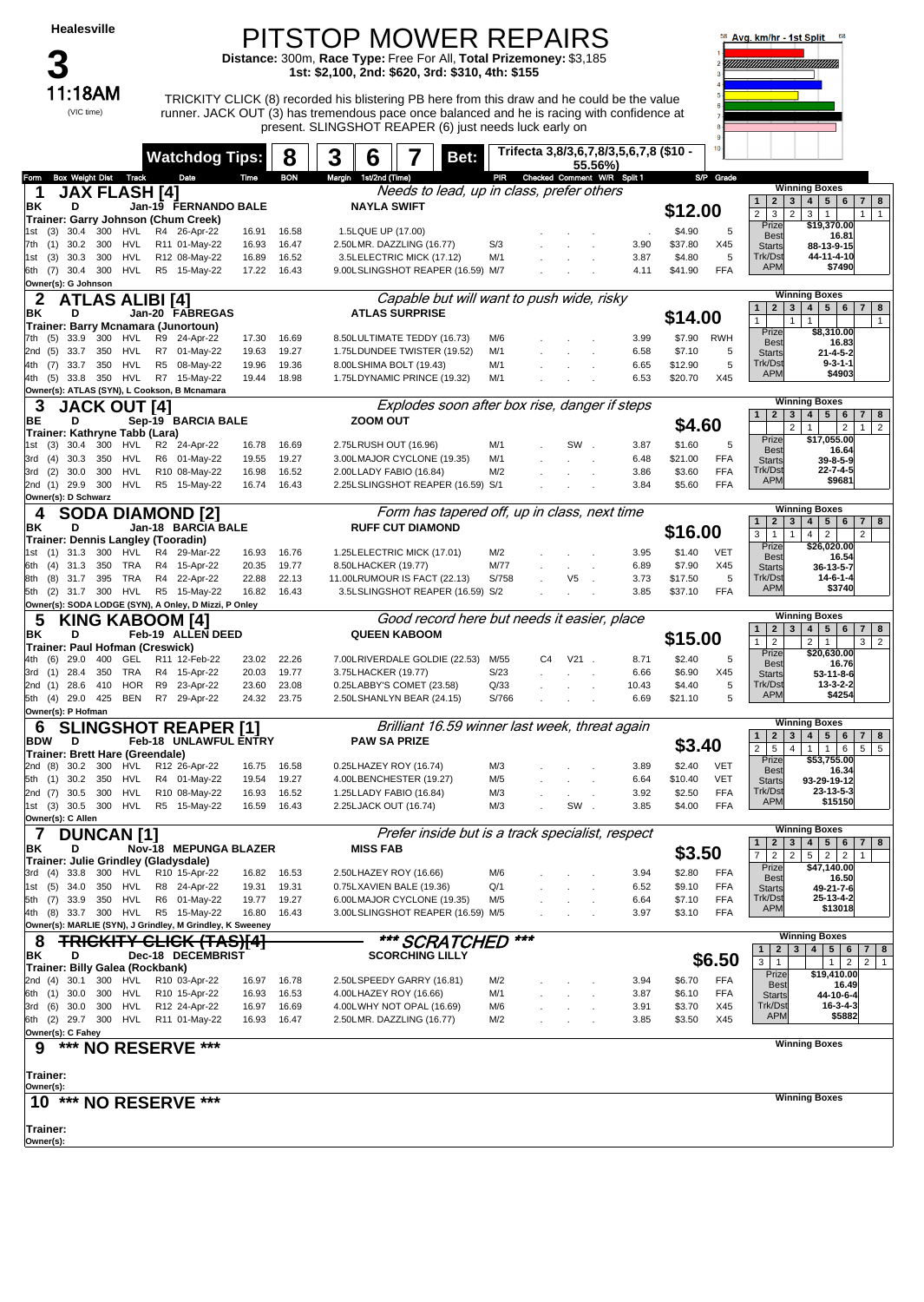| <b>Healesville</b>                                                                  |                                |                             |                | <b>MIDNIGHT MONARCH HEALESVILLE OAK</b><br>Distance: 350m, Race Type: S/E Heat, Total Prizemoney: \$3,185                                                                                                                                                    |                                                                           |              |    |                                 |                                        |                   |                | 58 Avg. km/hr - 1st Split                                                            |                                                                                                                              |
|-------------------------------------------------------------------------------------|--------------------------------|-----------------------------|----------------|--------------------------------------------------------------------------------------------------------------------------------------------------------------------------------------------------------------------------------------------------------------|---------------------------------------------------------------------------|--------------|----|---------------------------------|----------------------------------------|-------------------|----------------|--------------------------------------------------------------------------------------|------------------------------------------------------------------------------------------------------------------------------|
|                                                                                     |                                |                             |                | 1st: \$2,100, 2nd: \$620, 3rd: \$310, 4th: \$155                                                                                                                                                                                                             |                                                                           |              |    |                                 |                                        |                   |                | !!!!!!!!!!!!!!!!!!!!!!!!!                                                            |                                                                                                                              |
| 11:37AM<br>(VIC time)                                                               |                                |                             |                | DON'T IGNORE ME (7) has turned in some great performances to date and she will continue to get<br>better with more racing. QUEEN AMAROK (2) led for a long way at The Meadows and she may be<br>suited to straight track racing. DR. CHEYANNE (6) has claims |                                                                           |              |    |                                 |                                        |                   |                |                                                                                      |                                                                                                                              |
|                                                                                     |                                | <b>Watchdog Tips:</b>       | 7              | 2<br>6                                                                                                                                                                                                                                                       | 8<br>Bet:                                                                 |              |    | 55.56%)                         | Trifecta 2,7/2,6,7,8/1,2,6,7,8 (\$10 - |                   |                |                                                                                      |                                                                                                                              |
| Box Weight Dist Track<br>Form                                                       | Date                           | Time                        | <b>BON</b>     | Margin 1st/2nd (Time)                                                                                                                                                                                                                                        |                                                                           |              |    | PIR Checked Comment W/R Split 1 |                                        |                   | S/P Grade      |                                                                                      |                                                                                                                              |
| <b>MOON'S ARE LIGHT [5]</b><br>1<br>ΒK<br>в                                         |                                | Feb-20 BEAST UNLEASHED      |                |                                                                                                                                                                                                                                                              | Racing well but this is harder, place best<br><b>STARS AND LIGHTS</b>     |              |    |                                 |                                        | \$10.00           |                | $\overline{2}$<br>3 <sup>1</sup><br>$\mathbf{1}$<br>$\overline{2}$<br>$\overline{1}$ | <b>Winning Boxes</b><br>4   5   6   7   8                                                                                    |
| Trainer: Gregory Berry (Toolleen)<br>29.2 410 HOR<br>(4)<br>4th                     | R9 19-Apr-22                   | 24.34                       | 23.08          | 12.00LBARK HEALY (23.55)                                                                                                                                                                                                                                     |                                                                           | M/33         |    |                                 | 10.49                                  | \$2.10            | RW             | Prize<br>Best                                                                        | \$9,610.00<br><b>FSH</b>                                                                                                     |
| (2)<br>29.3 410<br>HOR<br>4th<br>29.2 400<br>GEL                                    | R5 26-Apr-22<br>R11 02-May-22  | 23.75<br>23.06              | 23.05<br>22.25 | 7.50LMALO MAGIC (23.26)                                                                                                                                                                                                                                      |                                                                           | Q/45<br>M/33 |    |                                 | 10.59                                  | \$4.70<br>\$4.00  | 5<br>5         | <b>Starts</b><br>Trk/Dst                                                             | $22 - 4 - 2 - 5$<br>$0 - 0 - 0 - 0$                                                                                          |
| (8)<br>3rd<br>1st (2) 28.5 410 HOR R12 17-May-22<br>Owner(s): G Berry               |                                | 23.65                       | 22.95          | 2.00LTHUNDER DASH (23.78)                                                                                                                                                                                                                                    | 6.00LPOPPY TO BURN (22.66)                                                | Q/11         |    |                                 | 8.80<br>10.58                          | \$6.60            | 5NP            | <b>APM</b>                                                                           | \$6531                                                                                                                       |
| 2<br><b>QUEEN AMAROK [5]</b><br>ВE<br>в                                             |                                | Mar-20 COSMIC RUMBLE        |                |                                                                                                                                                                                                                                                              | Comes out running, track should suit, danger<br><b>HOPE'S THUNDER</b>     |              |    |                                 |                                        |                   |                | $3\overline{3}$<br>$\mathbf{1}$<br>$\overline{2}$                                    | <b>Winning Boxes</b><br>$\overline{4}$<br>5   6   7  <br>8                                                                   |
| Trainer: Michelle Mallia (Avalon)                                                   |                                |                             |                |                                                                                                                                                                                                                                                              |                                                                           |              |    |                                 |                                        | \$1.90            |                | 3<br>$\mathbf{1}$<br>Prize                                                           | 3<br>\$21.837.14                                                                                                             |
| $(1)$ 27.0<br>485<br>HOR<br>1st                                                     | R6 19-Apr-22<br>R6 28-Apr-22   | 27.33                       | 26.99          | 1.75LRAPH CITY (27.44)                                                                                                                                                                                                                                       |                                                                           | Q/111        |    | SW.                             | 6.46                                   | \$3.30            | 5              | <b>Best</b>                                                                          | <b>FSH</b>                                                                                                                   |
| $(1)$ 26.7<br>450<br>WBL<br>6th<br><b>MEP</b><br>(1)<br>27.2<br>525<br>3rd          | R9                             | 25.54<br>04-May-22<br>30.42 | 24.93<br>30.06 | 4.25LOLD NEWS (25.25)                                                                                                                                                                                                                                        | 5.00LBROTHERS IN ARMS (30.09) Q/1111                                      | S/566        |    |                                 | 6.76<br>5.05                           | \$11.40<br>\$3.50 | <b>SH</b><br>5 | <b>Starts</b><br>Trk/Dst                                                             | 29-7-5-7<br>$0 - 0 - 0 - 0$                                                                                                  |
| 5th (3) 27.1 525<br>MEP                                                             | R9 11-May-22                   | 30.37                       | 29.76          |                                                                                                                                                                                                                                                              | 4.75LULTIMATE AVENGER (30.03) M/7644                                      |              |    |                                 | 5.23                                   | \$7.50            | 5H             | <b>APM</b>                                                                           | \$12561                                                                                                                      |
| Owner(s): B Debono                                                                  |                                |                             |                |                                                                                                                                                                                                                                                              |                                                                           |              |    |                                 |                                        |                   |                |                                                                                      | <b>Winning Boxes</b>                                                                                                         |
| <b>SONIC CYCLONE [7]</b><br>3<br>BK<br>в                                            |                                | Mar-20 FERNANDO BALE        |                | <b>PAUA TO AVOID</b>                                                                                                                                                                                                                                         | Rises in class, needs to trim her PB, tested                              |              |    |                                 |                                        | \$16.00           |                | $2 \mid 3 \mid$<br>1                                                                 | 4<br>5 <sub>1</sub><br>$6 \mid 7 \mid 8$                                                                                     |
| Trainer: Peter Reinders (Gruyere)<br>4th (1) 26.1<br>350<br>HVL                     | R4 24-Apr-22                   | 19.88                       | 19.31          | 2.75LCATCH A PEARL (19.70)                                                                                                                                                                                                                                   |                                                                           | M/3          |    |                                 | 6.69                                   | \$10.50           | M              | Prize                                                                                | \$1,860.00                                                                                                                   |
| 26.2<br>350<br>HVL<br>5th<br>(8)                                                    | R3 01-May-22                   | 20.01                       | 19.27          |                                                                                                                                                                                                                                                              | 2.75LINTREPID CRUISER (19.82)                                             | M/3          |    |                                 | 6.72                                   | \$16.80           | м              | <b>Best</b><br><b>Starts</b>                                                         | 19.86<br>$8 - 1 - 2 - 1$                                                                                                     |
| 350<br>HVL<br>26.2<br>1st<br>(6)                                                    | R2 06-May-22                   | 19.86                       | 19.56          | 2.50LJESSE'S SHOUT (20.03)                                                                                                                                                                                                                                   |                                                                           | M/1          |    | SW.                             | 6.67                                   | \$1.90            | ТЗ-М           | Trk/Dst<br><b>APM</b>                                                                | $5 - 1 - 1 - 1$<br>\$1715                                                                                                    |
| 5th (7) 26.0 300<br>HVL<br>Owner(s): P Reinders                                     | R4 13-May-22                   | 17.45                       | 16.93          |                                                                                                                                                                                                                                                              | 3.00LSONIC SHOCKWAVE (17.25) M/4                                          |              |    |                                 | 3.89                                   | \$6.60            | $T3-7$         |                                                                                      |                                                                                                                              |
| <b>JESSE'S SHOUT [7]</b><br>4<br>ΒK<br>в                                            |                                | Mar-20 BARCIA BALE          |                | <b>OVER AND AWAY</b>                                                                                                                                                                                                                                         | Looks well out of her depth in this event.                                |              |    |                                 |                                        | \$26.00           |                | 1 <sup>1</sup><br>$\overline{2}$<br>$\mathbf{3}$                                     | <b>Winning Boxes</b><br>4   5   6   7  <br>8                                                                                 |
| Trainer: Kevin Tirchett (Pascoe Vale)                                               |                                |                             |                |                                                                                                                                                                                                                                                              |                                                                           |              |    |                                 |                                        |                   |                | $\mathbf{1}$<br>Prize                                                                | $\mathbf{1}$<br>\$3,275.00                                                                                                   |
| 26.0<br>350<br>HVL<br>2nd<br>(2)<br>1st (7) 26.2<br>350<br>HVL                      | R2 06-May-22<br>R9             | 20.03<br>10-May-22<br>20.26 | 19.56<br>19.68 | 0.025LSHE'S THE ONE (20.27)                                                                                                                                                                                                                                  | 2.50LSONIC CYCLONE (19.86)                                                | M/3<br>M/4   |    |                                 | 6.83<br>6.89                           | \$14.40<br>\$5.60 | $T3-M$<br>М    | <b>Best</b><br><b>Starts</b>                                                         | 20.02<br>7-2-1-0                                                                                                             |
| <b>HVL</b><br>26.1<br>300<br>4th<br>(1)                                             | R2 15-May-22                   | 17.03                       | 16.43          | 3.75LFLYING PIE (16.77)                                                                                                                                                                                                                                      |                                                                           | S/5          |    |                                 | 4.05                                   | \$21.00           | X67            | Trk/Dst                                                                              | $3 - 2 - 1 - 0$                                                                                                              |
| 1st (3) 26.2 350<br>HVL<br>Owner(s): K Tirchett                                     | R9 20-May-22                   | 20.02                       | 19.57          | 5.50LASTON SIREN (20.37)                                                                                                                                                                                                                                     |                                                                           | S/1          |    |                                 | 6.76                                   | \$36.00           | $T3-7$         | <b>APM</b>                                                                           | \$1425                                                                                                                       |
| *** VACANT BOX ***<br>5                                                             |                                |                             |                |                                                                                                                                                                                                                                                              |                                                                           |              |    |                                 |                                        |                   |                |                                                                                      | <b>Winning Boxes</b>                                                                                                         |
| Trainer:<br>Owner(s):                                                               |                                |                             |                |                                                                                                                                                                                                                                                              |                                                                           |              |    |                                 |                                        |                   |                |                                                                                      | <b>Winning Boxes</b>                                                                                                         |
| <b>DR. CHEYANNE [5]</b><br>6<br>RF<br>в                                             | Jan-20 BERNARDO                |                             |                | DR. HARLEE                                                                                                                                                                                                                                                   | No luck last time, previous form was great, threat                        |              |    |                                 |                                        |                   |                | $\overline{2}$<br>$\mathbf{3}$<br>$\mathbf{1}$                                       | 4   5   6<br>7 8                                                                                                             |
| Trainer: Marcus Mcmahon (Darriman)                                                  |                                |                             |                |                                                                                                                                                                                                                                                              |                                                                           |              |    |                                 |                                        | \$4.60            |                | $\overline{2}$                                                                       | $\overline{2}$<br>$\overline{2}$                                                                                             |
| 1st<br>(1)<br>25.7<br>450<br>1 R A                                                  | R7                             | 25.32<br>04-May-22          | 25.05          | 2.75LBOWIE (25.50)                                                                                                                                                                                                                                           |                                                                           | S/111        |    |                                 | 6.71                                   | \$2.80            | 5              | Prize<br>Best                                                                        | \$12,050.00<br><b>FSH</b>                                                                                                    |
| $(7)$ 26.0 440<br>SLE<br>1st<br>TRA<br>3rd (1) 26.1<br>500                          | R4 08-May-22<br>R8             | 24.98<br>13-May-22<br>28.06 | 24.98<br>27.99 |                                                                                                                                                                                                                                                              | 4.00LPERFECT GODDESS (25.24) S/421<br>1.25LREAR VIEW MIRROR (27.99) M/532 |              |    | SW                              | 5.40<br>9.24                           | \$3.20<br>\$6.70  | 5<br>X45       | <b>Starts</b><br>Trk/Dst                                                             | 22-6-1-3<br>$0 - 0 - 0 - 0$                                                                                                  |
| 6th (4) 26.1 500 TRA                                                                | R8 18-May-22                   | 28.90                       | 28.27          | 9.50LUNDER ARREST (28.27)                                                                                                                                                                                                                                    |                                                                           | M/876        |    |                                 | 9.63                                   | \$2.80            | X45            | <b>APN</b>                                                                           | \$10499                                                                                                                      |
| Owner(s): DOCTORS KENNELS (SYN), W Mcmahon, J Mcmahon                               |                                |                             |                |                                                                                                                                                                                                                                                              |                                                                           |              |    |                                 |                                        |                   |                |                                                                                      |                                                                                                                              |
| <b>DON'T IGNORE ME [5]</b><br><b>BKW</b><br>в                                       |                                | Feb-20 ASTON DEE BEE        |                | <b>MIA TESORO</b>                                                                                                                                                                                                                                            | Continues to impress, terrific muster, yes                                |              |    |                                 |                                        | \$4.80            |                | $\mathbf{2}$<br>3<br>$\mathbf{1}$<br>$\mathbf{1}$                                    | <b>Winning Boxes</b><br>$5^{\circ}$<br>$\overline{\mathbf{4}}$<br>6<br>$\overline{7}$<br>8<br>$\overline{1}$<br>$\mathbf{1}$ |
| Trainer: Robert Pallotta (Ripplebrook)<br>400 WGL R9 21-Apr-22<br>$(8)$ 27.6<br>1st |                                | 22.82                       | 22.72          | 2.50LSHEILA SAZS (22.99)                                                                                                                                                                                                                                     |                                                                           | M/11         |    | SW.                             | 8.35                                   | \$2.90            | T3-7           | Prize                                                                                | \$4,525.00                                                                                                                   |
| 1st (7) 27.5<br>350<br>TRA                                                          | R9 28-Apr-22                   | 19.75                       | 19.66          | 3.75LEARLY KEYS (20.00)                                                                                                                                                                                                                                      |                                                                           | M/11         |    | SW.                             | 6.58                                   | \$4.20            | X67            | Best<br><b>Starts</b>                                                                | <b>NBT</b><br>$8 - 3 - 1 - 1$                                                                                                |
| TRA<br>2nd (8) 27.3<br>395                                                          | R11 06-May-22                  | 22.55                       | 22.18          | 0.025LAWE SHANKS (22.55)                                                                                                                                                                                                                                     |                                                                           | M/332        |    |                                 | 3.83                                   | \$3.40            | 5NP            | Trk/Dst<br>APM                                                                       | $1 - 0 - 0 - 0$<br>\$4096                                                                                                    |
| 5th (2) 28.3 395 TRA<br>Owner(s): Robert the Bruce (SYN), R Pallotta, B Schuster    | R10 13-May-22                  | 22.38                       | 22.05          |                                                                                                                                                                                                                                                              | 3.5LZIPPING CHANDLER (22.14) M/355                                        |              |    |                                 | 3.78                                   | \$4.00            | 5              |                                                                                      |                                                                                                                              |
| 8<br><b>ASTON SHERICKA [7]</b><br>в<br>BD                                           |                                | Mar-20 ASTON DEE BEE        |                | <b>ASTON GEISHA</b>                                                                                                                                                                                                                                          | Resuming, showed promise last prep, respect                               |              |    |                                 |                                        |                   |                | $\overline{2}$<br>3<br>$\mathbf{1}$                                                  | <b>Winning Boxes</b><br>$5 \mid 6$<br>4 <br>7 8                                                                              |
| Trainer: Natasha Fullerton (Long Gully)                                             |                                |                             |                |                                                                                                                                                                                                                                                              |                                                                           |              |    |                                 |                                        | \$10.00           |                | 1<br>Prize                                                                           | \$4,211.00                                                                                                                   |
| 7th (7) 28.4<br>425<br>BEN                                                          | R1 07-Jan-22                   | 24.65                       | 23.87          | 8.00LRIGG (24.11)                                                                                                                                                                                                                                            |                                                                           | M/787        | C1 |                                 | 6.81                                   | \$18.10 X67H      |                | <b>Bes</b>                                                                           | NBT                                                                                                                          |
| 3rd (7) 28.4 385<br>SHP<br>(4)<br>28.5<br>350<br>HVL<br>3rd                         | R10 13-Jan-22<br>R10 23-Jan-22 | 22.17<br>19.84              | 21.63<br>19.20 | 5.00LNUMEROLOGY (19.49)                                                                                                                                                                                                                                      | 8.00LGLOBAL GOSSIP (21.63)                                                | M/33<br>M/2  |    |                                 | 8.48<br>6.59                           | \$4.40<br>\$11.50 | 7<br>X67       | <b>Starts</b><br>Trk/Dst                                                             | $9 - 1 - 2 - 3$<br>$1 - 0 - 0 - 1$                                                                                           |
| 4th (8) 28.7 425 BEN                                                                | R3 04-Feb-22                   | 24.29                       | 23.62          |                                                                                                                                                                                                                                                              | 8.00LARRAN VICTORY (23.76)                                                | M/444        |    |                                 | 6.68                                   | \$10.30           | $\overline{7}$ | APN                                                                                  | \$1437                                                                                                                       |
| Owner(s): R Borda<br>***<br><b>NO RESERVE ***</b><br>9                              |                                |                             |                |                                                                                                                                                                                                                                                              |                                                                           |              |    |                                 |                                        |                   |                |                                                                                      | <b>Winning Boxes</b>                                                                                                         |
| Trainer:                                                                            |                                |                             |                |                                                                                                                                                                                                                                                              |                                                                           |              |    |                                 |                                        |                   |                |                                                                                      |                                                                                                                              |
| Owner(s):<br>10<br>***<br><b>NO RESERVE ***</b>                                     |                                |                             |                |                                                                                                                                                                                                                                                              |                                                                           |              |    |                                 |                                        |                   |                |                                                                                      | <b>Winning Boxes</b>                                                                                                         |
| Trainer:<br>Owner(s):                                                               |                                |                             |                |                                                                                                                                                                                                                                                              |                                                                           |              |    |                                 |                                        |                   |                |                                                                                      |                                                                                                                              |
|                                                                                     |                                |                             |                |                                                                                                                                                                                                                                                              |                                                                           |              |    |                                 |                                        |                   |                |                                                                                      |                                                                                                                              |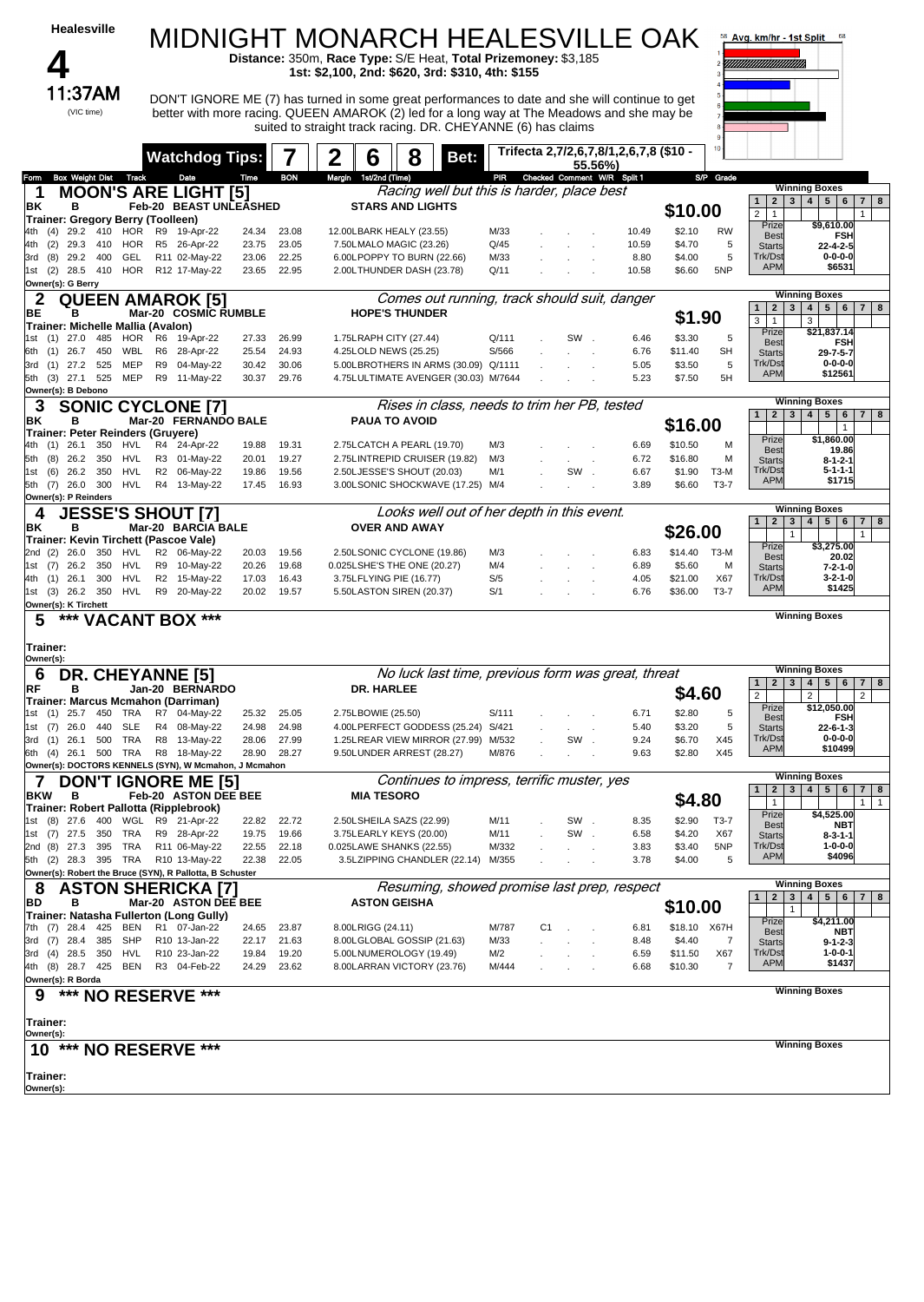| Healesville                                                                 |                                                       |                |                | <b>MIDNIGHT MONARCH HEALESVILLE OAK</b><br>Distance: 350m, Race Type: S/E Heat, Total Prizemoney: \$3,185                                                                                                                                                                                           |                 |                      |                                 |                                    |                   |                  | Avg. km/hr - 1st Split                                  | 68                                                                                            |
|-----------------------------------------------------------------------------|-------------------------------------------------------|----------------|----------------|-----------------------------------------------------------------------------------------------------------------------------------------------------------------------------------------------------------------------------------------------------------------------------------------------------|-----------------|----------------------|---------------------------------|------------------------------------|-------------------|------------------|---------------------------------------------------------|-----------------------------------------------------------------------------------------------|
| 11:54AM<br>(VIC time)                                                       |                                                       |                |                | 1st: \$2,100, 2nd: \$620, 3rd: \$310, 4th: \$155<br>SEKOLA (8) was far from disgraced when narrowly beaten here last week and she can go one better<br>today. KARMEN KRISTY (4) has the class edge and she will keep the pressure on from the outset.<br>DON'T TELL JULIE (7) can run a cheeky race |                 |                      |                                 |                                    |                   |                  |                                                         |                                                                                               |
|                                                                             | <b>Watchdog Tips:</b>                                 |                | 8              | Bet:                                                                                                                                                                                                                                                                                                |                 |                      | Win 8                           |                                    |                   | 10               |                                                         |                                                                                               |
| <b>Box Weight Dist Track</b><br>Form                                        | Date                                                  | Time           | <b>BON</b>     | Margin 1st/2nd (Time)                                                                                                                                                                                                                                                                               |                 |                      | PIR Checked Comment W/R Split 1 |                                    |                   | S/P Grade        |                                                         |                                                                                               |
| <b>LADY WYNAL [6]</b>                                                       |                                                       |                |                | Resuming, may need the run, place best                                                                                                                                                                                                                                                              |                 |                      |                                 |                                    |                   |                  | $2^{\circ}$<br>$\mathbf{3}$<br>1 <sup>1</sup>           | <b>Winning Boxes</b><br>4<br>5 <sup>1</sup><br>6<br>$\overline{7}$<br>8                       |
| BD<br>в<br>Trainer: William Fairlie (Drouin Sth)                            | Feb-20 ASTON DEE BEE                                  |                |                | <b>MIA TESORO</b>                                                                                                                                                                                                                                                                                   |                 |                      |                                 |                                    | \$14.00           |                  |                                                         | $\mathbf{1}$<br>$\mathbf{1}$                                                                  |
| (8)<br>26.8<br>400<br>WGL<br>5th                                            | R9<br>06-Nov-21                                       | 23.24          | 22.47          | 5.50LMAZIKEEN SMITH (22.88)                                                                                                                                                                                                                                                                         | M/44            | C4                   |                                 | 8.68                               | \$3.00            | X67              | Prize<br><b>Best</b>                                    | \$2,560.00<br>NBT                                                                             |
| 26.7<br>300<br><b>HVL</b><br>3rd<br>(1)<br>(2)<br>26.8<br>311<br>CRN<br>5th | 12-Nov-21<br>R9<br>R11 15-Nov-21                      | 17.23<br>18.33 | 16.90<br>17.71 | 2.25LDELTA STORM (17.09)<br>5.00LVIOLET ROSE (17.98)                                                                                                                                                                                                                                                | S/5<br>S/75     | C <sub>1</sub><br>C1 |                                 | 3.99<br>10.14                      | \$1.30<br>\$10.80 | T3-6<br>6G       | <b>Starts</b><br>Trk/Dst                                | $10 - 2 - 0 - 2$<br>$1 - 0 - 0 - 0$                                                           |
| 28.1<br>400<br>(1)<br>4th<br>Owner(s): W Fairlie                            | WGL R7 08-Apr-22                                      | 23.19          | 22.46          | 3.5LULTIMATE TEDDY (22.96)                                                                                                                                                                                                                                                                          | Q/34            | C <sub>4</sub>       | SW                              | 8.75                               | \$11.60           | X67              | <b>APM</b>                                              | \$593                                                                                         |
| 2<br><b>JEBRYNAH LUNA [7]</b>                                               |                                                       |                |                | Showing promise, settles on the speed, respect                                                                                                                                                                                                                                                      |                 |                      |                                 |                                    |                   |                  |                                                         | <b>Winning Boxes</b>                                                                          |
| ΒK<br>в<br>Trainer: Bryan Sykes (Upper Beaconsfield)                        | Jan-20 BARCIA BALE                                    |                |                | <b>JEBRYNAH HELIOS</b>                                                                                                                                                                                                                                                                              |                 |                      |                                 |                                    | \$10.00           |                  | 2 <sub>1</sub><br>$\mathbf{3}$<br>1 <sup>1</sup>        | $4 \mid 5 \mid$<br>6<br>7 <br>8<br>$\mathbf{1}$                                               |
| 28.7<br>350<br>3rd (8)<br>HVL                                               | R4 24-Apr-22                                          | 19.85          | 19.31          | 2.25LCATCH A PEARL (19.70)                                                                                                                                                                                                                                                                          | M/1             |                      |                                 | 6.61                               | \$3.20            | M                | Prize<br><b>Best</b>                                    | \$1,990.00<br>NBT                                                                             |
| 2nd (1) 28.3<br>350<br>HVL                                                  | R <sub>3</sub><br>01-May-22                           | 19.86          | 19.27          | 0.50LINTREPID CRUISER (19.82)                                                                                                                                                                                                                                                                       | M/2             |                      |                                 | 6.72                               | \$5.80            | M                | <b>Starts</b><br>Trk/Dst                                | 4-1-1-2<br>$2 - 0 - 1 - 1$                                                                    |
| 300<br>1st (4)<br>28.7<br>HVL<br>3rd (7) 28.3 300<br>HVL                    | R <sub>1</sub><br>10-May-22<br>R2 15-May-22           | 17.01<br>16.93 | 16.57<br>16.43 | 2.00LSODA BROCK (17.14)<br>2.50LFLYING PIE (16.77)                                                                                                                                                                                                                                                  | M/1<br>M/1      |                      |                                 | 3.86<br>3.89                       | \$3.20<br>\$13.10 | M<br>X67         | <b>APM</b>                                              | \$1990                                                                                        |
| Owner(s): B Sykes                                                           |                                                       |                |                | Improving type but likely to need it easier                                                                                                                                                                                                                                                         |                 |                      |                                 |                                    |                   |                  |                                                         | <b>Winning Boxes</b>                                                                          |
| 3<br>в<br>ΒK                                                                | <b>SONIC SHOCKWAVE [6]</b><br>Mar-20 FERNANDO BALE    |                |                | <b>PAUA TO AVOID</b>                                                                                                                                                                                                                                                                                |                 |                      |                                 |                                    | \$21.00           |                  | $\overline{2}$<br>3 <sup>1</sup><br>1<br>$\overline{2}$ | 5 <sup>1</sup><br>4 <br>6<br>7 <sup>1</sup><br>8                                              |
| <b>Trainer: Peter Reinders (Gruyere)</b><br>2nd (4) 25.2 300<br>HVL         | R1 24-Apr-22                                          | 17.20          | 16.69          | 2.25LLUSTY LOVIN' (17.05)                                                                                                                                                                                                                                                                           | M/2             |                      |                                 | 3.99                               | \$14.70           | X67              | Prize                                                   | \$3.865.00                                                                                    |
| 300<br>2nd (2)<br>25.3<br><b>HVL</b>                                        | R10 01-May-22                                         | 17.02          | 16.47          | 8.00LFLYING PIE (16.47)                                                                                                                                                                                                                                                                             | M/2             |                      |                                 | 3.94                               | \$26.80           | X67              | <b>Best</b><br><b>Starts</b>                            | NBT<br>10-2-4-1                                                                               |
| <b>HVL</b><br>2nd (6)<br>25.2 300<br>25.2 300<br><b>HVL</b><br>(2)<br>1st   | R3 06-May-22<br>R4 13-May-22                          | 17.11<br>17.25 | 16.90<br>16.93 | 0.10LSUPERBLOOM (17.10)<br>1.00LBRUREE FAIRY (17.31)                                                                                                                                                                                                                                                | M/1<br>M/2      |                      |                                 | 3.90<br>3.87                       | \$7.10<br>\$2.80  | $T3-7$<br>$T3-7$ | Trk/Dst<br><b>APM</b>                                   | $2 - 0 - 0 - 0$<br>\$3546                                                                     |
| Owner(s): P Reinders                                                        |                                                       |                |                |                                                                                                                                                                                                                                                                                                     |                 |                      |                                 |                                    |                   |                  |                                                         |                                                                                               |
| 4<br><b>DKBD</b><br>в                                                       | <b>KARMEN KRISTY (NSW)[5]</b><br>Dec-19 FERNANDO BALE |                |                | Brilliant effort two runs back, danger if steps<br><b>SHESA FELON</b>                                                                                                                                                                                                                               |                 |                      |                                 |                                    |                   |                  | 1<br>2 <sub>1</sub><br>$\mathbf{3}$                     | <b>Winning Boxes</b><br>5 <sup>1</sup><br>$\overline{\mathbf{4}}$<br>6<br>7 <sup>1</sup><br>8 |
| Trainer: David Mckenzie (Tynong North)                                      |                                                       |                |                |                                                                                                                                                                                                                                                                                                     |                 |                      |                                 |                                    | \$1.70            |                  | 2 <sup>1</sup><br>$\mathbf{1}$<br>Prize                 | $\mathbf{3}$<br>$\overline{2}$<br>2 <sup>2</sup><br>1<br>$\overline{1}$<br>\$33,635.00        |
| 28.4<br>WGL<br>1st (8)<br>460<br>MEA<br>(6)<br>28.2 525<br>4th              | R8 19-Apr-22<br>R12 30-Apr-22                         | 25.96<br>30.68 | 25.90<br>29.86 | 0.25LKENJI BALE (25.97)<br>8.00LDUSTY BOURBSKI (30.15)                                                                                                                                                                                                                                              | Q/221<br>M/3554 |                      | W                               | 6.58<br>5.22                       | \$3.10<br>\$10.50 | X45<br>5H        | <b>Best</b>                                             | FSH                                                                                           |
| 28.2 450<br><b>TRA</b><br>2nd (2)                                           | R9<br>06-May-22                                       | 25.14          | 24.92          | 3.25LMR. AUDACIOUS (24.92)                                                                                                                                                                                                                                                                          | M/222           |                      |                                 | 6.61                               | \$12.90           | X45              | <b>Starts</b><br>Trk/Dst                                | 40-12-3-9<br>$0 - 0 - 0 - 0$                                                                  |
| SAN<br>7th (8) 28.6 515<br>Owner(s): G Mckinley                             | R8 13-May-22                                          | 30.19          | 29.06          | 15.00LWOW SHE'S FAST (29.19)                                                                                                                                                                                                                                                                        | M/4577          |                      |                                 | 5.10                               | \$15.30           | <b>SH</b>        | <b>APM</b>                                              | \$15752                                                                                       |
| *** VACANT BOX ***<br>5                                                     |                                                       |                |                |                                                                                                                                                                                                                                                                                                     |                 |                      |                                 |                                    |                   |                  |                                                         | <b>Winning Boxes</b>                                                                          |
| Trainer:<br>Owner(s):                                                       |                                                       |                |                |                                                                                                                                                                                                                                                                                                     |                 |                      |                                 |                                    |                   |                  |                                                         |                                                                                               |
| DR. BELLA [6]<br>6                                                          |                                                       |                |                | Likely to get run off her feet mid race, tested                                                                                                                                                                                                                                                     |                 |                      |                                 |                                    |                   |                  | $2 \mid 3 \mid$<br>1 <sup>1</sup>                       | <b>Winning Boxes</b><br>$4 \mid 5 \mid$<br>$6\phantom{.0}$<br>$7 \mid 8$                      |
| BЕ<br>в<br>Trainer: William Mcmahon (Darriman)                              | Apr-20 BERNARDO                                       |                |                | DR. DAWN                                                                                                                                                                                                                                                                                            |                 |                      |                                 |                                    | \$26.00           |                  | $\mathbf{1}$<br>Prize                                   | $\mathbf{1}$<br>\$4,140.00                                                                    |
| 25.7<br>6th<br>(8)<br>395<br>TRA                                            | R4 04-May-22<br>R10 09-May-22                         | 23.25          | 22.17          | 3.00LATHENA (23.05)                                                                                                                                                                                                                                                                                 | M/213           |                      |                                 | 3.80                               | \$3.90            | X67              | <b>Best</b>                                             | <b>FSTD</b>                                                                                   |
| <b>TRA</b><br>(4)<br>26.1<br>395<br>3rd<br>8th (1) 25.9<br>350<br>TRA       | 18-May-22<br>R4                                       | 22.45<br>21.44 | 22.11<br>19.79 | 5.00LRAZZLE DAZZLE (22.11)<br>19.00LSWIFTLY CARSON (20.14)                                                                                                                                                                                                                                          | M/433<br>M/88   |                      | SW                              | 3.84<br>7.93                       | \$3.20<br>\$2.90  | 6G<br>X67        | <b>Starts</b><br>Trk/Dst                                | $10 - 2 - 1 - 1$<br>$0 - 0 - 0 - 0$                                                           |
| <b>TRA</b><br>7th (5) 25.8 450                                              | R4 20-May-22                                          | 25.91          | 25.06          | 12.00LALWAYS A THRILL (25.11)                                                                                                                                                                                                                                                                       | M/777           |                      |                                 | 6.95                               | \$17.40           | X67H             | <b>APM</b>                                              | \$3415                                                                                        |
| Owner(s): W Mcmahon<br>7<br><b>DON'T</b>                                    | <b>TELL JULIE [6]</b>                                 |                |                | Better than form, has early speed, threat                                                                                                                                                                                                                                                           |                 |                      |                                 |                                    |                   |                  |                                                         | <b>Winning Boxes</b>                                                                          |
| в<br>ΒK<br>Trainer: Kevin Tirchett (Pascoe Vale)                            | Apr-20 MEPUNGA BLAZER                                 |                |                | HALINA                                                                                                                                                                                                                                                                                              |                 |                      |                                 |                                    | \$12.00           |                  | 2 <br>3 <br>1 <sup>1</sup>                              | 4 <br>$5 \mid 6$<br>7 <sup>1</sup><br>8<br>$\mathbf{1}$<br>1                                  |
| 7th (5) 27.7 515<br>SAN                                                     | R1 05-May-22                                          | 30.33          | 29.24          | 13.00LPISCOPO BALE (29.49)                                                                                                                                                                                                                                                                          | M/5667          |                      |                                 | 5.30                               | \$73.60           | X67              | Prize<br><b>Best</b>                                    | \$4,570.00<br>NBT                                                                             |
| (2)<br>27.9<br>350<br>HVL<br>5th                                            | R3<br>08-May-22                                       | 20.08          | 19.36          | 3.00LTEAM STAFFING (19.88)                                                                                                                                                                                                                                                                          | M/4             |                      | W                               | 6.73                               | \$7.30            | X67H             | <b>Starts</b>                                           | 19-2-5-1                                                                                      |
| $(2)$ 27.8<br>350<br>HVL<br>5th<br>2nd (8) 27.8 350<br><b>HVL</b>           | R4 15-May-22<br>R5 20-May-22                          | 19.90<br>19.70 | 18.98<br>19.57 | 5.00LTEAM STAFFING (19.55)<br>0.75LKATARI NIGHT (19.64)                                                                                                                                                                                                                                             | M/3<br>Q/1      |                      |                                 | 6.69<br>6.59                       | \$8.70<br>\$2.10  | X67F<br>T3-6     | Trk/Dst<br><b>APM</b>                                   | 5-0-3-0<br>\$3162                                                                             |
| Owner(s): K Tirchett<br><b>SEKOLA [7]</b><br>8                              |                                                       |                |                | Brilliant effort last week, draw suits, go close                                                                                                                                                                                                                                                    |                 |                      |                                 |                                    |                   |                  |                                                         | <b>Winning Boxes</b>                                                                          |
| ΒK<br>в                                                                     | <b>Feb-20 MAGIC SPRITE</b>                            |                |                | <b>ELAINE AVENUE</b>                                                                                                                                                                                                                                                                                |                 |                      |                                 | <b>BEST</b>                        | \$4.00            |                  | 2 <br>3 <sup>1</sup><br>1 <sup>1</sup>                  | 4 <br>5 <sup>1</sup><br>6 <br>$7 \mid 8$<br>$\mathbf{1}$                                      |
| Trainer: Alice Peat (Axedale)<br>1st (4) 25.4<br>450<br>BAL                 | R1<br>20-Apr-22                                       | 25.50          | 25.21          | 1.5LMADIGAN (25.59)                                                                                                                                                                                                                                                                                 | Q/111           |                      | SW.                             | $\mathcal{Q}_\mathrm{eff}$<br>6.53 | \$43.70           | м                | Prize                                                   | \$9,925.00                                                                                    |
| 2nd (1)<br>25.0<br>BAL<br>450                                               | R3<br>27-Apr-22                                       | 25.66          | 25.30          | 5.00LSALAD DODGER (25.31)                                                                                                                                                                                                                                                                           | M/222           |                      |                                 | 6.71                               | \$7.30            | X67              | <b>Best</b><br><b>Starts</b>                            | <b>FSTD</b><br>5-1-2-0                                                                        |
| 25.4<br>450<br>BAL<br>6th (6)<br>2nd (2) 25.2 300<br>HVL                    | R4 05-May-22<br>R2 15-May-22                          | 26.76<br>16.80 | 25.38<br>16.43 | 17.00LWHISPERS BLARE (25.61)<br>0.50LFLYING PIE (16.77)                                                                                                                                                                                                                                             | S/556<br>M/3    |                      |                                 | 6.95<br>3.91                       | \$8.20<br>\$6.80  | X67H<br>X67      | Trk/Dst<br><b>APM</b>                                   | $0 - 0 - 0 - 0$<br>\$8902                                                                     |
| Owner(s): A Peat                                                            |                                                       |                |                |                                                                                                                                                                                                                                                                                                     |                 |                      |                                 |                                    |                   |                  |                                                         |                                                                                               |
| *** NO RESERVE<br>9                                                         | ***                                                   |                |                |                                                                                                                                                                                                                                                                                                     |                 |                      |                                 |                                    |                   |                  |                                                         | <b>Winning Boxes</b>                                                                          |
| Trainer:<br>Owner(s):                                                       |                                                       |                |                |                                                                                                                                                                                                                                                                                                     |                 |                      |                                 |                                    |                   |                  |                                                         |                                                                                               |
| 10<br>*** NO RESERVE                                                        | ***                                                   |                |                |                                                                                                                                                                                                                                                                                                     |                 |                      |                                 |                                    |                   |                  |                                                         | <b>Winning Boxes</b>                                                                          |
| Trainer:                                                                    |                                                       |                |                |                                                                                                                                                                                                                                                                                                     |                 |                      |                                 |                                    |                   |                  |                                                         |                                                                                               |
| Owner(s):                                                                   |                                                       |                |                |                                                                                                                                                                                                                                                                                                     |                 |                      |                                 |                                    |                   |                  |                                                         |                                                                                               |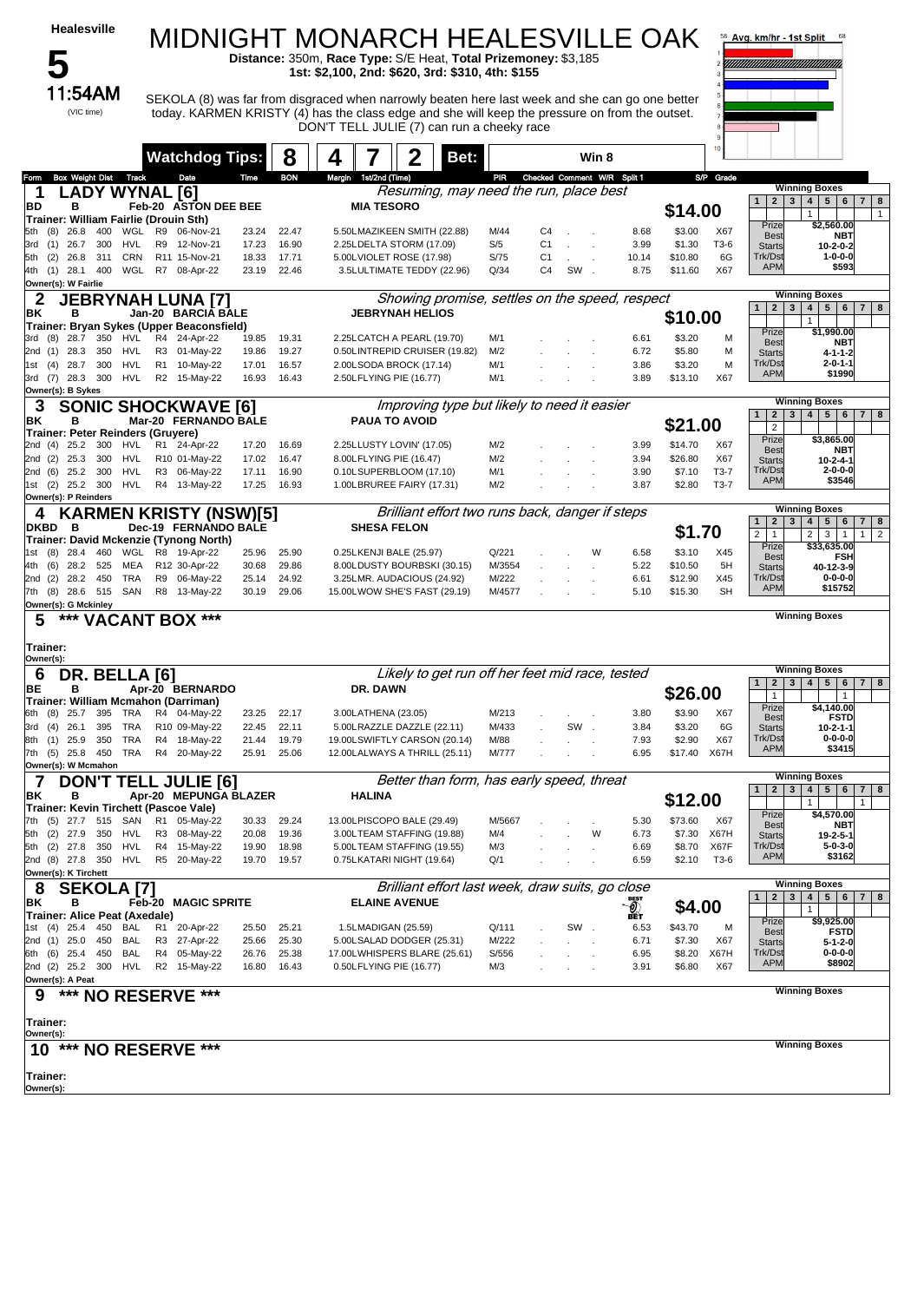| <b>Healesville</b>                                                                                                                                                                | GRV VIC BRED ROAD TO THE DIAMOND                                                                                                                                                               |                                                                      |                                                              |                                                          |                                              |                  |                      |                                   |                                                   |                    |                 | Ava. km/hr - 1st Split                                                                 | 68                                                                                                                                       |
|-----------------------------------------------------------------------------------------------------------------------------------------------------------------------------------|------------------------------------------------------------------------------------------------------------------------------------------------------------------------------------------------|----------------------------------------------------------------------|--------------------------------------------------------------|----------------------------------------------------------|----------------------------------------------|------------------|----------------------|-----------------------------------|---------------------------------------------------|--------------------|-----------------|----------------------------------------------------------------------------------------|------------------------------------------------------------------------------------------------------------------------------------------|
| O                                                                                                                                                                                 |                                                                                                                                                                                                | Distance: 350m, Race Type: Grade 5 Final, Total Prizemoney: \$15,550 |                                                              |                                                          |                                              |                  |                      |                                   |                                                   |                    |                 |                                                                                        |                                                                                                                                          |
| 12:14PM                                                                                                                                                                           |                                                                                                                                                                                                |                                                                      | 1st: \$10,300, 2nd: \$3,000, 3rd: \$1,500, 4th: \$750        |                                                          |                                              |                  |                      |                                   |                                                   |                    |                 |                                                                                        |                                                                                                                                          |
| (VIC time)                                                                                                                                                                        | PANAMA CANAL (5) is blessed with breathtaking pace once balanced and he will be carving out<br>time on the arm. STRUCK GOLD (6) is a star prospect and he will be much better for the run here |                                                                      | last week. ACTION GIRL (3) has been enormous in her past two |                                                          |                                              |                  |                      |                                   |                                                   |                    |                 |                                                                                        |                                                                                                                                          |
|                                                                                                                                                                                   | <b>Watchdog Tips:</b>                                                                                                                                                                          | 5                                                                    | 3<br>6                                                       |                                                          | Bet:                                         |                  |                      | 41.67%)                           | Trifecta 5,6/3,5,6,7/1,3,4,5,6,7 (\$10 -          |                    |                 |                                                                                        |                                                                                                                                          |
| <b>Box Weight Dist Track</b><br><b>Form</b><br><b>STUDLEY [5]</b><br>1                                                                                                            | Date                                                                                                                                                                                           | <b>BON</b><br>Time                                                   | Margin 1st/2nd (Time)                                        |                                                          | Honest as they come, ideally drawn, place    |                  |                      |                                   | PIR Checked Comment W/R Split 1                   |                    | S/P Grade       |                                                                                        | <b>Winning Boxes</b>                                                                                                                     |
| ΒK<br>D                                                                                                                                                                           | Jun-19 FABREGAS                                                                                                                                                                                |                                                                      |                                                              | <b>DEWANA DIMIE</b>                                      |                                              |                  |                      |                                   |                                                   | \$12.00            |                 | 2 <sup>1</sup><br>$\mathbf{1}$<br>$\mathbf{1}$<br>3 <sup>1</sup><br>$\mathbf{1}$       | 3   4   5   6<br>$\overline{7}$<br>8<br>2<br>$\overline{2}$<br>$\mathbf{1}$<br>$\overline{1}$<br>$\overline{2}$                          |
| Trainer: Lee Moore (Bagshot)<br>$(7)$ 35.8 515<br>SAN<br>3rd                                                                                                                      | R6 21-Apr-22                                                                                                                                                                                   | 29.28<br>29.78                                                       |                                                              |                                                          | 5.00LJEFFERSON COUNTY (29.45) M/2333         |                  |                      |                                   | 5.14                                              | \$4.80             | 5F              | Prize<br><b>Best</b>                                                                   | \$43,470.00<br><b>NBT</b>                                                                                                                |
| 3rd<br>(3)<br>36.2<br>525<br>MEA<br>36.5<br>350<br>HVL<br>(4)<br>8th                                                                                                              | R11 30-Apr-22<br>R6 08-May-22                                                                                                                                                                  | 30.20<br>29.86<br>19.36<br>20.37                                     |                                                              | 5.00LMY NEO (29.86)<br>12.00LBUSTED BILLY (19.55)        |                                              | M/4333<br>M/6    |                      |                                   | 5.13<br>6.84                                      | \$12.50<br>\$3.80  | 5H<br>5H        | <b>Starts</b><br>Trk/Dst                                                               | 49-13-13-9<br>$2 - 0 - 0 - 1$                                                                                                            |
| 350<br>HVL<br>3rd (7)<br>36.3<br>Owner(s): L Moore                                                                                                                                | R6 15-May-22                                                                                                                                                                                   | 18.98<br>19.52                                                       |                                                              | 8.00LPANAMA CANAL (18.98)                                |                                              | M/2              |                      |                                   | 6.62                                              | \$35.90            | 5H              | <b>APM</b>                                                                             | \$17225                                                                                                                                  |
| 2<br>D<br>IF                                                                                                                                                                      | <b>ZEEBA'S LEGACY [5]</b><br>Apr-19 BARCIA BALE                                                                                                                                                |                                                                      |                                                              | <b>PINK SHOELACES</b>                                    | Well beaten in his heat, will need it easier |                  |                      |                                   |                                                   |                    |                 | $\overline{2}$<br>$\mathbf{3}$<br>$\mathbf{1}$                                         | <b>Winning Boxes</b><br>$\overline{\mathbf{4}}$<br>5<br>6<br>7 <sup>1</sup><br>8                                                         |
| Trainer: Angela Langton (Anakie)<br>6th (1) 37.8 520<br>GEL                                                                                                                       | R5 15-Apr-22                                                                                                                                                                                   | 29.75<br>30.44                                                       |                                                              | 6.00LUNATHI BALE (30.04)                                 |                                              | M/3245           |                      |                                   | 5.40                                              | \$18.00<br>\$16.20 | <b>SH</b>       | 2 <sup>1</sup><br>$\mathbf{1}$<br>$\overline{2}$<br>Prize                              | $\overline{2}$<br>$\overline{2}$<br>$\mathbf{1}$<br>$\overline{2}$<br>$\overline{2}$<br>\$36,995.00                                      |
| $(1)$ 37.8<br>390<br>WBL<br>4th                                                                                                                                                   | R10 04-May-22                                                                                                                                                                                  | 21.79<br>22.44                                                       | 5.50LBANG (22.08)                                            |                                                          |                                              | M/23             |                      |                                   | 8.62                                              | \$3.20             | 5H              | Best<br><b>Starts</b>                                                                  | <b>NBT</b><br>40-14-3-4                                                                                                                  |
| 390<br>WBL<br>4th<br>$(2)$ 37.9<br>2nd (4) 38.2 350<br>HVL                                                                                                                        | R10 09-May-22<br>R6 15-May-22                                                                                                                                                                  | 22.33<br>21.67<br>18.98<br>19.50                                     |                                                              | 3.25LMARCUS MOLONEY (22.11)<br>7.50LPANAMA CANAL (18.98) |                                              | M/44<br>M/3      |                      |                                   | 8.77<br>6.67                                      | \$1.90<br>\$16.90  | 5<br>5H         | Trk/Dst<br><b>APM</b>                                                                  | $1 - 0 - 1 - 0$<br>\$9623                                                                                                                |
| Owner(s): J Worsfold<br>3<br><b>ACTION GIRL [4]</b>                                                                                                                               |                                                                                                                                                                                                |                                                                      |                                                              |                                                          |                                              |                  |                      |                                   | Enormous in her past two, threat if steps away    |                    |                 |                                                                                        | <b>Winning Boxes</b>                                                                                                                     |
| в<br>ΒK<br>Trainer: Gary Peach (Cape Clear)                                                                                                                                       | Dec-19 ASTON DEE BEE                                                                                                                                                                           |                                                                      |                                                              | <b>WEEPING LASS</b>                                      |                                              |                  |                      |                                   |                                                   | \$3.40             |                 | 2 <sup>1</sup><br>3 <sup>1</sup><br>1 <sup>1</sup><br>$\overline{2}$<br>2 <sup>1</sup> | $4 \mid 5 \mid$<br>6<br>$7 \mid 8$<br>$\overline{2}$<br>2<br>$\overline{2}$<br>$\overline{2}$                                            |
| 410<br>(4)<br>28.0<br>HOR<br>HOR<br>(5)<br>27.9<br>410<br>8th                                                                                                                     | R9 01-Mar-22<br>R7 08-Mar-22                                                                                                                                                                   | 22.92<br>22.92<br>23.16<br>24.42                                     |                                                              | 6.00LOLIVER BALE (23.33)                                 | 16.00LZIPPING SCORCHER (23.36)               | M/11<br>M/88     | C8                   | V7                                | 10.08<br>10.87                                    | \$1.20<br>\$1.60   | 5H<br>5F        | Prize<br><b>Best</b><br><b>Starts</b>                                                  | \$26,355.00<br>19.02<br>15-12-1-0                                                                                                        |
| $(1)$ 28.3<br>300<br>HVL<br>1st                                                                                                                                                   | R11 08-May-22                                                                                                                                                                                  | 16.52<br>16.52                                                       |                                                              | 5.50LBRAEMAR PRINCE (16.90)                              |                                              | Q/1              |                      |                                   | 3.78                                              | \$1.60             | 5               | Trk/Dst<br><b>APM</b>                                                                  | $1 - 1 - 0 - 0$<br>\$10091                                                                                                               |
| $(4)$ 28.2 350<br>HVL<br>1st<br>Owner(s): G Peach                                                                                                                                 | R10 15-May-22                                                                                                                                                                                  | 19.02<br>18.98                                                       |                                                              | 2.75LPLAN AHEAD (19.21)                                  |                                              | M/1              |                      | SW.                               | 6.42                                              | \$1.10             | 5H              |                                                                                        | <b>Winning Boxes</b>                                                                                                                     |
| PLAN AHEAD [5]<br>4<br>BE<br>D                                                                                                                                                    | Apr-19 FERNANDO BALE                                                                                                                                                                           |                                                                      |                                                              | <b>ART NOVEAU</b>                                        | *** SCRATCHED                                | ***              |                      |                                   |                                                   |                    | \$12.00         | 2 <br>1 <sup>1</sup>                                                                   | 3 <sup>1</sup><br>4 <br>5 <sup>1</sup><br>6 <sup>1</sup><br>7 <sup>1</sup><br>8                                                          |
| Trainer: Angela Langton (Anakie)<br>525<br>32.9<br>MEA<br>4th<br>(2)                                                                                                              | R3 15-Jan-22                                                                                                                                                                                   | 30.50<br>29.75                                                       |                                                              | 3.5LUNCLE'S GIRL (30.25)                                 |                                              | M/3544           | C <sub>5</sub>       |                                   | 5.18                                              | \$1.90             | 5H              | $3 \mid 1$<br>Prize<br><b>Best</b>                                                     | $\overline{2}$<br>3 <sup>1</sup><br>$\mathbf{1}$<br>\$67,085.00<br>NBT                                                                   |
| 450<br>WBL<br>(6)<br>33.3<br>1st<br>33.5 350<br>HVL<br>2nd (7)                                                                                                                    | R8 09-May-22<br>R10 15-May-22                                                                                                                                                                  | 25.03<br>25.03<br>18.98<br>19.21                                     |                                                              | 2.50LASTON SUZETTE (25.20)<br>2.75LACTION GIRL (19.02)   |                                              | Q/111<br>M/2     |                      | SW                                | 6.54<br>6.67                                      | \$9.40<br>\$4.90   | X45<br>5H       | <b>Starts</b><br>Trk/Dst                                                               | 59-10-13-15<br>$1 - 0 - 1 - 0$                                                                                                           |
| 3rd (8) 33.1<br>515 SAN                                                                                                                                                           | R4 19-May-22                                                                                                                                                                                   | 29.59<br>28.82                                                       |                                                              | 5.00LGYPSY YANKEE (29.26)                                |                                              | M/6544           |                      |                                   | 5.21                                              | \$9.90             | X34             | <b>APM</b>                                                                             | \$12950                                                                                                                                  |
| Owner(s): CHAMPAGNE PTN (SYN), S Smith, A Langton<br>5<br><b>PANAMA CANAL [4]</b>                                                                                                 |                                                                                                                                                                                                |                                                                      |                                                              |                                                          |                                              |                  |                      |                                   | Ridiculous talent, can cross and lead, looks good |                    |                 |                                                                                        | <b>Winning Boxes</b>                                                                                                                     |
| ΒK<br>D<br>Trainer: Jessica Hopkins (Junction Village)                                                                                                                            | Jan-20 SUPERIOR PANAMA                                                                                                                                                                         |                                                                      |                                                              | <b>ZIPPING YOKO</b>                                      |                                              |                  |                      |                                   |                                                   | \$2.20             |                 | 1<br>$\overline{2}$<br>$\mathbf{1}$<br>1 <sup>1</sup>                                  | $2 \mid 3 \mid 4 \mid 5$<br>$6\phantom{.}6$<br>7 <sup>1</sup><br>8<br>$\overline{2}$<br>$\overline{2}$<br>$\overline{2}$<br>$\mathbf{1}$ |
| $(8)$ 32.3<br>425<br>BEN<br>1st<br>WBL<br>(3)<br>32.8<br>390<br>1st                                                                                                               | R7 16-Apr-22<br>R11 04-May-22                                                                                                                                                                  | 23.51<br>23.51<br>21.79<br>21.79                                     |                                                              | 3.00LAMRON BOY (23.70)<br>5.00LWEBLEC FLARE (22.13)      |                                              | M/221<br>Q/11    |                      | SW.<br>SW.                        | 6.47<br>8.45                                      | \$2.80<br>\$1.40   | X45<br>5H       | Prize<br><b>Best</b><br><b>Starts</b>                                                  | \$34,530.00<br>18.98<br>12-11-0-1                                                                                                        |
| WBL<br>32.6<br>390<br>1st<br>(7)                                                                                                                                                  | R4 09-May-22                                                                                                                                                                                   | 21.67<br>21.67                                                       | 2.50LBANG (21.83)                                            |                                                          |                                              | M/11             |                      | SW.                               | 8.33                                              | \$1.80             | 5F              | Trk/Dst<br><b>APM</b>                                                                  | 1-1-0-0<br>\$23276                                                                                                                       |
| 350<br>HVL<br>1st (6) 32.8<br>Owner(s): Otb Bananas (SYN), N Cutri, C Weise-bozonie, A Piper, C Phillips, J Peters, K Barry, U Pottimurthy, B Maddock, J Watson, M Storr, G Cutri | R6 15-May-22                                                                                                                                                                                   | 18.98<br>18.98                                                       |                                                              | 7.50LZEEBA'S LEGACY (19.50)                              |                                              | M/1              |                      |                                   | 6.46                                              | \$1.04             | 5H              |                                                                                        |                                                                                                                                          |
| <b>STRUCK GOLD [5]</b><br>6<br>RF<br>D                                                                                                                                            | Dec-19 ASTON DEE BEE                                                                                                                                                                           |                                                                      |                                                              | <b>WEEPING LASS</b>                                      |                                              |                  |                      |                                   | Better for the run here last week, clear danger   | \$9.00             |                 | $\mathbf{2}$<br>$\mathbf{1}$<br>$3^{\circ}$                                            | <b>Winning Boxes</b><br>4<br>5   6   7   8                                                                                               |
| Trainer: Gary Peach (Cape Clear)<br>1st (6) 32.8<br>450<br>BAL                                                                                                                    | R10 01-Apr-22                                                                                                                                                                                  | 25.20<br>24.79                                                       |                                                              | 0.50LSIX SPEED MANUAL (25.22)                            |                                              | M/111            | C1                   |                                   | 6.49                                              | \$2.20             | 5H              | 3<br>3<br>Prize                                                                        | $\mathbf{1}$<br>$\mathbf{1}$<br>$\overline{1}$<br>\$27,930.00                                                                            |
| (2)<br>33.3<br>450<br>BAL<br>1st<br>32.7 410<br>HOR<br>(3)<br>1st                                                                                                                 | R4 08-Apr-22<br>R10 10-May-22                                                                                                                                                                  | 25.07<br>24.87<br>22.96<br>22.96                                     |                                                              | 3.00LSIX SPEED MANUAL (25.27)<br>9.00LBENCHESTER (23.55) |                                              | M/111<br>M/11    |                      | SW<br>$\sim$                      | 6.48<br>10.08                                     | \$1.60<br>\$1.20   | 5F<br>FFA       | Best<br><b>Starts</b><br>Trk/Dst                                                       | NBT<br>13-9-1-0<br>$1 - 0 - 1 - 0$                                                                                                       |
| 2nd (5) 32.9 350<br><b>HVL</b>                                                                                                                                                    | R9 15-May-22                                                                                                                                                                                   | 19.30<br>18.98                                                       |                                                              | 3.25LREVOLUTION (19.09)                                  |                                              | S/5              |                      |                                   | 6.75                                              | \$1.20             | 5H              | <b>APM</b>                                                                             | \$17030                                                                                                                                  |
| Owner(s): G Peach<br><b>REVOLUTION [4]</b><br>7                                                                                                                                   |                                                                                                                                                                                                |                                                                      |                                                              |                                                          |                                              |                  |                      |                                   | Draw helped last week, good muster, still respect |                    |                 | $2 \mid 3 \mid$<br>$\mathbf{1}$                                                        | <b>Winning Boxes</b><br>4   5   6   7   8                                                                                                |
| <b>WBD</b><br>D<br>Trainer: Harry Manolitsis (Lysterfield South)                                                                                                                  | Oct-19 FERNANDO BALE                                                                                                                                                                           |                                                                      |                                                              | <b>ELEVATED</b>                                          |                                              |                  |                      |                                   |                                                   | \$7.50             |                 | $\overline{2}$<br>$\overline{2}$<br>Prize                                              | $\mathbf{1}$<br>$\mathbf{1}$<br>\$22,205.00                                                                                              |
| 525<br>2nd (8) 28.8<br>MEP<br>(6)<br>28.6<br>525<br>MEP<br>6th                                                                                                                    | R6 13-Oct-21<br>R9<br>20-Oct-21                                                                                                                                                                | 29.94<br>30.21<br>30.80<br>29.95                                     |                                                              | 1.25LHAMILLSON (30.13)<br>12.00LARIZONA EYES (30.02)     |                                              | M/1112<br>S/6546 | C4<br>C <sub>6</sub> | SW.<br>$\mathcal{L}$<br>$\sim 10$ | 5.05<br>5.41                                      | \$2.20<br>\$1.30   | SH<br>5         | Best<br><b>Starts</b>                                                                  | 19.09<br>10-7-1-1                                                                                                                        |
| ST (-)<br>29.1<br>350<br>TRA<br>HVL<br>1st (1) 29.7 350                                                                                                                           | 25-Apr-22<br>R9 15-May-22                                                                                                                                                                      | 19.62<br>19.09<br>18.98                                              | 0.025LTrial Cleared                                          | 3.25LSTRUCK GOLD (19.30)                                 |                                              | M/11<br>M/1      |                      | $10f4$ .                          | 6.61<br>6.57                                      | \$.<br>\$4.90      | <b>ST</b><br>5H | Trk/Dst<br><b>APM</b>                                                                  | $1 - 1 - 0 - 0$<br>\$5521                                                                                                                |
| Owner(s): Nice Gary (SYN), M Ramsden, B Markovic, T Brabham, B Moore, A Appan, A Ramsden, J Esmaty                                                                                |                                                                                                                                                                                                |                                                                      |                                                              |                                                          |                                              |                  |                      |                                   |                                                   |                    |                 |                                                                                        | <b>Winning Boxes</b>                                                                                                                     |
| <b>SPEEDY GARRY [5]</b><br>8<br>ΒK<br>D                                                                                                                                           | May-19 LIGHTNING FRANK                                                                                                                                                                         |                                                                      |                                                              | <b>NEW JOB JIMMY</b>                                     |                                              |                  |                      |                                   | Likely to find this class beyond him, next time   | \$51.00            |                 | $\overline{2}$<br>3 <sup>1</sup><br>$\mathbf{1}$<br>$\sqrt{2}$<br>1                    | $5 \mid 6$<br>4 <sup>1</sup><br>7 8<br>3<br>$\mathbf{1}$<br>1<br>$\overline{1}$                                                          |
| Trainer: Billy Galea (Rockbank)<br>4th (7) 36.5<br>350<br>HVL                                                                                                                     | R6 24-Apr-22                                                                                                                                                                                   | 19.58<br>19.31                                                       |                                                              | 1.00LJUNIOR MARJEN (19.51)                               |                                              | M/3              |                      |                                   | 6.62                                              | \$4.90             | 5               | Prize<br>Best                                                                          | \$23,510.00<br>NBT                                                                                                                       |
| 3rd (1) 36.1<br>450<br>SHP<br>(8)<br>36.0<br>450<br>SHP<br>3rd                                                                                                                    | R8 02-May-22<br>09-May-22<br>R8                                                                                                                                                                | 25.40<br>25.00<br>25.59<br>25.15                                     |                                                              | 3.5LWHISKEY ROAD (25.16)<br>6.50LLITTLE TIGER (25.15)    |                                              | M/322<br>M/321   |                      |                                   | 6.85<br>6.48                                      | \$11.20<br>\$3.90  | X45<br>X45      | <b>Starts</b><br>Trk/Dst                                                               | 36-9-9-8<br>$9 - 0 - 3 - 3$                                                                                                              |
| 3rd (8)<br>350<br>HVL<br>36.1<br>Owner(s): C Fahey                                                                                                                                | R9 15-May-22                                                                                                                                                                                   | 18.98<br>19.53                                                       |                                                              | 6.50LREVOLUTION (19.09)                                  |                                              | Q/3              |                      |                                   | 6.68                                              | \$13.40            | 5H              | <b>APM</b>                                                                             | \$4776                                                                                                                                   |
| LEEKY LEE [5](4)<br>9                                                                                                                                                             |                                                                                                                                                                                                |                                                                      |                                                              |                                                          | Runs into a few good ones, out of his depth  |                  |                      |                                   |                                                   |                    |                 | 1                                                                                      | <b>Winning Boxes</b><br>2   3   4   5  <br>6<br>$7 \mid 8$                                                                               |
| BK<br>D<br>Trainer: Christine Haigh (Crossover)                                                                                                                                   | Jul-18 BARCIA BALE                                                                                                                                                                             |                                                                      |                                                              | <b>LADY DEEDEE</b>                                       |                                              |                  |                      |                                   |                                                   | \$81.00            |                 | 1<br>$\mathbf{1}$<br>Prize                                                             | $\overline{2}$<br>$\mathbf{1}$<br>3<br>\$20,645.00                                                                                       |
| 2nd (3) 35.0 515<br>SAP<br>2nd (3) 35.0 515<br>SAP                                                                                                                                | R9 24-Apr-22<br>R10 01-May-22                                                                                                                                                                  | 29.65<br>30.24<br>30.17<br>29.60                                     | 0.25LCATCH (30.22)                                           |                                                          | 3.25LDOUBLE MY BUBBLE (29.95) M/7322         | M/5322           |                      |                                   | 5.30<br>5.33                                      | \$6.90<br>\$5.00   | 5<br>5          | <b>Best</b><br><b>Starts</b>                                                           | 19.41<br>66-8-13-13                                                                                                                      |
| SAP<br>2nd (4) 35.3 515<br>3rd (1) 35.0 350<br>HVL                                                                                                                                | R5 08-May-22<br>R10 15-May-22                                                                                                                                                                  | 30.44<br>29.07<br>19.89<br>18.98                                     |                                                              | 12.00LCLEO'S NEO (29.64)<br>13.00LACTION GIRL (19.02)    |                                              | M/5432<br>S/4    |                      |                                   | 5.28<br>6.77                                      | \$12.30<br>\$31.90 | 5<br>5H         | Trk/Dst<br><b>APM</b>                                                                  | $12 - 2 - 1 - 6$<br>\$4990                                                                                                               |
| Owner(s): C Haigh<br>KING OF ALL [5]Res.<br>10                                                                                                                                    |                                                                                                                                                                                                |                                                                      |                                                              |                                                          | *** SCRATCHED                                | $***$            |                      |                                   |                                                   |                    |                 |                                                                                        | ENG SAP 2022-05-22<br><b>Winning Boxes</b>                                                                                               |
| <b>BEF</b><br>D<br>Trainer: Greg Doyle (Mulgrave)                                                                                                                                 | Feb-19 FERNANDO BALE                                                                                                                                                                           |                                                                      |                                                              | <b>OUTSIDE EDGE</b>                                      |                                              |                  |                      |                                   |                                                   |                    | \$99.00         | 2 <br>1<br>1<br>$\mathbf{1}$                                                           | 3 <br>5 <sub>1</sub><br>4 <br>$6 \mid$<br>7 <sup>1</sup><br>8<br>$\overline{2}$<br>$\mathbf{1}$<br>$\mathbf{1}$<br>$\mathbf{1}$          |
| 450<br>6th (7) 26.5<br>TRA<br>26.5<br>385<br>SHP                                                                                                                                  | R6 04-May-22<br>R11 09-May-22                                                                                                                                                                  | 25.05<br>25.80<br>22.10<br>21.60                                     |                                                              | 11.00LEL DORADO (25.05)                                  |                                              | M/466<br>M/34    |                      |                                   | 6.78<br>8.25                                      | \$68.10<br>\$29.70 | 5<br>5          | Prize<br><b>Best</b>                                                                   | \$18,699.58<br>NBT                                                                                                                       |
| 4th (8)<br>4th (2) 26.8<br>350<br>HVL                                                                                                                                             | R9 15-May-22                                                                                                                                                                                   | 19.69<br>18.98                                                       |                                                              | 4.50LHANDSOME JACK (21.78)<br>9.00LREVOLUTION (19.09)    |                                              | M/2              |                      |                                   | 6.64                                              | \$63.10            | 5H              | <b>Starts</b><br>Trk/Dst<br><b>APM</b>                                                 | 53-7-6-11<br>$3 - 0 - 0 - 0$<br>\$7078                                                                                                   |
| 4th (2) 26.6<br>450<br><b>BAL</b><br>Owner(s): N Doyle                                                                                                                            | R10 19-May-22                                                                                                                                                                                  | 25.19<br>26.16                                                       |                                                              | 4.75LOZZIE PACK (25.84)                                  |                                              | M/244            |                      |                                   | 6.67                                              | \$41.00            | 5               |                                                                                        |                                                                                                                                          |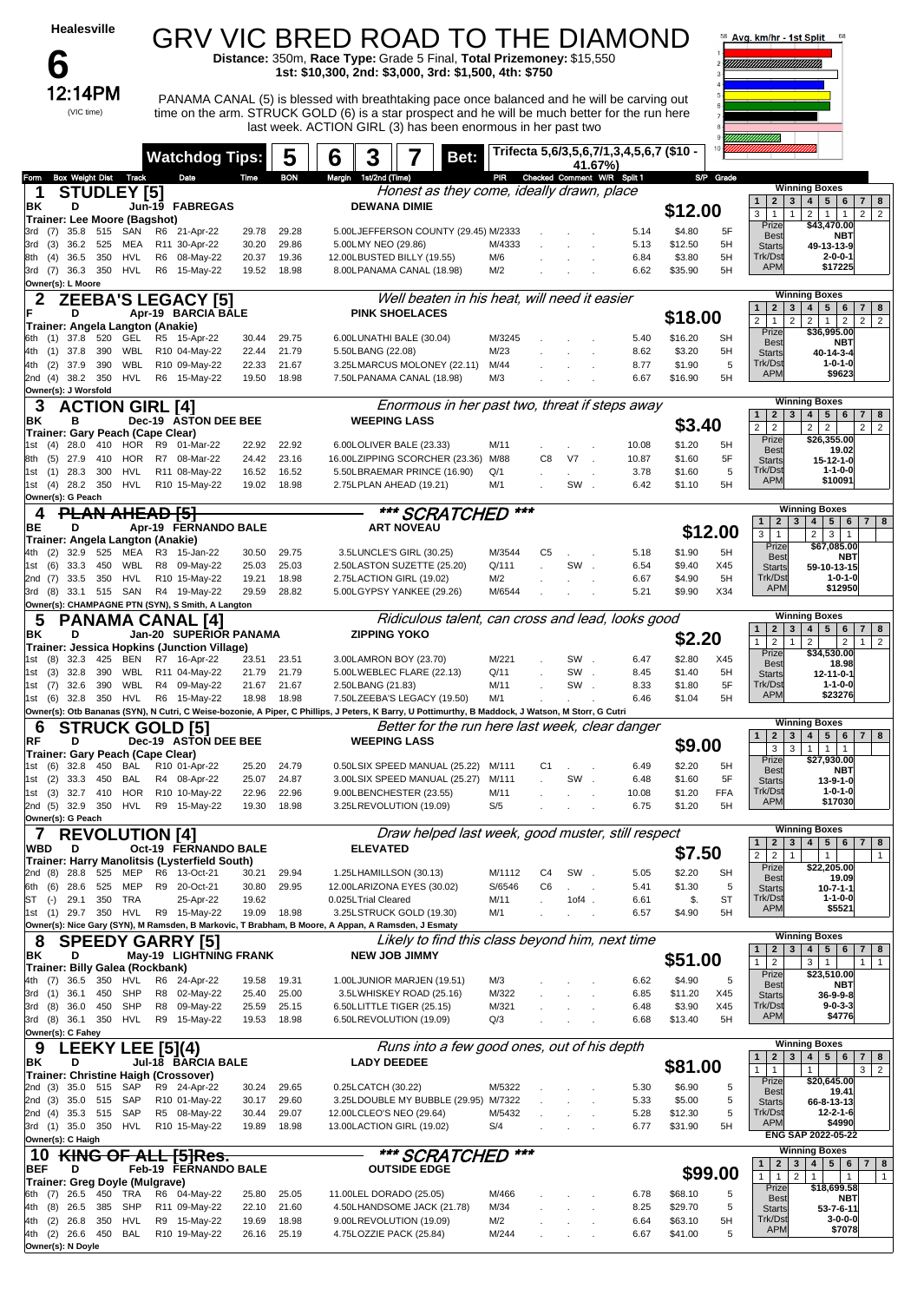### HEALESVILLE DERBY HT1

**Distance:** 350m, **Race Type:** S/E Heat, **Total Prizemoney:** \$3,185 **1st: \$2,100, 2nd: \$620, 3rd: \$310, 4th: \$155**



12:29PM ZIGZAG CABANG (3) was a scorching 22.25 Geelong winner two runs back and he should prove hard to hold out. JEFFERSON COUNTY (6) owns a blistering 19.04 PB here and he will appreciate the empty draw inside. I'M TALKING (8) shows promise



|                                                                             | <b>Watchdog Tips:</b>        |                | 3                          | 8<br>6                                                             | Bet:           | Trifecta 3,6/2,3,6,8/2,3,4,6,8 (\$10 -           |               |                    | $10 -$     |                                                                                        |                     |
|-----------------------------------------------------------------------------|------------------------------|----------------|----------------------------|--------------------------------------------------------------------|----------------|--------------------------------------------------|---------------|--------------------|------------|----------------------------------------------------------------------------------------|---------------------|
| Box Weight Dist Track<br>rom                                                | Date                         | Time           | <b>BON</b>                 | Margin 1st/2nd (Time)                                              | PIR            | 55.56%)<br>Checked Comment W/R Split 1           |               |                    | S/P Grade  |                                                                                        |                     |
| <b>MAX GOES BANG (NSW)[5]</b><br>1                                          |                              |                |                            |                                                                    |                | Shows promise but meets a couple of rockets      |               |                    |            | <b>Winning Boxes</b>                                                                   |                     |
| <b>DKBD</b><br>D                                                            | Feb-20 SH AVATAR             |                |                            | <b>SILLAT</b>                                                      |                |                                                  |               |                    |            | $\mathbf{3}$<br>5 <sup>1</sup><br>6<br>$2^{\circ}$<br>4 <br>$\mathbf{1}$               | $7 \mid 8$          |
| Trainer: Bert Vandemaat (Healesville)                                       |                              |                |                            |                                                                    |                |                                                  |               | \$21.00            |            | $\mathbf{1}$<br>$\mathbf{1}$<br>$\mathbf{1}$<br>\$3,160.00<br>Prize                    |                     |
| 300<br>30.5<br>HVL<br>4th (7)                                               | R3 01-Mar-22                 | 17.20          | 16.67                      | 3.75LASTON ESCUDO (16.94)                                          | M/4            | C1<br>$\sim$                                     | 4.02          | \$2.80             | 7          | <b>Best</b><br>19.72                                                                   |                     |
| 350<br>(2)<br>30.4<br>HVL<br>1st                                            | R7 18-Mar-22<br>R6 12-Apr-22 | 19.72          | 19.71                      | 1.75LGUNAI GIRL (19.83)                                            | M/2            | C <sub>1</sub><br>SW.                            | 6.68          | \$2.30             | T3-6<br>6  | 7-3-0-0<br><b>Starts</b><br>Trk/Dst<br>$1 - 1 - 0 - 0$                                 |                     |
| <b>MBS</b><br>30.0<br>300<br>4th<br>(4)<br>(7)<br>29.7<br>300<br>MBS<br>5th | R10 17-May-22                | 17.21<br>16.90 | 16.90<br>16.37             | 2.25LACTION BRONSON (17.04)<br>2.25LFANTASTIC FAITH (16.74)        |                |                                                  | 4.55<br>4.53  | \$2.25<br>\$3.80   | 6          | <b>APM</b><br>\$1696                                                                   |                     |
| Owner(s): J Hamilton                                                        |                              |                |                            |                                                                    |                |                                                  |               |                    |            |                                                                                        |                     |
| <b>BUSTED BILLY [4]</b>                                                     |                              |                |                            |                                                                    |                | Last two runs have been super, keep safe         |               |                    |            | <b>Winning Boxes</b><br>5 <sup>1</sup><br>2 <br>$3^{\circ}$<br>4<br>6<br>$\mathbf{1}$  | 7 <br>8             |
| BE<br>D                                                                     | Mar-20 UNLAWFUL ENTRY        |                |                            | <b>MISS MORRISSET</b>                                              |                |                                                  |               | \$10.00            |            | $\overline{2}$<br>1<br>$\overline{2}$<br>$\mathbf{1}$                                  | $\mathbf{1}$        |
| Trainer: David Geall (Lara)<br>HOR<br>30.7<br>410<br>5th<br>(7)             | R4 26-Apr-22                 | 23.49          | 23.05                      | 6.50LZIGZAG CABANG (23.05)                                         | M/35           |                                                  | 10.36         | \$6.80             | FFA        | \$20,515.00<br>Prize                                                                   |                     |
| 30.8<br>385<br>SHP<br>4th<br>(1)                                            | R7 02-May-22                 | 21.93          | 21.63                      | 4.50LMASKED AVENGER (21.63)                                        | M/33           |                                                  | 8.31          | \$2.40             | X45        | <b>Best</b><br>19.42<br><b>Starts</b><br>$25 - 8 - 6 - 3$                              |                     |
| 350<br>HVL<br>(6)<br>30.9<br>1st                                            | R <sub>6</sub><br>08-May-22  | 19.55          | 19.36                      | 1.25LBEAUTIFUL FREAK (19.64)                                       | M/1            |                                                  | 6.54          | \$3.30             | 5H         | Trk/Dst<br>$4 - 2 - 1 - 0$                                                             |                     |
| 31.3 350 HVL<br>2nd (4)                                                     | R8 15-May-22                 | 19.51          | 18.98                      | 2.00LSHIMA SHEEN (19.38)                                           | M/2            |                                                  | 6.59          | \$6.50             | 5F         | \$10927<br><b>APM</b>                                                                  |                     |
| Owner(s): Smith Racing (SYN), D Smith, J Smith                              |                              |                |                            |                                                                    |                |                                                  |               |                    |            | <b>Winning Boxes</b>                                                                   |                     |
| 3<br><b>ZIGZAG CABANG [2]</b>                                               |                              |                |                            |                                                                    |                | Excels here, scorching win two runs back, yes    |               |                    |            | 5 <br>$\mathbf{1}$<br>$\mathbf{2}$<br>3<br>$\overline{\mathbf{4}}$<br>6                | 7 <br>8             |
| D<br>ВE                                                                     | Feb-20 BEAST UNLEASHED       |                |                            | <b>STARS AND LIGHTS</b>                                            |                |                                                  |               | \$2.80             |            | $\overline{2}$<br>$\overline{2}$<br>$\overline{2}$<br>$\overline{2}$<br>4              | $\overline{2}$      |
| Trainer: Gregory Berry (Toolleen)<br>36.1<br>410<br>HOR<br>2nd (2)          | R8<br>19-Apr-22              | 23.23          | 23.08                      | 2.25LFERDINAND BOY (23.08)                                         | Q/22           |                                                  | 10.48         | \$4.50             | FFA        | \$41,030.00<br>Prize                                                                   |                     |
| 1st (8)<br>36.3<br>410<br>HOR                                               | R4 26-Apr-22                 | 23.05          | 23.05                      | 2.50LRIGG (23.23)                                                  | M/11           |                                                  | 10.27         | \$1.80             | <b>FFA</b> | <b>Best</b><br>19.09<br>34-15-5-5<br><b>Starts</b>                                     |                     |
| 400<br>GEL<br>(7)<br>36.3<br>1st                                            | R10 02-May-22                | 22.25          | 22.25                      | 7.00LNIGHT JAR (22.71)                                             | M/21           | SW                                               | 8.46          | \$1.10             | 5          | Trk/Dst<br>$8 - 4 - 2 - 0$                                                             |                     |
| 2nd (2) 35.4 410 HOR                                                        | R8 17-May-22                 | 23.43          | 22.95                      | 7.00LBELLA BEAUTY (22.95)                                          | M/22           |                                                  | 10.61         | \$1.50             | FFA        | <b>APM</b><br>\$17816                                                                  |                     |
| Owner(s): G Berry                                                           |                              |                |                            |                                                                    |                |                                                  |               |                    |            | <b>Winning Boxes</b>                                                                   |                     |
| <b>GEO [6]</b><br>4                                                         |                              |                |                            | <b>DR. KLAAS</b>                                                   |                | Improving with every run, include in exotics     |               |                    |            | 5 <sup>1</sup><br>2 <br>$\mathbf{3}$<br>4<br>6 <sup>1</sup><br>$\mathbf{1}$            | $7 \mid 8$          |
| BD<br>D<br>Trainer: William Mcmahon (Darriman)                              | Jan-20 BERNARDO              |                |                            |                                                                    |                |                                                  |               | \$12.00            |            | $\mathbf{1}$<br>$\mathbf{1}$                                                           |                     |
| 395<br>TRA<br>(6)<br>31.9<br>5th                                            | R3 28-Apr-22                 | 22.73          | 21.90                      | 7.00LBE LIKE OLIVER (22.26)                                        | M/655          |                                                  | 3.88          | \$12.80            | MF         | \$8,075.00<br>Prize<br><b>Best</b><br><b>FSH</b>                                       |                     |
| <b>SLE</b><br>$(5)$ 31.8<br>440<br>1st                                      | R1 08-May-22                 | 24.98          | 24.98                      | 3.5LCOUNTERPUNCH (25.21)                                           | M/421          |                                                  | 5.44          | \$9.20             | M          | 7-3-2-0<br><b>Starts</b>                                                               |                     |
| TRA<br>395<br>(7)<br>31.8<br>1st                                            | R2 13-May-22                 | 22.05          | 22.05                      | 4.25LAFTER HOURS (22.34)                                           | M/231          |                                                  | 3.81          | \$2.30             | X67        | Trk/Dst<br>$0 - 0 - 0 - 0$<br>\$4629<br><b>APM</b>                                     |                     |
| 450 TRA<br>1st (4) 31.6                                                     | R3 20-May-22                 | 25.06          | 25.06                      | 4.00LRIVER ROUGH (25.34)                                           | M/111          | SW                                               | 6.55          | \$5.90             | X67H       |                                                                                        |                     |
| Owner(s): J Gill<br>***<br>5                                                | <b>VACANT BOX ***</b>        |                |                            |                                                                    |                |                                                  |               |                    |            | <b>Winning Boxes</b>                                                                   |                     |
|                                                                             |                              |                |                            |                                                                    |                |                                                  |               |                    |            |                                                                                        |                     |
| Trainer:                                                                    |                              |                |                            |                                                                    |                |                                                  |               |                    |            |                                                                                        |                     |
| Owner(s):                                                                   |                              |                |                            |                                                                    |                |                                                  |               |                    |            | <b>Winning Boxes</b>                                                                   |                     |
| 6<br><b>JEFFERSON COUNTY [3]</b>                                            |                              |                |                            |                                                                    |                | Blistering PB here, empty draw helps, danger     |               |                    |            | 5 <sup>5</sup><br>$\mathbf{2}$<br>3<br>4<br>6<br>$\mathbf{1}$                          | 7 <sup>1</sup><br>8 |
| ВE<br>D<br>Trainer: Garry Johnson (Chum Creek)                              | Mar-20 BARCIA BALE           |                |                            | UP HILL JILL                                                       |                |                                                  |               | \$2.40             |            | $\overline{2}$<br>1<br>3<br>1<br>3                                                     |                     |
| 36.7<br>515<br>(1)<br>SAN<br>3rd                                            | R9 14-Apr-22                 | 29.75          | 28.93                      | 2.75LWIGRAM ROAD (29.58)                                           | Q/1112         |                                                  | 5.01          | \$2.00             | 5H         | Prize<br>\$39,590.00<br><b>Best</b><br>19.04                                           |                     |
| (3)<br>36.4<br>515<br>SAN<br>1st                                            | R6 21-Apr-22                 | 29.45          | 29.28                      | 3.5LMYSTIFY KICK (29.68)                                           | M/1111         | SW                                               | 5.10          | \$4.60             | 5F         | 25-10-2-4<br><b>Starts</b>                                                             |                     |
| (3)<br>36.4<br>525<br>MEA<br>8th                                            | R12 30-Apr-22                | 31.58          | 29.86                      | 21.00LDUSTY BOURBSKI (30.15)                                       | M/7668         | V5                                               | 5.34          | \$3.80             | 5H         | Trk/Dst<br>$6 - 3 - 1 - 0$<br><b>APM</b><br>\$25479                                    |                     |
| 8th (7)<br>36.0<br>515 SAN<br>Owner(s): R Geall                             | R2 13-May-22                 | 30.19          | 29.06                      | 14.00LHILL TOP JACK (29.25)                                        | M/5658         |                                                  | 5.22          | \$3.30             | X45        |                                                                                        |                     |
| <b>ASTON GAMBLE [5]</b>                                                     |                              |                |                            |                                                                    |                | Strong type but prefer on a turning track, place |               |                    |            | <b>Winning Boxes</b>                                                                   |                     |
| ΒK<br>D                                                                     | Mar-20 ASTON KIMETTO         |                |                            | <b>ASTON TARA</b>                                                  |                |                                                  |               |                    |            | 5 <sup>1</sup><br>$\mathbf{2}$<br>3<br>$\overline{\mathbf{4}}$<br>6<br>$\mathbf{1}$    | 7 <br>8             |
| Trainer: Benjamin Magri (Avalon)                                            |                              |                |                            |                                                                    |                |                                                  |               | \$9.00             |            | $\overline{2}$<br>$\mathbf{1}$<br>$\mathbf{1}$<br>$\mathbf{1}$<br>Prize<br>\$17,095.00 | 1<br>$\mathbf{1}$   |
| (8)<br>34.3<br>485<br>HOR<br>1st                                            | R11 12-Apr-22                | 27.18          | 27.05                      | 0.50LRIO BASKIN (27.20)                                            | M/111          |                                                  | 6.58          | \$3.20             | X34        | <b>Best</b><br>NBT                                                                     |                     |
| 7th (4) 34.5 450 WBL R6 21-Apr-22                                           |                              | 26.14          | 25.17                      | 12.00LNITRO BALE (25.37)                                           | M/477          | SW                                               | 6.74          | \$5.50             | 5          | $21 - 7 - 3 - 0$<br><b>Starts</b><br>Trk/Dst<br>$1 - 0 - 0 - 0$                        |                     |
| 1st (6) 34.0 460 GEL R5 06-May-22<br>5th (3) 33.9 450 BAL R8 11-May-22      |                              |                | 25.73 25.71<br>25.66 25.10 | 3.5LVAN QUIBBLE (25.97)<br>8.00LJERWOOD BALE (25.10)               | M/111<br>M/555 | SW.                                              | 6.53<br>6.62  | \$2.30<br>\$7.20   | X45        | <b>APM</b><br>\$11334                                                                  |                     |
| Owner(s): R Borda                                                           |                              |                |                            |                                                                    |                |                                                  |               |                    |            |                                                                                        |                     |
| I'M TALKING [7]                                                             |                              |                |                            |                                                                    |                | Cracking Bendigo winner, draw suits, threat      |               |                    |            | <b>Winning Boxes</b>                                                                   |                     |
| BEBD D                                                                      | May-20 FERNANDO BALE         |                |                            | <b>IT'S ALL TALK</b>                                               |                |                                                  |               | \$8.00             |            | 3 <sup>1</sup><br>5   6   7   8<br>2 <sub>1</sub><br>4 <br>$\mathbf{1}$                | $\mathbf{1}$        |
| Trainer: Angela Galea (Sunshine North)                                      |                              |                |                            |                                                                    |                |                                                  |               |                    |            | Prize<br>\$2,310.00                                                                    |                     |
| 5th (8) 31.1 410 HOR R1 08-Mar-22<br>2nd (2) 30.8 425 BEN                   | R2 07-Apr-22                 | 24.20          | 23.16<br>23.93 23.55       | 11.00LDEADLY ROOKIE (23.48)<br>0.50LUNLEASH COLLINDA (23.90) M/322 | S/55           | W<br>C1                                          | 10.62<br>6.57 | \$16.20<br>\$12.10 | MН<br>MН   | <b>Best</b><br>FSH                                                                     |                     |
| 1st (7) 30.5 425<br>BEN                                                     | R2 13-Apr-22                 | 23.93          | 23.61                      | 1.5LUNLEASH COLLINDA (24.02) M/322                                 |                | SW.                                              | 6.59          | \$11.50            | <b>MSF</b> | <b>Starts</b><br>4-1-1-0<br>$0 - 0 - 0 - 0$<br>Trk/Dst                                 |                     |
| 6th (8) 30.7 425 BEN                                                        | R7 17-Apr-22                 | 24.44          | 23.50                      | 14.00LASTON EXCEED (23.50)                                         | M/786          |                                                  | 6.68          | \$22.30            | MF         | \$1848<br><b>APM</b>                                                                   |                     |
| Owner(s): A Galea                                                           |                              |                |                            |                                                                    |                |                                                  |               |                    |            |                                                                                        |                     |
| *** NO RESERVE ***<br>9                                                     |                              |                |                            |                                                                    |                |                                                  |               |                    |            | <b>Winning Boxes</b>                                                                   |                     |
| Trainer:                                                                    |                              |                |                            |                                                                    |                |                                                  |               |                    |            |                                                                                        |                     |
| Owner(s):<br>10 *** NO RESERVE ***                                          |                              |                |                            |                                                                    |                |                                                  |               |                    |            | <b>Winning Boxes</b>                                                                   |                     |
| Trainer:<br>Owner(s):                                                       |                              |                |                            |                                                                    |                |                                                  |               |                    |            |                                                                                        |                     |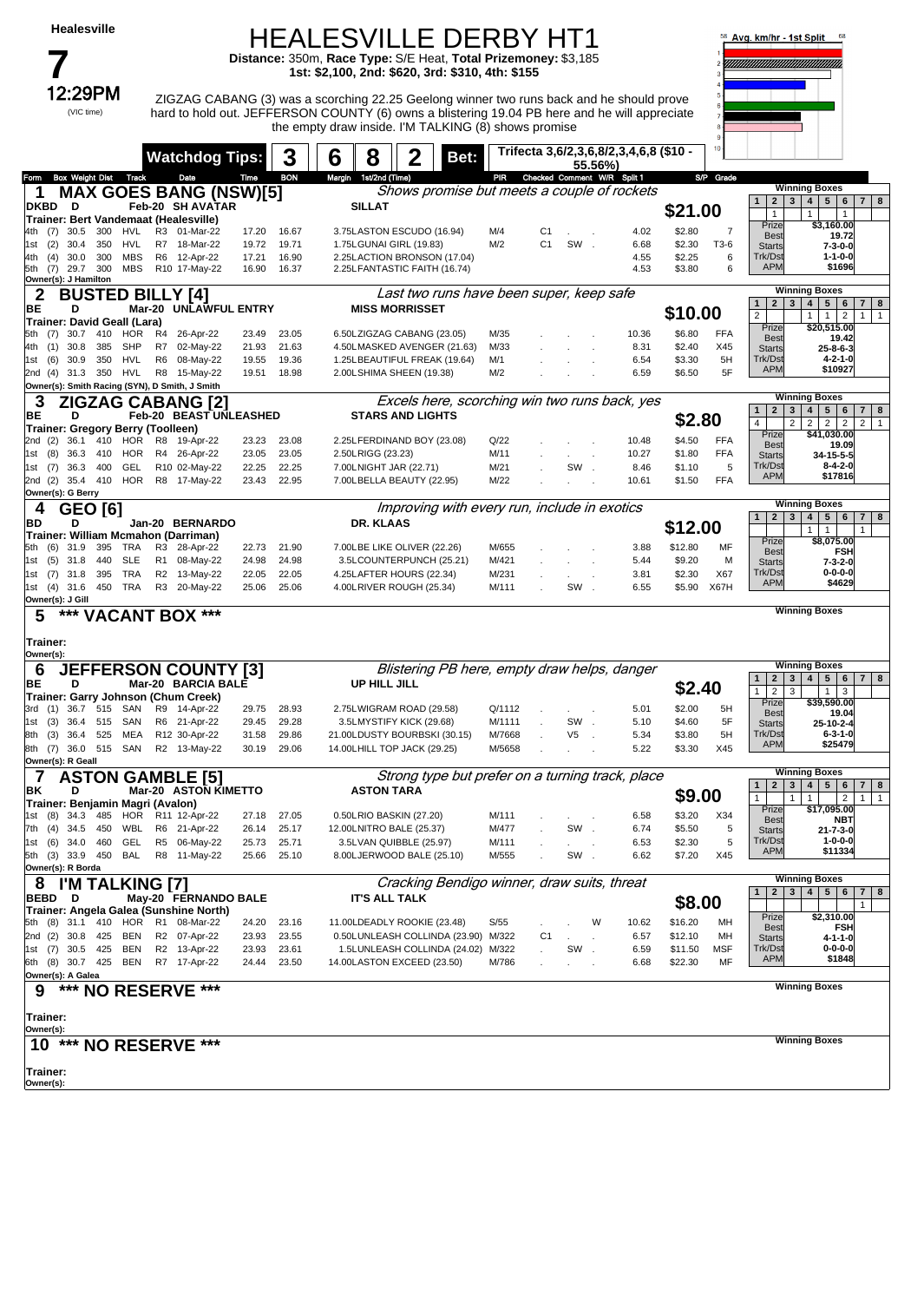#### HEALESVILLE DERBY HT2 **Distance:** 350m, **Race Type:** S/E Heat, **Total Prizemoney:** \$3,185

**1st: \$2,100, 2nd: \$620, 3rd: \$310, 4th: \$155**

**8**<br>12:55PM (VIC time)

12:55PM ASTON SCORCHER (1) has turned in some big performances to date and he is drawn to get all the breaks. SILVER BRUTE (8) is a serious prospect and he will be suited to straight track racing. DYNAMIC PRINCE (3) just needs room early on



|                                                                       | <b>Watchdog Tips:</b>         |                |                | 3<br>8                                                 | Bet:                                            |                |                                 | Win 1                                             |                  |            |                                                                                                                                                                                                     |
|-----------------------------------------------------------------------|-------------------------------|----------------|----------------|--------------------------------------------------------|-------------------------------------------------|----------------|---------------------------------|---------------------------------------------------|------------------|------------|-----------------------------------------------------------------------------------------------------------------------------------------------------------------------------------------------------|
| <b>Box Weight Dist Track</b><br>Form                                  | Date                          | Time           | <b>BON</b>     | Margin 1st/2nd (Time)                                  |                                                 |                | PIR Checked Comment W/R Split 1 |                                                   |                  | S/P Grade  |                                                                                                                                                                                                     |
| <b>ASTON SCORCHER [4]</b><br>1                                        |                               |                |                |                                                        |                                                 |                |                                 | Desperately unlucky at the Bridge, can atone, yes |                  |            | <b>Winning Boxes</b>                                                                                                                                                                                |
| ΒK<br>D                                                               | Mar-20 ASTON KIMETTO          |                |                | <b>ASTON VIVA</b>                                      |                                                 |                |                                 |                                                   | \$3.40           |            | 4   5   6<br>$\overline{2}$<br>$\mathbf{3}$<br>7 8<br>$\mathbf{1}$                                                                                                                                  |
| Trainer: Chloe Van de maat (Healesville)                              |                               |                |                |                                                        |                                                 |                |                                 |                                                   |                  |            | $\overline{2}$<br>2<br>$\mathbf{1}$<br>$\mathbf{1}$<br>\$8,670.00<br>Prize                                                                                                                          |
| 32.8<br>300<br>HVL<br>3rd (6)                                         | R11 24-Apr-22                 | 16.92          | 16.69          | 1.00LHERE COMES LENNY (16.86) M/5                      |                                                 |                |                                 | 4.01                                              | \$1.50           | RWH        | <b>Best</b><br>19.34                                                                                                                                                                                |
| 33.0<br>350<br>HVL<br>1st (1)<br>32.8<br>300<br>HVL<br>1st (4)        | R8 01-May-22<br>R12 10-May-22 | 19.34<br>16.57 | 19.27<br>16.57 | 4.00LSPRING HONDO (19.61)<br>2.25LMR. DAZZLING (16.73) |                                                 | M/4<br>M/4     | SW.                             | 6.61<br>4.00                                      | \$1.80<br>\$1.20 | 5<br>X45   | <b>Starts</b><br>14-6-2-2<br>Trk/Dst<br>$3 - 2 - 1 - 0$                                                                                                                                             |
| <b>MBS</b><br>32.6 350<br>4th (7)                                     | R4 17-May-22                  | 19.36          | 18.92          | 5.00LFANTASTIC VICTOR (19.01)                          |                                                 |                |                                 | 7.20                                              | \$1.95           | $\Omega$   | <b>APM</b><br>\$7123                                                                                                                                                                                |
| Owner(s): R Borda                                                     |                               |                |                |                                                        |                                                 |                |                                 |                                                   |                  |            |                                                                                                                                                                                                     |
| <b>MATT'S HOPE [5]</b><br>2                                           |                               |                |                |                                                        | Hit or miss early, explodes mid race, respect   |                |                                 |                                                   |                  |            | <b>Winning Boxes</b>                                                                                                                                                                                |
| ΒK<br>D                                                               | Mar-20 COSMIC RUMBLE          |                |                | <b>HOPE'S THUNDER</b>                                  |                                                 |                |                                 |                                                   | \$6.00           |            | 3   4   5   6<br>$\overline{7}$<br>2 <sup>1</sup><br>8<br>$\mathbf{1}$<br>$\overline{2}$<br>$\overline{2}$<br>$\overline{2}$<br>3<br>$\mathbf{1}$                                                   |
| Trainer: Michelle Mallia (Avalon)                                     |                               |                |                | 5.50LSWEET EMILY (27.41)                               |                                                 |                |                                 |                                                   |                  |            | \$31,847.50<br>Prize                                                                                                                                                                                |
| 485<br>(8)<br>29.4<br>HOR<br>1st<br>(2)<br>29.4<br>485<br>HOR<br>З=   | R12 12-Apr-22<br>R4 19-Apr-22 | 27.05<br>27.48 | 27.05<br>26.99 | 7.00LFERNANDO MICK (26.99)                             |                                                 | M/111<br>M/122 | SW.                             | 6.44<br>6.42                                      | \$1.70<br>\$2.10 | 5<br>X34   | <b>Best</b><br>NBT<br>30-10-3-5                                                                                                                                                                     |
| WBL<br>(2)<br>29.3<br>450                                             | R9 28-Apr-22                  | 0.00           | 24.93          | FERDINAND BOY (24.98)                                  |                                                 | S/66           | V7                              | 6.69                                              | \$16.10          | <b>SH</b>  | <b>Starts</b><br>Trk/Dst<br>$1 - 0 - 0 - 1$                                                                                                                                                         |
| 4th (1) 29.3 400<br>GEL                                               | R10 06-May-22                 | 22.64          | 22.39          | 3.75LFEROCIOUS RUST (22.39)                            |                                                 | M/33           |                                 | 8.44                                              | \$3.80           | X45        | <b>APM</b><br>\$15214                                                                                                                                                                               |
| Owner(s): M Mallia                                                    |                               |                |                |                                                        |                                                 |                |                                 |                                                   |                  |            |                                                                                                                                                                                                     |
| 3<br><b>DYNAMIC PRINCE (NSW)[3]</b>                                   |                               |                |                |                                                        |                                                 |                |                                 | Great record here, major player with room early   |                  |            | <b>Winning Boxes</b>                                                                                                                                                                                |
| ΒK<br>D                                                               | Jan-20 DYNA DOUBLE ONE        |                |                | <b>PETA PITSTOP</b>                                    |                                                 |                |                                 |                                                   | \$2.80           |            | 4 <br>$5 \mid 6$<br>$\mathbf{1}$<br>$\overline{2}$<br>$3^{\circ}$<br>$\overline{7}$<br>8<br>$\overline{2}$<br>$\mathbf{1}$<br>$\mathbf{1}$<br>1<br>$\overline{1}$<br>$\mathbf{1}$<br>$\overline{1}$ |
| Trainer: Peter Presutto (Devon Meadows)<br>32.9<br>460<br>2nd<br>(8)  | WGL R8 03-May-22              | 25.78          | 25.61          | 1.00LNIKE APACHE (25.71)                               |                                                 | S/311          |                                 | 6.60                                              | \$1.90           | X45        | \$24,440.00<br>Prize                                                                                                                                                                                |
| 525<br>MEP<br>2nd (6)<br>32.9                                         | R8 11-May-22                  | 30.11          | 29.76          | 2.50LZIPPING CRUSADER (29.94)                          |                                                 | S/6532         |                                 | 5.33                                              | \$3.80           | X45        | <b>Best</b><br>19.14<br>28-9-7-2<br><b>Starts</b>                                                                                                                                                   |
| HVL<br>350<br>1st<br>(6)<br>32.4                                      | R7 15-May-22                  | 19.32          | 18.98          | 1.5LALLAN COE (19.42)                                  |                                                 | M/5            |                                 | 6.61                                              | \$1.50           | X45        | Trk/Dst<br>$5 - 3 - 1 - 1$                                                                                                                                                                          |
| 32.6 525 MEP<br>2nd (8)                                               | R8 18-May-22                  | 30.15          | 30.06          | 1.00LINDY MATILDA (30.08)                              |                                                 | M/2222         |                                 | 5.20                                              | \$2.20           | X34        | <b>APM</b><br>\$10608                                                                                                                                                                               |
| Owner(s): BURGIN RACING (SYN), M Burgin, B Burgin                     |                               |                |                |                                                        |                                                 |                |                                 |                                                   |                  |            |                                                                                                                                                                                                     |
| <b>FLYING PIE [5]</b><br>4                                            |                               |                |                |                                                        |                                                 |                |                                 | Serious prospect, thrown in the deep end, place   |                  |            | <b>Winning Boxes</b><br>4   5   6   7   8<br>2 <sub>1</sub><br>3 <sup>1</sup><br>$\mathbf{1}$                                                                                                       |
| ΒK<br>D                                                               | Jul-20 FABREGAS               |                |                | <b>YIELDING</b>                                        |                                                 |                |                                 |                                                   | \$8.00           |            | $\mathbf{1}$<br>$\mathbf{1}$<br>$\mathbf{1}$                                                                                                                                                        |
| Trainer: Brad Sands (Pakenham)<br>300<br>HVL<br>1st (1) 34.1          | R2 26-Apr-22                  | 16.58          | 16.58          | 9.50LASTON COMET (17.21)                               |                                                 | S/1            | SW.                             | 3.86                                              | \$1.40           | м          | \$4,700.00<br>Prize                                                                                                                                                                                 |
| 1st (5) 34.5 300<br>HVL                                               | R10 01-May-22                 | 16.47          | 16.47          | 8.00LSONIC SHOCKWAVE (17.02) M/1                       |                                                 |                |                                 | 3.89                                              | \$1.50           | X67        | <b>Best</b><br><b>FSTD</b><br>$3 - 3 - 0 - 0$<br><b>Starts</b>                                                                                                                                      |
| HVL<br>1st (4) 34.9 300                                               | R2 15-May-22                  | 16.77          | 16.43          | 0.50LSEKOLA (16.80)                                    |                                                 | M/4            |                                 | 3.91                                              | \$1.30           | X67        | Trk/Dst<br>$0 - 0 - 0 - 0$                                                                                                                                                                          |
| Owner(s): B Sands                                                     |                               |                |                |                                                        |                                                 |                |                                 |                                                   |                  |            | <b>APM</b><br>\$4700                                                                                                                                                                                |
| *** VACANT BOX ***<br>5                                               |                               |                |                |                                                        |                                                 |                |                                 |                                                   |                  |            | <b>Winning Boxes</b>                                                                                                                                                                                |
|                                                                       |                               |                |                |                                                        |                                                 |                |                                 |                                                   |                  |            |                                                                                                                                                                                                     |
|                                                                       |                               |                |                |                                                        |                                                 |                |                                 |                                                   |                  |            |                                                                                                                                                                                                     |
| Trainer:                                                              |                               |                |                |                                                        |                                                 |                |                                 |                                                   |                  |            |                                                                                                                                                                                                     |
| Owner(s):                                                             |                               |                |                |                                                        |                                                 |                |                                 |                                                   |                  |            |                                                                                                                                                                                                     |
| <b>QUICK SHADOW (NSW)[5]</b><br>6                                     |                               |                |                |                                                        |                                                 |                |                                 | Far from disgraced here last time, place claims   |                  |            | <b>Winning Boxes</b><br>4   5   6   7   8<br>$\overline{1}$<br>$\overline{2}$<br>$\mathbf{3}$                                                                                                       |
| ΒK<br>D                                                               | Mar-20 AUSSIE INFRARED        |                |                | <b>FASCINATE MARY</b>                                  |                                                 |                |                                 |                                                   | \$12.00          |            | $\overline{2}$<br>$\mathbf{1}$<br>$\mathbf{1}$<br>$\mathbf{1}$                                                                                                                                      |
| Trainer: Stefano Cassar (Creswick)<br>425<br>BEN<br>$(2)$ 27.5<br>8th | R9 17-Apr-22                  | 24.30          | 23.50          | 8.00LRIGG (23.75)                                      |                                                 | M/146          |                                 | 6.53                                              | \$5.00           | <b>RWF</b> | \$11,240.00<br>Prize                                                                                                                                                                                |
| (8)<br>26.5<br>390<br>WBL<br>4th                                      | R10 21-Apr-22                 | 22.48          | 21.95          | 5.50LTIGGERLONG GAS (22.12)                            |                                                 | M/33           |                                 | 8.72                                              | \$3.10           | <b>RWH</b> | <b>Best</b><br><b>NBT</b><br>$15 - 5 - 2 - 3$<br><b>Starts</b>                                                                                                                                      |
| WBL<br>5th (3)<br>27.0<br>390                                         | R11 28-Apr-22                 | 23.10          | 21.99          | 16.00LCHARLOTT'S BLAZE (22.03)                         |                                                 | M/55           |                                 | 8.76                                              | \$8.50           | <b>RWF</b> | Trk/Dst<br>$1 - 0 - 0 - 0$                                                                                                                                                                          |
| 2nd (1) 27.6 300<br>HVL                                               | R12 15-May-22                 | 16.69          | 16.43          | 3.75LHILL TOP JONNIE (16.43)                           |                                                 | M/2            |                                 | 3.88                                              | \$7.70           | 5          | \$7893<br><b>APM</b>                                                                                                                                                                                |
| Owner(s): S Cassar                                                    |                               |                |                |                                                        |                                                 |                |                                 |                                                   |                  |            | <b>Winning Boxes</b>                                                                                                                                                                                |
| 7<br><b>FROSTY JACK [6]</b>                                           |                               |                |                |                                                        | Likely to find these a little too zippy, tested |                |                                 |                                                   |                  |            | $\overline{2}$<br>4   5   6   7   8<br>$\mathbf{1}$<br>$\mathbf{3}$                                                                                                                                 |
| F<br>D<br>Trainer: Gregory Berry (Toolleen)                           | Feb-20 BEAST UNLEASHED        |                |                | <b>STARS AND LIGHTS</b>                                |                                                 |                |                                 |                                                   | \$81.00          |            | $\mathbf{1}$<br>$\mathbf{1}$                                                                                                                                                                        |
| 450<br>SHP<br>7th (7)<br>36.4                                         | R8 28-Feb-22                  | 26.06          | 24.96          | 8.50LIN A BLUE (25.48)                                 |                                                 | M/777          | C5                              | 6.93                                              | \$81.70          | <b>SH</b>  | \$5,945.00<br>Prize                                                                                                                                                                                 |
| 350<br>HVL<br>5th (4) 36.6                                            | R9<br>06-Mar-22               | 20.34          | 19.38          | 9.00LDUNDEE TWISTER (19.73)                            |                                                 | M/7            | C <sub>1</sub>                  | 7.03                                              | \$30.10          | X67H       | <b>Best</b><br>NBT<br>19-2-2-3<br><b>Starts</b>                                                                                                                                                     |
| 36.5 425<br>BEN<br>5th<br>(2)                                         | R9 23-Mar-22                  | 24.73          | 24.32          | 3.75LASTON ARENA (24.48)                               |                                                 | M/555          | C8                              | 7.12                                              | \$1.90           | T3-6       | Trk/Dst<br>$2 - 0 - 1 - 0$                                                                                                                                                                          |
| 7th (6) 35.3 410 HOR R11 17-May-22                                    |                               |                | 23.96 22.95    | 8.00LBLACKPOOL HANK (23.42)                            |                                                 | M/67           |                                 | 10.86                                             | \$60.50 X67H     |            | <b>APM</b><br>\$2562                                                                                                                                                                                |
| Owner(s): G Berry                                                     |                               |                |                |                                                        |                                                 |                |                                 |                                                   |                  |            | <b>Winning Boxes</b>                                                                                                                                                                                |
| 8<br><b>SILVER BRUTE [5]</b>                                          |                               |                |                |                                                        | Explosive talent, will get room early, danger   |                |                                 |                                                   |                  |            | $\overline{2}$<br>3 <sup>2</sup><br>4   5   6   7   8<br>$\mathbf{1}$                                                                                                                               |
| LTF<br>D                                                              | Dec-19 ASTON DEE BEE          |                |                | <b>WEEPING LASS</b>                                    |                                                 |                |                                 |                                                   | \$4.00           |            | $2 \mid 1$<br>2 <sup>1</sup><br>$\mathbf{1}$<br>3<br>$\mathbf{1}$                                                                                                                                   |
| Trainer: Gary Peach (Cape Clear)<br>2nd (6) 34.8 450 WBL R8 21-Apr-22 |                               | 25.25          | 25.17          | 1.25LAMRON BOY (25.17)                                 |                                                 | Q/111          |                                 | 6.38                                              | \$5.60           | X45        | Prize<br>\$32,200.00<br><b>Best</b><br><b>FSH</b>                                                                                                                                                   |
| 3rd (6) 34.9 450                                                      | WBL R5 28-Apr-22              | 25.35          | 24.93          | 6.00LMEPUNGA MUSTANG (24.93) Q/111                     |                                                 |                |                                 | 6.39                                              | \$7.00           | <b>SH</b>  | <b>Starts</b><br>16-10-1-2                                                                                                                                                                          |
| 1st (3) 35.0 425<br>BEN                                               | R2 06-May-22                  | 23.75          | 23.69          | 1.25LIN A BLUE (23.82)                                 |                                                 | M/111          |                                 | 6.37                                              | \$1.90           | 5H         | Trk/Dst<br>$0 - 0 - 0 - 0$                                                                                                                                                                          |
| 1st (7) 35.3 425 BEN                                                  | R5 13-May-22                  | 23.74          | 23.74          | 1.25LNICOLSON BALE (23.81)                             |                                                 | M/111          |                                 | 6.43                                              | \$2.60           | 5F         | <b>APM</b><br>\$16470                                                                                                                                                                               |
| Owner(s): G Peach                                                     | ***                           |                |                |                                                        |                                                 |                |                                 |                                                   |                  |            | <b>Winning Boxes</b>                                                                                                                                                                                |
| *** NO RESERVE<br>9                                                   |                               |                |                |                                                        |                                                 |                |                                 |                                                   |                  |            |                                                                                                                                                                                                     |
| Trainer:                                                              |                               |                |                |                                                        |                                                 |                |                                 |                                                   |                  |            |                                                                                                                                                                                                     |
| Owner(s):                                                             |                               |                |                |                                                        |                                                 |                |                                 |                                                   |                  |            |                                                                                                                                                                                                     |
| 10 *** NO RESERVE ***                                                 |                               |                |                |                                                        |                                                 |                |                                 |                                                   |                  |            | <b>Winning Boxes</b>                                                                                                                                                                                |
|                                                                       |                               |                |                |                                                        |                                                 |                |                                 |                                                   |                  |            |                                                                                                                                                                                                     |
| Trainer:<br>Owner(s):                                                 |                               |                |                |                                                        |                                                 |                |                                 |                                                   |                  |            |                                                                                                                                                                                                     |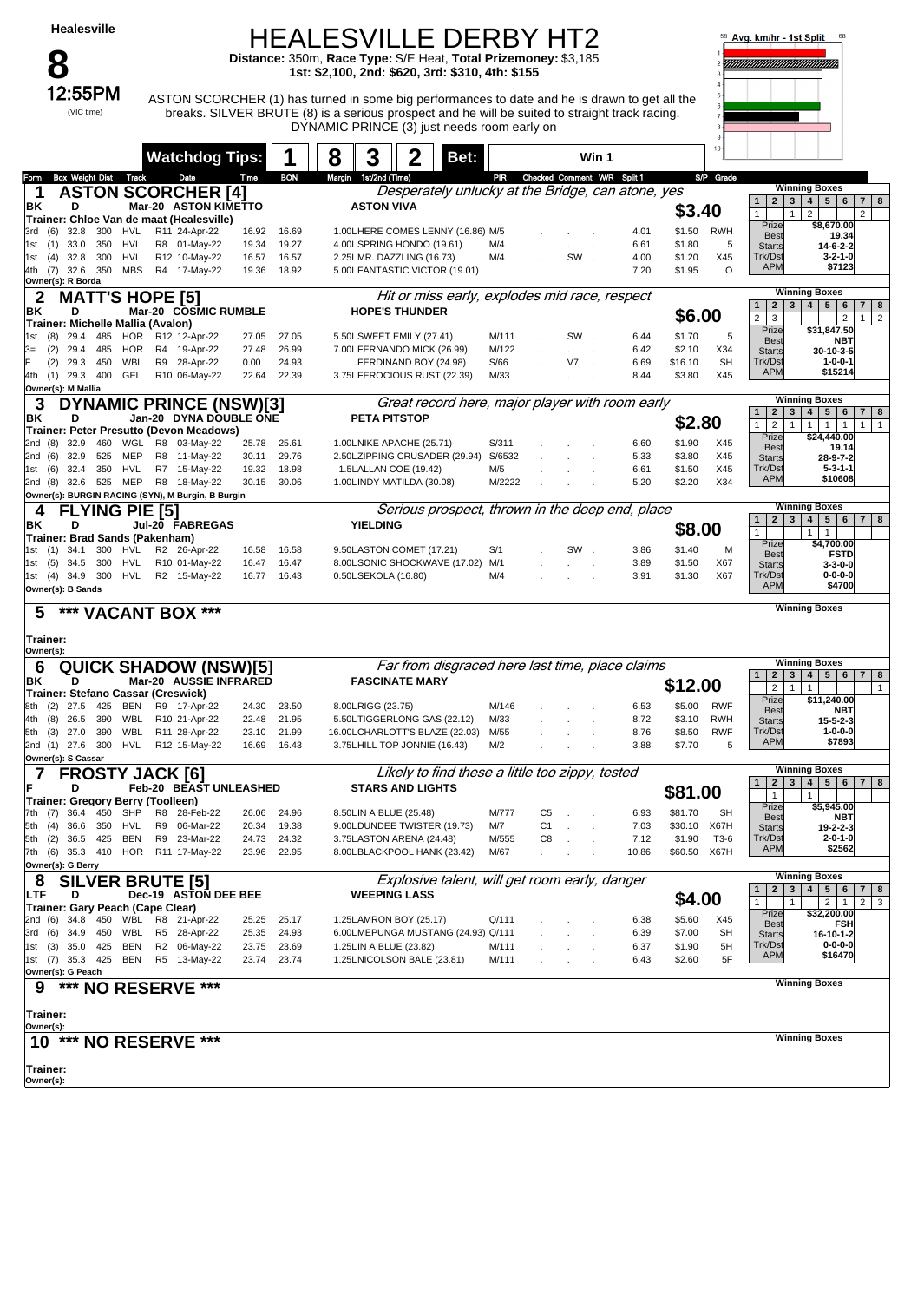#### HEALESVILLE DERBY HT3 **Distance:** 350m, **Race Type:** S/E Heat, **Total Prizemoney:** \$3,185

**1st: \$2,100, 2nd: \$620, 3rd: \$310, 4th: \$155**



#### 1:19PM HILL TOP JONNIE (4) has been enormous in his past two and he is expected to lead throughout again. PHOTO MAN (1) has class on his side and he will keep the pressure on from the outset. IN A BLUE (7) is suitably drawn out wide.



|                                                                             |                      | <b>Watchdog Tips:</b>     |                | 4              |                       | 8                                                             | Bet: |                |                             |              | Win 4 |                                                   |                   | 10                       |                                                         |                                                                                                            |
|-----------------------------------------------------------------------------|----------------------|---------------------------|----------------|----------------|-----------------------|---------------------------------------------------------------|------|----------------|-----------------------------|--------------|-------|---------------------------------------------------|-------------------|--------------------------|---------------------------------------------------------|------------------------------------------------------------------------------------------------------------|
| <b>Box Weight Dist</b><br>Track<br>Form                                     |                      | Date                      | Time           | <b>BON</b>     | Margin 1st/2nd (Time) |                                                               |      | PIR            | Checked Comment W/R Split 1 |              |       |                                                   |                   | S/P Grade                |                                                         | <b>Winning Boxes</b>                                                                                       |
| <b>PHOTO MAN [5]</b><br>1                                                   |                      |                           |                |                |                       | Class edge, good mid race pace, danger                        |      |                |                             |              |       |                                                   |                   |                          | 2 <sub>1</sub><br>1                                     | 3 <sup>1</sup><br>4 <br>5 6 <br>8<br>7 <sup>1</sup>                                                        |
| D<br>ΒK<br>Trainer: Gavin Clifton (Tynong Nth)                              |                      | Dec-19 ASTON DEE BEE      |                |                |                       | <b>AMLIN MYSTIQUE</b>                                         |      |                |                             |              |       |                                                   | \$2.80            |                          | $\overline{2}$<br>$\overline{2}$                        | 1<br>$\mathbf{1}$<br>$\mathbf{1}$<br>$\mathbf{1}$                                                          |
| 3rd<br>32.2<br>520<br>WPK<br>(8)                                            | R6                   | 23-Apr-22                 | 30.52          | 29.64          |                       | 7.00LCOAST MODEL (30.04)                                      |      | 4433           | 4433                        |              |       | 5.53                                              | \$5.00            | <b>NG</b>                | Prize<br><b>Best</b>                                    | \$82,750.00<br>19.35                                                                                       |
| 32.5<br>520<br>(6)<br><b>WPK</b><br>1st                                     | R6                   | 29-Apr-22                 | 29.96          | 29.30          | 1.00LJABENI (30.03)   |                                                               |      | 4322           | 4322                        |              |       | 5.48                                              | \$9.50            | ΝG                       | <b>Starts</b>                                           | $18 - 8 - 2 - 4$                                                                                           |
| <b>WPK</b><br>(3)<br>32.5<br>520<br>5th<br>32.3 515 SAN<br>6th<br>(2)       | R9                   | 07-May-22<br>R7 13-May-22 | 29.96<br>29.87 | 29.32<br>29.06 |                       | 9.50LSHE'S A PEARL (29.32)<br>9.00LRAPAKI ROCKS (29.24)       |      | 2355<br>M/3666 | 2355                        |              |       | 5.42<br>5.10                                      | \$19.00<br>\$3.10 | ΝG<br>SH                 | Trk/Dst<br><b>APM</b>                                   | $2 - 1 - 1 - 0$<br>\$43120                                                                                 |
| Owner(s): WE'RE ALL MATES (SYN), G Clifton, D Mckenzie                      |                      |                           |                |                |                       |                                                               |      |                |                             |              |       |                                                   |                   |                          |                                                         |                                                                                                            |
| SHIMA SHEEN [3]<br>2                                                        |                      |                           |                |                |                       |                                                               |      |                |                             |              |       | Great record here but runs into a few good ones   |                   |                          |                                                         | <b>Winning Boxes</b>                                                                                       |
| BK<br>D                                                                     |                      | Jan-20 BARCIA BALE        |                |                | <b>SHIMA SONG</b>     |                                                               |      |                |                             |              |       |                                                   | \$6.00            |                          | 3<br>$\mathbf{2}$<br>$\mathbf{1}$<br>$\overline{2}$     | 4<br>5 <sup>1</sup><br>6<br>7 <sup>1</sup><br>8<br>2 <sup>1</sup><br>$\overline{2}$<br>$\overline{2}$<br>1 |
| Trainer: Garry Selkrig (Devon Meadows)                                      |                      |                           |                |                |                       |                                                               |      |                |                             |              |       |                                                   |                   |                          | Prize                                                   | \$23,155.00                                                                                                |
| 350<br>HVL<br>(4)<br>33.5<br>33.3<br>350<br>HVL<br>(1)<br>6th               | R8<br>R <sub>6</sub> | 24-Apr-22<br>01-May-22    | 19.48<br>19.93 | 19.31<br>19.27 | 2.50LDUNCAN (19.31)   | 8.50LMAJOR CYCLONE (19.35)                                    |      | S/6<br>M/7     |                             |              |       | 6.74<br>6.65                                      | \$3.20<br>\$4.40  | <b>FFA</b><br><b>FFA</b> | <b>Best</b><br><b>Starts</b>                            | 19.35<br>24-9-7-0                                                                                          |
| 33.5<br>350<br>HVL<br>(6)<br>1st                                            | R8                   | 08-May-22                 | 19.39          | 19.36          |                       | 6.50LMISS MUMBY (19.83)                                       |      | Q/1            |                             | SW.          |       | 6.46                                              | \$1.30            | 5H                       | Trk/Dst                                                 | $10 - 6 - 2 - 0$                                                                                           |
| 1st (1)<br>33.3<br>350<br>HVL                                               | R8                   | 15-May-22                 | 19.38          | 18.98          |                       | 2.00LBUSTED BILLY (19.51)                                     |      | M/1            |                             |              |       | 6.58                                              | \$3.00            | 5F                       | <b>APM</b>                                              | \$14717                                                                                                    |
| Owner(s): P Selkrig                                                         |                      |                           |                |                |                       |                                                               |      |                |                             |              |       |                                                   |                   |                          |                                                         | <b>Winning Boxes</b>                                                                                       |
| *** VACANT BOX ***<br>3                                                     |                      |                           |                |                |                       |                                                               |      |                |                             |              |       |                                                   |                   |                          |                                                         |                                                                                                            |
| Trainer:                                                                    |                      |                           |                |                |                       |                                                               |      |                |                             |              |       |                                                   |                   |                          |                                                         |                                                                                                            |
| Owner(s):                                                                   |                      |                           |                |                |                       |                                                               |      |                |                             |              |       |                                                   |                   |                          |                                                         |                                                                                                            |
| <b>HILL TOP JONNIE [3]</b><br>4                                             |                      |                           |                |                |                       | Last two runs have been enormous, yes                         |      |                |                             |              |       |                                                   |                   |                          |                                                         | <b>Winning Boxes</b>                                                                                       |
| ΒK<br>D                                                                     |                      | Mar-20 BARCIA BALE        |                |                | UP HILL JILL          |                                                               |      |                |                             |              |       | <b>BEST</b><br>O)                                 | \$3.00            |                          | 2 <sub>1</sub><br>1<br>$\overline{2}$<br>$\overline{1}$ | 4   5   6<br>3 <br>7 <sub>1</sub><br>8<br>$\overline{\mathbf{3}}$<br>1 <sup>1</sup><br>1                   |
| Trainer: David Geall (Lara)                                                 |                      |                           |                |                |                       |                                                               |      |                |                             |              |       | вÊт                                               |                   |                          | Prize                                                   | \$16,420.00                                                                                                |
| SHP<br>3rd (4)<br>35.0<br>450<br>SHP<br>3rd (2)<br>35.6<br>450              | R6<br>R <sub>6</sub> | 25-Apr-22<br>02-May-22    | 25.59<br>25.22 | 25.27<br>25.00 |                       | 4.75LLUCA'S JEBRYNAH (25.27)<br>3.25LRELEASE THE RAGE (25.00) |      | M/223<br>M/333 |                             |              |       | 6.58                                              | \$7.70<br>\$7.30  | 5H<br>5F                 | <b>Best</b>                                             | 19.22                                                                                                      |
| 35.7<br>350<br>HVL<br>1st (1)                                               | R9                   | 08-May-22                 | 19.36          | 19.36          |                       | 1.5LTYPHOON SAMMY (19.45)                                     |      | M/3            |                             | SW           |       | 6.59                                              | \$5.60            | <b>FFA</b>               | <b>Starts</b><br>Trk/Dst                                | $15 - 8 - 1 - 2$<br>$3 - 3 - 0 - 0$                                                                        |
| 1st (8) 35.8<br>300<br>HVL                                                  |                      | R12 15-May-22             | 16.43          | 16.43          |                       | 3.75LQUICK SHADOW (16.69)                                     |      | M/3            |                             |              |       | 3.89                                              | \$1.10            | 5                        | <b>APM</b>                                              | \$12052                                                                                                    |
| Owner(s): R Geall                                                           |                      |                           |                |                |                       |                                                               |      |                |                             |              |       |                                                   |                   |                          |                                                         |                                                                                                            |
| <b>FASCINATE AUSSIE (NSW)[5]</b><br>5                                       |                      |                           |                |                |                       | Promising speedster but this is beyond him                    |      |                |                             |              |       |                                                   |                   |                          | 2 <br>$\mathbf{1}$                                      | <b>Winning Boxes</b><br>3 <br>4 <br>5 <sup>1</sup><br>6 <sup>1</sup><br>$7 \mid 8$                         |
| BK<br>D                                                                     |                      | Mar-20 AUSSIE INFRARED    |                |                |                       | <b>FASCINATE MARY</b>                                         |      |                |                             |              |       |                                                   | \$10.00           |                          | $\overline{\mathbf{c}}$                                 | $\overline{2}$<br>$\mathbf{1}$<br>1                                                                        |
| Trainer: Stefano Cassar (Creswick)<br>SHP<br>2nd (5)<br>27.5<br>385         |                      | R10 28-Mar-22             | 21.91          | 21.71          |                       | 2.75LLUCA'S JEBRYNAH (21.74)                                  |      | M/11           |                             |              |       | 8.00                                              | \$2.60            | X45                      | Prize                                                   | \$14,775.00                                                                                                |
| 390<br><b>BAL</b><br>(4)<br>27.9<br>1st                                     |                      | R2 01-Apr-22              | 22.35          | 22.35          |                       | 2.00LRUSSIAN SUB (22.48)                                      |      | Q/11           |                             |              |       | 8.33                                              | \$3.40            | X45                      | <b>Best</b><br><b>Starts</b>                            | <b>FSTD</b><br>15-6-6-1                                                                                    |
| WBL<br>27.6<br>390<br>2nd (7)                                               |                      | R9 07-Apr-22              | 22.55          | 22.14          |                       | 0.75LASTON DELIGHT (22.50)                                    |      | M/12           | C <sub>1</sub>              | $\mathbf{r}$ |       | 8.43                                              | \$1.50            | 5H                       | Trk/Dst                                                 | $0 - 0 - 0 - 0$                                                                                            |
| 2nd (3) 27.6<br>390<br>WBL                                                  |                      | R10 14-Apr-22             | 22.10          | 22.00          |                       | 0.10LWEDDING OR BABY (22.10)                                  |      | Q/11           |                             |              |       | 8.47                                              | \$2.90            | 5F                       | <b>APM</b>                                              | \$9290                                                                                                     |
| Owner(s): N Holloway                                                        |                      | ***                       |                |                |                       |                                                               |      |                |                             |              |       |                                                   |                   |                          |                                                         | <b>Winning Boxes</b>                                                                                       |
| *** VACANT BOX<br>6                                                         |                      |                           |                |                |                       |                                                               |      |                |                             |              |       |                                                   |                   |                          |                                                         |                                                                                                            |
| Trainer:                                                                    |                      |                           |                |                |                       |                                                               |      |                |                             |              |       |                                                   |                   |                          |                                                         |                                                                                                            |
| Owner(s):                                                                   |                      |                           |                |                |                       |                                                               |      |                |                             |              |       |                                                   |                   |                          |                                                         |                                                                                                            |
| <b>IN A BLUE [5]</b><br>7                                                   |                      |                           |                |                |                       | Can stay wide, powerful type, major player                    |      |                |                             |              |       |                                                   |                   |                          | $\mathbf 2$<br>1                                        | <b>Winning Boxes</b><br>3 <br>4   5   6<br>7 <sup>1</sup><br>8                                             |
| D<br>ΒE                                                                     |                      | Mar-20 COSMIC RUMBLE      |                |                |                       | <b>HOPE'S THUNDER</b>                                         |      |                |                             |              |       |                                                   | \$9.00            |                          |                                                         | 3<br>$\overline{2}$<br>1<br>$\overline{2}$                                                                 |
| Trainer: Benjamin Magri (Avalon)<br>450<br><b>BAL</b><br>3rd<br>(4)<br>31.5 | R7                   | 20-Apr-22                 | 25.40          | 25.21          |                       | 3.00LENVY TO BURN (25.21)                                     |      | M/643          |                             |              |       | 6.72                                              | \$5.80            | X45                      | Prize                                                   | \$22,685.00                                                                                                |
| <b>HOR</b><br>1st (3)<br>31.5<br>485                                        | R8                   | 26-Apr-22                 | 27.05          | 26.83          |                       | 4.00LBLUE REDEEMER (27.32)                                    |      | M/111          |                             |              |       | 6.53                                              | \$2.20            | X45                      | <b>Best</b><br><b>Starts</b>                            | <b>NBT</b><br>37-8-8-6                                                                                     |
| <b>BEN</b><br>31.5<br>425<br>(6)<br>2nd                                     | R <sub>2</sub>       | 06-May-22                 | 23.82          | 23.69          |                       | 1.25LSILVER BRUTE (23.75)                                     |      | M/332          |                             |              |       | 6.56                                              | \$3.20            | 5H                       | Trk/Dst                                                 | $1 - 0 - 0 - 0$                                                                                            |
| 3rd (8) 31.5<br>425<br>BEN                                                  |                      | R5 13-May-22              | 23.86          | 23.74          |                       | 2.00LSILVER BRUTE (23.74)                                     |      | M/333          |                             |              |       | 6.59                                              | \$2.70            | 5F                       | <b>APM</b>                                              | \$12522                                                                                                    |
| Owner(s): B Mcrae                                                           |                      |                           |                |                |                       |                                                               |      |                |                             |              |       |                                                   |                   |                          |                                                         | <b>Winning Boxes</b>                                                                                       |
| <b>MR. DAZZLING [5]</b><br>8<br>D<br>BK                                     |                      | Dec-19 ZIPPING GARTH      |                |                | <b>ROSE MAGIC</b>     |                                                               |      |                |                             |              |       | Brilliant at the Bridge, draw suits, value runner |                   |                          |                                                         | 1 2 3 4 5 6 7 8                                                                                            |
| Trainer: Darren Ryan (Boronia)                                              |                      |                           |                |                |                       |                                                               |      |                |                             |              |       |                                                   | \$7.00            |                          |                                                         | $1 \mid 3 \mid 1 \mid 1 \mid 1$                                                                            |
| 6th (5) 33.8 300 HVL                                                        |                      | R12 24-Apr-22             | 17.00          | 16.69          |                       | 4.50LWHY NOT OPAL (16.69)                                     |      | M/4            |                             |              |       | 3.88                                              | \$3.80            | X45                      | Prize<br><b>Best</b>                                    | \$12,965.00<br><b>FSTD</b>                                                                                 |
| 1st (4) 33.5 300<br>HVL                                                     |                      | R11 01-May-22             | 16.77          | 16.47          |                       | 0.025LIMPINGEMENT (16.77)                                     |      | M/4            |                             |              |       | 3.91                                              | \$3.20            | X45                      | <b>Starts</b>                                           | $23 - 7 - 8 - 2$                                                                                           |
| 2nd (2) 33.4 300 HVL<br>1st (2) 33.4 300 MBS R9 17-May-22                   |                      | R12 10-May-22             | 16.73          | 16.57          |                       | 2.25LASTON SCORCHER (16.57)                                   |      | M/1            | SAMP                        | SW.          |       | 3.82                                              | \$4.80            | X45                      | Trk/Dst<br><b>APM</b>                                   | $0 - 0 - 0 - 0$<br>\$6803                                                                                  |
| Owner(s): Ryino Racing (SYN), M Ryan, D Ryan                                |                      |                           | 16.37          | 16.37          |                       | 2.00LSOUTH SONG (16.51)                                       |      | 0              |                             |              |       | 4.37                                              | \$1.40            | 5                        |                                                         |                                                                                                            |
| *** NO RESERVE ***<br>9                                                     |                      |                           |                |                |                       |                                                               |      |                |                             |              |       |                                                   |                   |                          |                                                         | <b>Winning Boxes</b>                                                                                       |
|                                                                             |                      |                           |                |                |                       |                                                               |      |                |                             |              |       |                                                   |                   |                          |                                                         |                                                                                                            |
| Trainer:                                                                    |                      |                           |                |                |                       |                                                               |      |                |                             |              |       |                                                   |                   |                          |                                                         |                                                                                                            |
| Owner(s):<br>10 *** NO RESERVE ***                                          |                      |                           |                |                |                       |                                                               |      |                |                             |              |       |                                                   |                   |                          |                                                         | <b>Winning Boxes</b>                                                                                       |
|                                                                             |                      |                           |                |                |                       |                                                               |      |                |                             |              |       |                                                   |                   |                          |                                                         |                                                                                                            |
| Trainer:                                                                    |                      |                           |                |                |                       |                                                               |      |                |                             |              |       |                                                   |                   |                          |                                                         |                                                                                                            |
| Owner(s):                                                                   |                      |                           |                |                |                       |                                                               |      |                |                             |              |       |                                                   |                   |                          |                                                         |                                                                                                            |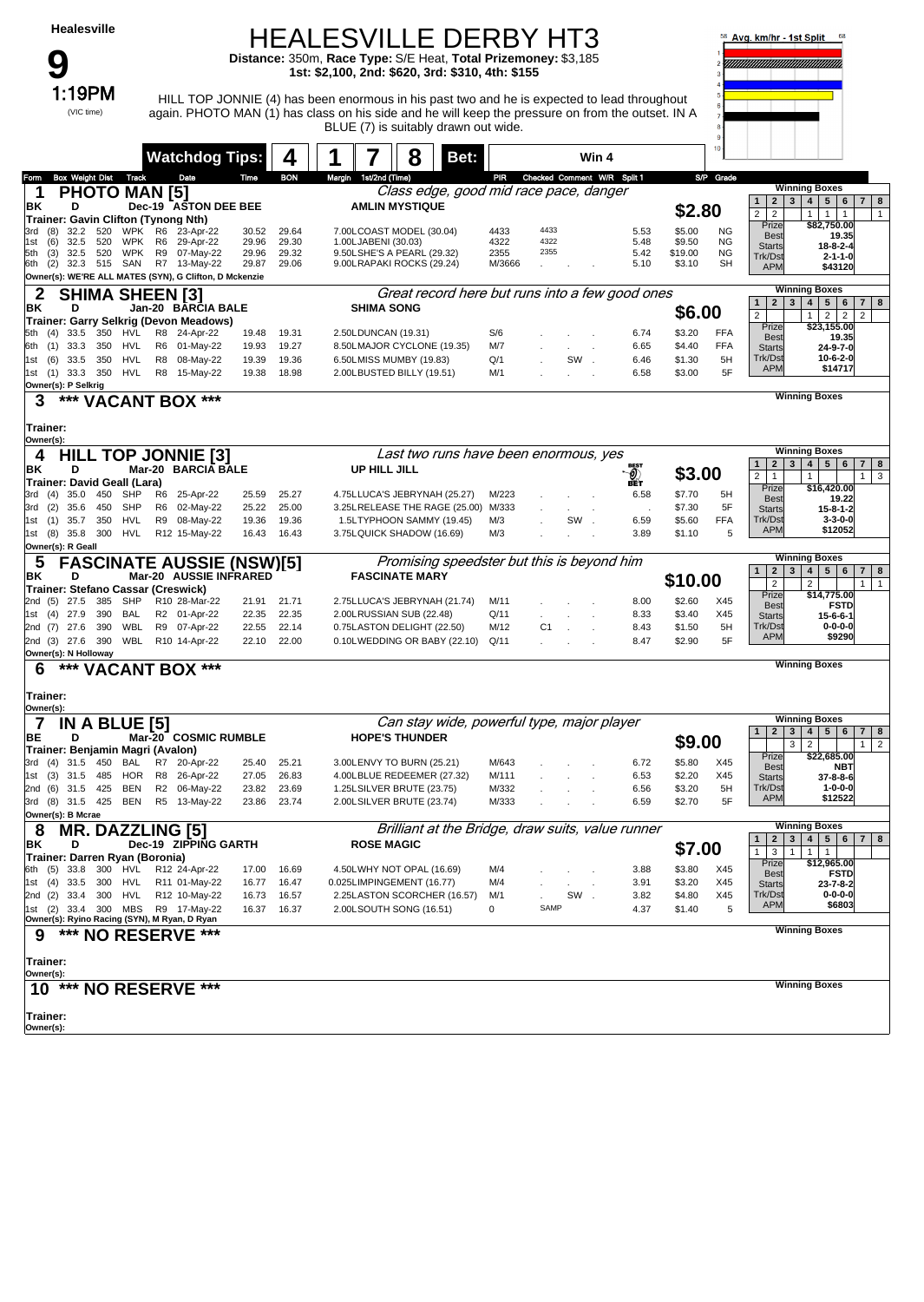### **10** (VIC time)

# JASON McKEOWN PHOTOGRAPHY **Distance:** 350m, **Race Type:** Mixed 4/5, **Total Prizemoney:** \$2,915

**1st: \$1,950, 2nd: \$550, 3rd: \$275, 4th: \$140**

**1:34PM** BENCHESTER (8) is racing with confidence and he should have enough pace to cross and lead. ROLLING STONE (6) was a brilliant winner here when resuming and he just needs room early on. ALLAN COE (1) will be strong in the run home.



|                                                                             | <b>Watchdog Tips:</b>                          | 8                                | 6 |                                                                    | Bet:          |               |                | 41.67%)  | Trifecta 6,8/1,4,6,8/1,2,3,4,6,8 (\$10 -         |                    |                   |                                                                          |                                                                                                                         |
|-----------------------------------------------------------------------------|------------------------------------------------|----------------------------------|---|--------------------------------------------------------------------|---------------|---------------|----------------|----------|--------------------------------------------------|--------------------|-------------------|--------------------------------------------------------------------------|-------------------------------------------------------------------------------------------------------------------------|
| <b>Box Weight Dist Track</b><br>om                                          | Date                                           | <b>BON</b><br>Time               |   | Margin 1st/2nd (Time)                                              |               |               |                |          | PIR Checked Comment W/R Split 1                  |                    | S/P Grade         |                                                                          |                                                                                                                         |
| <b>ALLAN COE [5]</b>                                                        |                                                |                                  |   |                                                                    |               |               |                |          | Powerful type, scrapes the paint, can threaten   |                    |                   |                                                                          | <b>Winning Boxes</b>                                                                                                    |
| ΒK<br>D                                                                     | Mar-20 ASTON KIMETTO                           |                                  |   | <b>LONESOME JETT</b>                                               |               |               |                |          | ∖∳                                               | \$6.50             |                   | 2 <sub>1</sub><br>$\mathbf{1}$<br>$\overline{2}$<br>$\mathbf{1}$         | 3   4   5   6   7   8                                                                                                   |
| Trainer: Garry Selkrig (Devon Meadows)<br>35.9<br>300<br>HVL                | R3 24-Apr-22                                   |                                  |   | 2.25LFRATERNITY (16.87)                                            |               | M/6           |                |          | 4.06                                             | \$3.30             | RWH               | Prize                                                                    | \$7,045.00                                                                                                              |
| (6)<br>(6)<br>35.6<br>300<br>HVL<br>8th                                     | R11 01-May-22                                  | 17.02<br>16.69<br>17.01<br>16.47 |   | 3.5LMR. DAZZLING (16.77)                                           |               | M/8           |                |          | 4.12                                             | \$5.20             | X45               | <b>Best</b><br><b>Starts</b>                                             | <b>NBT</b><br>$9 - 3 - 2 - 2$                                                                                           |
| 35.6<br>350<br>HVL<br>2nd<br>(8)                                            | R5 08-May-22                                   | 19.62<br>19.36                   |   | 2.75LSHIMA BOLT (19.43)                                            |               | M/2           |                |          | 6.66                                             | \$4.00             | 5                 | Trk/Dst                                                                  | $2 - 0 - 2 - 0$                                                                                                         |
| 35.8 350<br>HVL<br>2nd (1)                                                  | R7 15-May-22                                   | 19.42<br>18.98                   |   | 1.5LDYNAMIC PRINCE (19.32)                                         |               | S/7           |                |          | 6.72                                             | \$8.40             | X45               | <b>APM</b>                                                               | \$4525                                                                                                                  |
| Owner(s): L Ferme                                                           |                                                |                                  |   |                                                                    |               |               |                |          |                                                  |                    |                   |                                                                          |                                                                                                                         |
|                                                                             | <del>MBOYANT LAD [5]</del>                     |                                  |   |                                                                    | *** SCRATCHED | $***$         |                |          |                                                  |                    |                   | $\mathbf{2}$<br>$\mathbf{1}$                                             | <b>Winning Boxes</b><br>3   4   5   6<br>8<br>$\mathbf{7}$                                                              |
| WBK<br>D<br>Trainer: Samantha Hooke (Bushfield)                             | <b>Feb-20 COSMIC RUMBLE</b>                    |                                  |   | <b>MEPUNGA DASHA</b>                                               |               |               |                |          |                                                  |                    | \$10.00           | 3<br>-1                                                                  |                                                                                                                         |
| 34.1<br>350<br>HVL<br>3rd (7)                                               | R7 24-Apr-22                                   | 19.62<br>19.31                   |   | 1.5LCYPRESS BALE (19.53)                                           |               | M/2           |                |          | 6.66                                             | \$3.60             | 5                 | Prize                                                                    | \$10,969.38                                                                                                             |
| 7th (5)<br>34.1<br>500<br>BEN                                               | R8 29-Apr-22                                   | 28.97<br>28.24                   |   | 11.00LRATHER (28.24)                                               |               | M/547         |                |          | 6.73                                             | \$5.50             | 5                 | <b>Best</b><br><b>Starts</b>                                             | <b>NBT</b><br>$16 - 5 - 1 - 4$                                                                                          |
| 34.3<br>450<br>WBL<br>1st<br>(1)                                            | R6<br>09-May-22                                | 25.59<br>25.03                   |   | 0.75LLIMBURG RAPID (25.63)                                         |               | M/211         |                | SW       | 6.67                                             | \$2.20             | 5                 | Trk/Dst                                                                  | $1 - 0 - 0 - 1$                                                                                                         |
| BAL<br>8th (8)<br>34.0<br>450                                               | R10 19-May-22                                  | 25.19<br>26.48                   |   | 9.50LOZZIE PACK (25.84)                                            |               | M/577         |                |          | 6.73                                             | \$13.00            | 5                 | <b>APM</b>                                                               | \$6780                                                                                                                  |
| Owner(s): S Hooke                                                           |                                                |                                  |   |                                                                    |               |               |                |          | Excels here but will need luck early, place best |                    |                   |                                                                          | <b>Winning Boxes</b>                                                                                                    |
| WBK<br>D                                                                    | <b>BLACKPOOL ASTRO [5]</b><br>Jan-18 BANJO BOY |                                  |   | <b>CRACKERJACK BABE</b>                                            |               |               |                |          |                                                  |                    |                   | 2                                                                        | $3 \mid 4 \mid$<br>5 <sup>1</sup><br>$6\phantom{1}6$<br>$7 \mid 8$                                                      |
| Trainer: Ian Beattie (Laceby)                                               |                                                |                                  |   |                                                                    |               |               |                |          |                                                  | \$8.00             |                   | 5<br>$\mathbf{1}$<br>$\mathbf{1}$                                        | $\overline{2}$<br>4<br>1<br>$\mathbf{1}$                                                                                |
| 350<br>HVL<br>(4)<br>32.6                                                   | R8<br>30-Apr-22                                | 19.70<br>19.70                   |   | 1.75LJOHNNY ONE THONG (19.81) M/4                                  |               |               |                | SW       | 6.72                                             | \$2.70             | T3-5              | Prize<br><b>Best</b>                                                     | \$29,445.00<br>19.20                                                                                                    |
| 32.4<br>350<br>HVL<br>(4)<br>1st                                            | R6<br>06-May-22                                | 19.56<br>19.56                   |   | 0.50LZERO (19.58)                                                  |               | M/4           |                |          | 6.68                                             | \$1.20             | T3-5              | <b>Starts</b><br>Trk/Dst                                                 | 88-15-21-12                                                                                                             |
| 32.5<br>350<br>HVL<br>5th (7)<br>HVL<br>32.7 350<br>(1)<br>1st              | 10-May-22<br>R8<br>R11 15-May-22               | 19.98<br>19.68<br>18.98<br>19.49 |   | 4.00LBRUREE TOWN (19.70)<br>1.25LALWAYS PRIMED (19.58)             |               | M/7<br>M/3    |                |          | 6.82<br>6.72                                     | \$2.90<br>\$1.20   | 5<br><b>VET</b>   | <b>APM</b>                                                               | 32-7-9-2<br>\$6893                                                                                                      |
| Owner(s): I Beattie                                                         |                                                |                                  |   |                                                                    |               |               |                |          |                                                  |                    |                   |                                                                          |                                                                                                                         |
| <b>ALAMOSA BILL [5]</b><br>4                                                |                                                |                                  |   |                                                                    |               |               |                |          | Last two runs have been handy, must keep safe    |                    |                   |                                                                          | <b>Winning Boxes</b>                                                                                                    |
| ΒK<br>D                                                                     | Apr-18 AUSSIE INFRARED                         |                                  |   | <b>UNTIL TUESDAY</b>                                               |               |               |                |          |                                                  | \$9.00             |                   | $\mathbf{2}$<br>3<br>$\mathbf{1}$<br>3<br>$\mathbf{1}$<br>$\overline{2}$ | $5 \mid 6$<br>4 <br>8<br>7<br>3<br>2<br>$\mathbf{1}$                                                                    |
| Trainer: Billy Galea (Rockbank)<br>34.2<br>350<br>(6)<br>HVL<br>7th         | R6<br>20-Mar-22                                | 19.09<br>19.94                   |   | 13.00LZACHARY (19.09)                                              |               | M/5           | C1             | R        | 6.79                                             | \$21.80            | 5H                | Prize                                                                    | \$33,370.00                                                                                                             |
| (5)<br>34.9<br>300<br>HVL<br>8th                                            | R4 27-Mar-22                                   | 16.57<br>17.17                   |   | 9.00LWHY NOT OPAL (16.57)                                          |               | M/7           | C <sub>1</sub> |          | 4.00                                             | \$11.50            | X45               | <b>Best</b><br><b>Starts</b>                                             | 19.50<br>57-12-17-4                                                                                                     |
| (4)<br>350<br>HVL<br>34.9<br>1st                                            | R5 12-Apr-22                                   | 19.75<br>19.42                   |   | 2.25LLA LA NEBRASKA (19.90)                                        |               | M/2           |                |          | 6.70                                             | \$2.70             | 5                 | Trk/Dst                                                                  | 11-2-3-0                                                                                                                |
| 34.3 350<br>HVL<br>2nd (7)                                                  | R4 15-Apr-22                                   | 19.66<br>19.43                   |   | 1.75LWHITE SURPRISE (19.54)                                        |               | M/2           |                |          | 6.69                                             | \$9.70             | 5                 | <b>APM</b>                                                               | \$3811                                                                                                                  |
| Owner(s): C Fahey<br><b>WANKA TEA [5]</b><br>5                              |                                                |                                  |   |                                                                    | *** SCRATCHED | ***           |                |          |                                                  |                    |                   |                                                                          | <b>Winning Boxes</b>                                                                                                    |
| в                                                                           | Nov-19 MOREIRA                                 |                                  |   | <b>ALICE'S ENTITY</b>                                              |               |               |                |          |                                                  |                    |                   | $\mathbf{2}$<br>$\mathbf{1}$                                             | 4   5   6   7   8<br>3                                                                                                  |
| Trainer: Gavin Gledhill (Coomboona)                                         |                                                |                                  |   |                                                                    |               |               |                |          |                                                  |                    | \$26.00           | $\overline{2}$<br>Prize                                                  | $\overline{2}$<br>$\mathbf{1}$<br>$\mathbf{1}$<br>\$8,935.00                                                            |
| <b>SHP</b><br>(8)<br>27.9<br>450<br>2nd                                     | R6 24-Mar-22                                   | 25.72<br>26.10                   |   | 3.00LGREY NOT BLUE (25.90)                                         |               | M/422         | C8             |          | 6.87                                             | \$5.00             | 5                 | <b>Best</b>                                                              | 19.48                                                                                                                   |
| 28.0<br>350<br>HVL<br>5th<br>(5)<br>SHP<br>450<br>(1)<br>28.1<br>1st        | R9 27-Mar-22<br>R6 31-Mar-22                   | 19.87<br>19.06<br>25.44<br>25.44 |   | 8.00LSMOKIN' GRILLE (19.33)<br>2.25LPERFECT TREASURE (25.58) M/111 |               | M/3           | C <sub>3</sub> | SW.      | 6.69<br>6.62                                     | \$35.50<br>\$6.50  | <b>RW</b><br>T3-5 | <b>Starts</b><br>Trk/Dst                                                 | $40 - 6 - 5 - 2$<br>12-4-1-1                                                                                            |
| BAL<br>1st (1) 28.0 450                                                     | R5 04-Apr-22                                   | 25.41<br>25.72                   |   | 1.00LBLACKPOOL REX (25.77)                                         |               | M/111         |                | V28      | 6.65                                             | \$3.30             | <b>SH</b>         | <b>APM</b>                                                               | \$4507                                                                                                                  |
| Owner(s): T Miller                                                          |                                                |                                  |   |                                                                    |               |               |                |          |                                                  |                    |                   |                                                                          |                                                                                                                         |
|                                                                             |                                                |                                  |   |                                                                    |               |               |                |          |                                                  |                    |                   |                                                                          | <b>Winning Boxes</b>                                                                                                    |
| 6                                                                           | <b>ROLLING STONE [4]</b>                       |                                  |   |                                                                    |               |               |                |          | Impressive win when resuming, danger with luck   |                    |                   |                                                                          |                                                                                                                         |
| D<br>ΒK                                                                     | Oct-18 JAGGER SWAGGER                          |                                  |   | <b>GLITTERBUG</b>                                                  |               |               |                |          |                                                  | \$3.40             |                   | $\mathbf{2}$<br>3<br>$\mathbf{1}$<br>$\overline{2}$<br>3<br>$\mathbf{1}$ | $5 \mid 6$<br>4<br>7 8<br>1<br>$\mathbf{1}$<br>$\overline{1}$                                                           |
| <b>Trainer: Karen Pitt (Pearcedale)</b><br>34.0<br>460<br>WGL<br>(3)<br>5th | R9                                             | 25.19<br>26.00                   |   | 6.50LZIPPING ZARBO (25.57)                                         |               | S/533         | C4             |          | 6.62                                             | \$6.00             | <b>SH</b>         | Prize                                                                    | \$32,470.00                                                                                                             |
| 34.8<br>300<br>HVL<br>ST<br>$(-)$                                           | 08-Jan-21<br>05-Apr-22                         | 16.60                            |   | 7.00LTrial Cleared                                                 |               | M/11          |                | $10f4$ . | 3.87                                             | \$.                | ST                | <b>Best</b><br><b>Starts</b>                                             | 19.38<br>$21 - 9 - 6 - 2$                                                                                               |
| 350<br>HVL<br>(2)<br>35.5<br>1st                                            | R7<br>08-May-22                                | 19.36<br>19.38                   |   | 4.50LLILLICO NIKKI (19.68)                                         |               | M/1           |                | SW       | 6.54                                             | \$2.30             | 5H                | Trk/Dst                                                                  | $2 - 1 - 0 - 0$                                                                                                         |
| 8th (8)<br>34.7<br>350<br>HVL                                               | R8 15-May-22                                   | 19.87<br>18.98                   |   | 7.50LSHIMA SHEEN (19.38)                                           |               | S/8           |                |          | 7.17                                             | \$2.00             | 5F                | <b>APM</b>                                                               | \$2143                                                                                                                  |
| Owner(s): K Pitt                                                            |                                                |                                  |   |                                                                    |               |               |                |          |                                                  |                    |                   |                                                                          | <b>Winning Boxes</b>                                                                                                    |
| <b>MAGIC MARK [5]</b><br>7<br>ΒK<br>D                                       | Apr-19 BARCIA BALE                             |                                  |   | <b>BUBBA'S SILVIA</b>                                              |               |               |                |          | Front runner, too much pace in this event, risky |                    |                   |                                                                          | 12345678                                                                                                                |
| Trainer: Dean Millier (Pakenham)                                            |                                                |                                  |   |                                                                    |               |               |                |          |                                                  | \$41.00            |                   | $\overline{c}$<br>3                                                      | 4 <br>$\overline{2}$<br>$\mathbf{1}$                                                                                    |
| (2)<br>31.5<br>350<br>HVL<br>1st                                            | R6 26-Apr-22                                   | 19.35<br>19.43                   |   | 4.25LWHERE'S THE BEES (19.72) M/1                                  |               |               |                | SW       | 6.57                                             | \$3.60             | 5                 | Prize<br><b>Best</b>                                                     | \$15,369.38<br>19.43                                                                                                    |
| 8th (7) 31.4<br>350<br>HVL                                                  | R8 01-May-22                                   | 20.03<br>19.27                   |   | 10.00LASTON SCORCHER (19.34)<br>0.75LADONIS SANDS (19.68)          |               | M/7           |                |          | 6.82                                             | \$22.90            | 5                 | <b>Starts</b><br>Trk/Dst                                                 | 52-12-1-8<br>$22 - 7 - 0 - 5$                                                                                           |
| 3rd (2) 31.3<br>350<br>HVL<br>3rd (2) 31.5 350 HVL                          | R7 10-May-22<br>R7 15-May-22                   | 19.73<br>19.68<br>19.44<br>18.98 |   | 1.75LDYNAMIC PRINCE (19.32)                                        |               | M/4<br>M/3    |                |          | 6.71<br>6.60                                     | \$2.60<br>\$26.30  | 5<br>X45          | <b>APM</b>                                                               | \$5510                                                                                                                  |
| Owner(s): big dog (SYN), B Sands, F Toth                                    |                                                |                                  |   |                                                                    |               |               |                |          |                                                  |                    |                   |                                                                          |                                                                                                                         |
| 8                                                                           | H <del>ESTER [4]</del>                         |                                  |   |                                                                    | *** SCRATCHED | ***           |                |          |                                                  |                    |                   |                                                                          | <b>Winning Boxes</b>                                                                                                    |
| D<br>ΒK                                                                     | <b>Oct-17 MAGIC SPRITE</b>                     |                                  |   | <b>DEWANA BABE</b>                                                 |               |               |                |          |                                                  |                    | \$3.20            | $\mathbf{2}$<br>1<br>8<br>8                                              | $5 \mid 6$<br>3<br>4 <br>7   8<br>$\overline{2}$<br>$\mathbf{1}$<br>$\overline{2}$<br>5<br>$\overline{\mathbf{3}}$<br>6 |
| Trainer: Mark Morrissey (Junortoun)<br>32.9<br>SHP<br>1st (7)<br>450        | R8 25-Apr-22                                   | 25.27<br>25.54                   |   | 1.75LRETURN SERVE (25.65)                                          |               | M/211         |                |          | 6.74                                             | \$1.30             | X45               | Prize                                                                    | \$82,715.00                                                                                                             |
| 1st (2) 33.2 350<br>HVL                                                     | R4 01-May-22                                   | 19.27<br>19.27                   |   | 1.00LZAMBORA LOU (19.33)                                           |               | M/2           |                | SW.      | 6.53                                             | \$3.50             | <b>VET</b>        | <b>Best</b><br><b>Starts</b>                                             | 19.19<br>95-35-19-18                                                                                                    |
| <b>HOR</b><br>2nd (8) 32.9<br>410                                           | R10 10-May-22                                  | 23.55<br>22.96                   |   | 9.00LSTRUCK GOLD (22.96)                                           |               | M/55          |                |          | 10.80                                            | \$6.50             | <b>FFA</b>        | Trk/Dst                                                                  | $4 - 2 - 0 - 1$                                                                                                         |
| 1st (3) 33.1<br>425<br><b>BEN</b>                                           | R12 15-May-22                                  | 23.76<br>24.08                   |   | 0.50LLOTS OF CHATTER (24.11)                                       |               | M/112         |                |          | 6.56                                             | \$5.40             | <b>VET</b>        | <b>APM</b>                                                               | \$17354                                                                                                                 |
| Owner(s): B Rushton                                                         |                                                |                                  |   |                                                                    |               |               |                |          |                                                  |                    |                   |                                                                          | <b>Winning Boxes</b>                                                                                                    |
| <b>FRATERNITY</b> [5](8)<br>9<br>BD<br>D                                    | Nov-19 ORSON ALLEN                             |                                  |   | <b>JETT MOMENTUM</b>                                               |               |               |                |          | Solidly placed two runs back, place hope again   |                    |                   | 2   3   4  <br>$\mathbf{1}$                                              | $5 \mid 6$<br>$7 \mid 8$                                                                                                |
| Trainer: Donna Furey (Pearcedale)                                           |                                                |                                  |   |                                                                    |               |               |                |          |                                                  | \$10.00            |                   | Prize                                                                    | 1<br>$\mathbf{1}$<br>$\overline{1}$<br>1 <sup>1</sup><br>\$9,545.00                                                     |
| $(4)$ 31.3 300<br>HVL                                                       | R3 24-Apr-22                                   | 16.69<br>16.87                   |   | 1.75LNEIRBO (16.99)                                                |               | M/2           |                |          | 3.94                                             | \$4.30             | RWH               | <b>Best</b>                                                              | <b>NBT</b>                                                                                                              |
| 7th (2) 31.2<br>350<br>HVL<br>3rd (1) 31.4<br>350<br>HVL                    | R5 01-May-22<br>R7 08-May-22                   | 19.98<br>19.27<br>19.68<br>19.36 |   | 8.00LWLADMIR (19.44)<br>4.50LROLLING STONE (19.38)                 |               | M/4<br>M/3    |                |          | 6.66<br>6.63                                     | \$10.70<br>\$8.50  | <b>RWF</b><br>5H  | <b>Starts</b><br>Trk/Dst                                                 | 20-4-3-7<br>$5 - 0 - 0 - 3$                                                                                             |
| 4th (2) 31.4 350 HVL                                                        | R8 15-May-22                                   | 19.71<br>18.98                   |   | 5.00LSHIMA SHEEN (19.38)                                           |               | M/6           |                |          | 6.73                                             | \$15.00            | 5F                | <b>APM</b>                                                               | \$5716                                                                                                                  |
| Owner(s): G Sprod                                                           |                                                |                                  |   |                                                                    |               |               |                |          |                                                  |                    |                   |                                                                          |                                                                                                                         |
| <b>THREE BEARS [5]Res.</b><br>10                                            |                                                |                                  |   |                                                                    | *** SCRATCHED | ***           |                |          |                                                  |                    |                   | $\mathbf{1}$<br>$\mathbf{2}$                                             | <b>Winning Boxes</b><br>$\mathbf{3}$<br>4   5   6<br>7 <sup>1</sup><br>8                                                |
| ΒK<br>D<br>Trainer: Angela Galea (Sunshine North)                           | Jun-19 MAGIC SPRITE                            |                                  |   | <b>FAINTING FANCIES</b>                                            |               |               |                |          |                                                  |                    | \$51.00           |                                                                          | $\mathbf{1}$<br>$\mathbf{1}$<br>$\mathbf{1}$<br>$\overline{1}$<br>$\mathbf{1}$                                          |
| 35.6<br>350<br>HVL<br>3rd<br>(2)                                            | R6 01-Apr-22                                   | 19.83<br>20.14                   |   | 2.50LTED DO (19.98)                                                |               | M/4           |                |          | 6.76                                             | \$5.60             | T3-5              | Prize<br><b>Best</b>                                                     | \$11,850.00<br>19.50                                                                                                    |
| 3rd (8)<br>35.6<br>350<br>HVL                                               | R6 08-Apr-22                                   | 19.78<br>19.54                   |   | 3.5LMAGIC MARK (19.55)                                             |               | M/4           |                |          | 6.81                                             | \$6.40             | 5                 | <b>Starts</b>                                                            | 49-5-6-13                                                                                                               |
| <b>BEN</b><br>35.2<br>425<br>5th<br>(2)<br>7th (3) 35.6<br>400<br>GEL       | R12 13-Apr-22<br>R9 26-Apr-22                  | 24.36<br>23.61<br>22.53<br>23.13 |   | 8.50LSKULL (23.77)<br>9.00LZIPPING WINKS (22.53)                   |               | M/666<br>M/77 |                |          | 6.80<br>9.00                                     | \$15.30<br>\$12.70 | 5<br>5            | Trk/Dst<br><b>APM</b>                                                    | $21 - 3 - 2 - 5$<br>\$3719                                                                                              |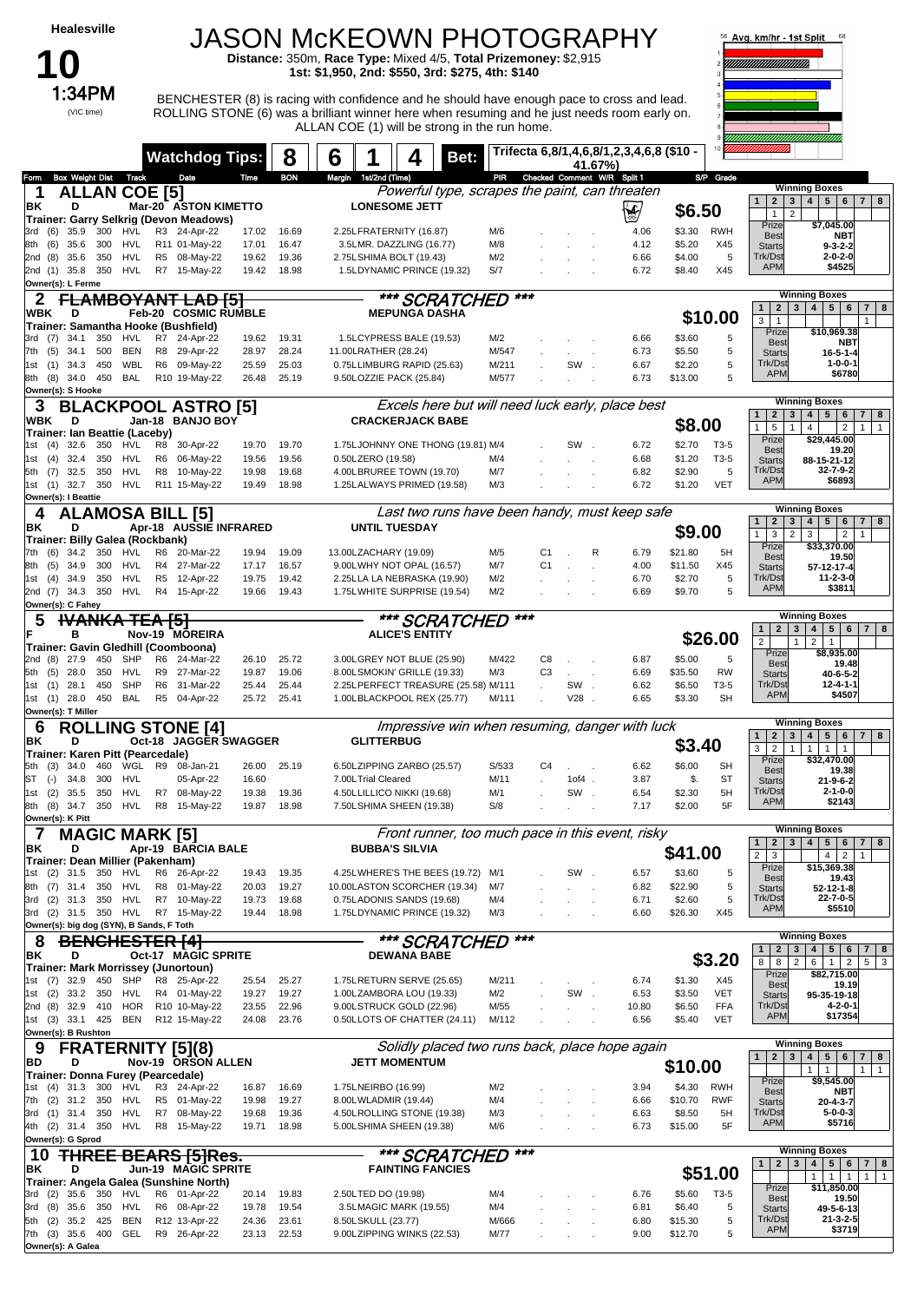### TRIALS EVERY WEDNESDAY

**Distance:** 300m, **Race Type:** Mixed 4/5, **Total Prizemoney:** \$2,915 **1st: \$1,950, 2nd: \$550, 3rd: \$275, 4th: \$140**

**11** (VIC time)

1:55PM DR. SLATS (4) can run the hands off the clock and he should be able to burn them off soon after box rise. JAZZ OPERA (6) is normally very reliable early and she will be suited to this track. SHE'S EXQUISITE (7) can fire fresh



|                                                                                        | <b>Watchdog Tips:</b>           |                | 4              | 6                                                        | 8                      | Bet:                                           |                |        | Exacta 4/6,7,8 (\$10 for 333.33%) |                    |                 |                                                   |                                                                                                                       |
|----------------------------------------------------------------------------------------|---------------------------------|----------------|----------------|----------------------------------------------------------|------------------------|------------------------------------------------|----------------|--------|-----------------------------------|--------------------|-----------------|---------------------------------------------------|-----------------------------------------------------------------------------------------------------------------------|
| <b>Box Weight Dist Track</b><br>Form                                                   | Date                            | Time           | <b>BON</b>     | Margin 1st/2nd (Time)                                    |                        |                                                |                |        | PIR Checked Comment W/R Split 1   |                    | S/P Grade       |                                                   |                                                                                                                       |
| <b>GOLDEN BOY [5]</b><br>1                                                             |                                 |                |                |                                                          |                        | Every chance last time, will need it easier    |                |        |                                   |                    |                 | 1                                                 | <b>Winning Boxes</b><br>2 3 4 5 6<br>$7 \mid 8$                                                                       |
| ΒK<br>D                                                                                | Sep-18 EL GRAND SENOR           |                |                |                                                          | <b>MAJA MAHI MAHI</b>  |                                                |                |        |                                   | \$10.00            |                 | 2 <sup>1</sup><br>$\overline{1}$<br>3             | 2 <sup>1</sup><br>$\mathbf{1}$<br>1<br>$\mathbf{1}$                                                                   |
| Trainer: Ian Beattie (Laceby)<br>32.2<br>385<br>SHP<br>(6)<br>5th                      | R4 25-Apr-22                    | 22.16          | 21.68          | 4.25LPADDY'S MARVEL (21.87)                              |                        | M/45                                           |                |        | 8.34                              | \$70.00            | FFA             | Prize                                             | \$17,576.34                                                                                                           |
| 32.4<br>300<br>HVL<br>4th<br>(7)                                                       | R11 01-May-22                   | 16.82          | 16.47          | 0.75LMR. DAZZLING (16.77)                                |                        | M/5                                            |                |        | 3.91                              | \$24.60            | X45             | <b>Best</b><br><b>Starts</b>                      | 16.84<br>57-11-7-11                                                                                                   |
| 300<br><b>HVL</b><br>32.6<br>5th<br>(4)                                                | R11 08-May-22                   | 17.09          | 16.52          | 8.50LACTION GIRL (16.52)                                 |                        | M/5                                            |                | SW     | 3.96                              | \$22.80            | 5               | Trk/Dst                                           | 12-2-1-3                                                                                                              |
| 385<br>SHP<br>2nd (2)<br>32.7                                                          | R7 12-May-22                    | 22.18          | 21.95          | 0.50LORIENTAL ONYX (22.15)                               |                        | M/22                                           |                |        | 8.22                              | \$5.90             | X45             | <b>APM</b>                                        | \$3998                                                                                                                |
| Owner(s): J Hamilton                                                                   |                                 |                |                |                                                          |                        |                                                |                |        |                                   |                    |                 |                                                   | <b>Winning Boxes</b>                                                                                                  |
| 2<br><b>ON THE MEND [4]</b>                                                            |                                 |                |                |                                                          |                        | Quick PB here but down on best form, risky     |                |        |                                   |                    |                 | $\overline{2}$<br>1                               | 4   5   6<br>3 <sup>1</sup><br>7 <sup>1</sup><br>8                                                                    |
| в<br>Trainer: Gavin Gledhill (Coomboona)                                               | Feb-20 BEAST UNLEASHED          |                |                | <b>QUEEN OPHELIA</b>                                     |                        |                                                |                |        |                                   | \$14.00            |                 | 1<br>$\mathbf{1}$<br>$\mathbf{1}$                 | $\mathbf{1}$<br>$\mathbf{1}$                                                                                          |
| 385<br>SHP<br>3rd (6)<br>30.0                                                          | R9 11-Apr-22                    | 22.30          | 21.76          | 3.00LWEST SONG (22.09)                                   |                        | M/12                                           |                |        | 8.18                              | \$5.90             | 5               | Prize                                             | \$9,060.00                                                                                                            |
| 385<br>SHP<br>(4)<br>30.0<br>7th                                                       | R10 18-Apr-22                   | 22.95          | 21.86          | 10.00LREV UP FREDDY (22.26)                              |                        | M/27                                           |                |        | 8.35                              | \$2.80             | 5               | <b>Best</b><br><b>Starts</b>                      | 16.65<br>25-5-0-6                                                                                                     |
| (3)<br>29.6<br>390<br>WBL<br>6th                                                       | R9 21-Apr-22                    | 22.74          | 21.95          | 9.00LASTON DELIGHT (22.13)                               |                        | M/66                                           |                |        | 8.89                              | \$23.20            | <b>RWH</b>      | Trk/Dst                                           | $14 - 5 - 0 - 4$                                                                                                      |
| HVL<br>4th (6)<br>30.5<br>300                                                          | R10 08-May-22                   | 17.01          | 16.52          | 2.50LLADY FABIO (16.84)                                  |                        | M/1                                            |                |        | 3.86                              | \$14.20            | <b>FFA</b>      | <b>APM</b>                                        | \$5071                                                                                                                |
| Owner(s): C French                                                                     |                                 |                |                |                                                          |                        |                                                | ***            |        |                                   |                    |                 |                                                   | <b>Winning Boxes</b>                                                                                                  |
| <b>MARCUS MOLONEY [5]</b><br>3                                                         |                                 |                |                |                                                          |                        | *** SCRATCHED                                  |                |        |                                   |                    |                 | $\mathbf{1}$                                      | 2   3   4   5   6<br> 7 8                                                                                             |
| <b>BKW</b><br>D<br>Trainer: Adam Richardson (Bushfield)                                | Aug-19 ORSON ALLEN              |                |                |                                                          | <b>GLITTERBUG</b>      |                                                |                |        |                                   |                    | \$7.50          | $\mathbf{1}$                                      | $\overline{1}$<br>$\mathbf{1}$<br>1                                                                                   |
| 31.0<br>390<br>WBL<br>3rd (3)                                                          | R9 07-Apr-22                    | 22.57          | 22.14          | 1.25LASTON DELIGHT (22.50)                               |                        | S/65                                           | C <sub>1</sub> |        | 8.87                              | \$7.20             | 5H              | Prize<br><b>Best</b>                              | \$9,462.50<br>16.83                                                                                                   |
| 425<br><b>BEN</b><br>30.8<br>6th<br>(4)                                                | R12 16-Apr-22                   | 24.26          | 23.51          | 6.50LSASSENACH (23.82)                                   |                        | M/456                                          |                |        | 6.59                              | \$5.70             | 5               | <b>Starts</b>                                     | $18 - 4 - 4 - 4$                                                                                                      |
| 390<br>WBL<br>(2)<br>30.7<br>3rd                                                       | R10 04-May-22                   | 22.41          | 21.79          | 4.75LBANG (22.08)                                        |                        | S/74                                           |                |        | 8.85                              | \$57.60            | 5H              | Trk/Dst<br><b>APM</b>                             | 3-1-2-0<br>\$6463                                                                                                     |
| WBL<br>31.2 390<br>1st<br>(5)                                                          | R10 09-May-22                   | 22.11          | 21.67          | 1.25LROBIN'S CHOICE (22.20)                              |                        | M/11                                           |                |        | 8.57                              | \$9.60             | 5               |                                                   |                                                                                                                       |
| Owner(s): Lonnie and Marcus (SYN), P Thomson, B Moloney                                |                                 |                |                |                                                          |                        | Drops the hammer soon after box rise, yes      |                |        |                                   |                    |                 |                                                   | <b>Winning Boxes</b>                                                                                                  |
| DR. SLATS [5]<br>4<br>BD<br>D                                                          | Jul-19 BERNARDO                 |                |                | DR. MINO                                                 |                        |                                                |                |        |                                   |                    |                 | $1 \mid 2 \mid 3 \mid 4 \mid$                     | $5 \mid 6$<br>7   8                                                                                                   |
| Trainer: William Mcmahon (Darriman)                                                    |                                 |                |                |                                                          |                        |                                                |                |        |                                   | \$1.90             |                 | 3                                                 | 2 <br>2 <br>3<br>$\overline{1}$                                                                                       |
| 350<br>HVL<br>1st (4)<br>33.3                                                          | R8 20-Mar-22                    | 19.28          | 19.09          | 2.25LHUGO (19.43)                                        |                        | M/8                                            |                |        | 6.67                              | \$2.30             | <b>FFA</b>      | Prize<br><b>Best</b>                              | \$27,750.00<br>16.96                                                                                                  |
| 33.6<br>350<br>HVL<br>1st<br>(5)                                                       | R10 27-Mar-22                   | 19.06          | 19.06          | 4.00LHUGO (19.33)                                        |                        | M/1                                            | C <sub>1</sub> | SW.    | 6.51                              | \$1.30             | <b>FFA</b>      | <b>Starts</b>                                     | 22-11-4-2                                                                                                             |
| HVL<br>4th<br>(3)<br>33.1<br>350                                                       | R6 01-May-22                    | 19.67          | 19.27          | 4.75LMAJOR CYCLONE (19.35)                               |                        | M/6                                            |                |        | 6.64                              | \$1.80             | <b>FFA</b>      | Trk/Dst<br><b>APM</b>                             | $2 - 1 - 1 - 0$<br>\$9535                                                                                             |
| HVL<br>3rd (5)<br>33.4<br>350<br>Owner(s): DOCTORS KENNELS (SYN), W Mcmahon, J Mcmahon | R9 08-May-22                    | 19.53          | 19.36          | 2.50LHILL TOP JONNIE (19.36)                             |                        | M/2                                            |                |        | 6.53                              | \$2.30             | <b>FFA</b>      |                                                   |                                                                                                                       |
| <b>CYPRESS BALE (NSW)[4]</b><br>5                                                      |                                 |                |                |                                                          |                        | *** SCRATCHED                                  | ***            |        |                                   |                    |                 |                                                   | <b>Winning Boxes</b>                                                                                                  |
| BE<br>D                                                                                | Oct-18 KINDA CRUEL RED          |                |                |                                                          | <b>LYKA ALLEN</b>      |                                                |                |        |                                   |                    |                 | 2 <br>$\mathbf{1}$                                | 3   4   5   6<br>$7 \mid 8$                                                                                           |
| Trainer: Adam Richardson (Bushfield)                                                   |                                 |                |                |                                                          |                        |                                                |                |        |                                   |                    | \$21.00         | $\mathbf{1}$<br>Prize                             | $\overline{2}$<br>$\overline{2}$<br>$1 \mid 2$<br>$\overline{1}$<br>$\mathbf{1}$<br>\$21,627.50                       |
| 425<br>BEN<br>2nd (5)<br>35.0                                                          | R3 17-Apr-22                    | 24.00          | 23.50          | 0.10LNITRO BALE (23.99)                                  |                        | M/111                                          |                |        | 6.57                              | \$37.40            | 5               | <b>Best</b>                                       | 16.71                                                                                                                 |
| 34.9<br>350<br>HVL<br>(3)<br>1st                                                       | R7 24-Apr-22                    | 19.53          | 19.31          | 0.25LGEL BLASTER (19.54)                                 |                        | M/3                                            |                |        | 6.66                              | \$21.00            | 5               | <b>Starts</b>                                     | 61-10-10-6                                                                                                            |
| BEN<br>425<br>2nd (5)<br>34.6<br>7th (1) 35.5 425 BEN                                  | R11 29-Apr-22<br>R2 06-May-22   | 24.06<br>24.39 | 23.75<br>23.69 | 4.50LKRAKEN STINGER (23.75)<br>9.50LSILVER BRUTE (23.75) |                        | Q/112<br>M/445                                 |                |        | 6.56<br>6.56                      | \$3.00<br>\$16.70  | 5<br>5H         | Trk/Dst<br><b>APM</b>                             | $2 - 1 - 0 - 0$<br>\$7322                                                                                             |
| Owner(s): A Richardson                                                                 |                                 |                |                |                                                          |                        |                                                |                |        |                                   |                    |                 |                                                   |                                                                                                                       |
| <b>JAZZ OPERA [5]</b><br>6                                                             |                                 |                |                |                                                          |                        | Comes out running, track may suit, danger      |                |        |                                   |                    |                 |                                                   | <b>Winning Boxes</b>                                                                                                  |
| в<br>ΒK                                                                                | Apr-19 FERNANDO BALE            |                |                | <b>HIGHTAN</b>                                           |                        |                                                |                |        |                                   | \$4.60             |                 | $\mathbf{2}$<br>1<br>$\mathbf{1}$<br>$\mathbf{1}$ | $3 \mid 4 \mid$<br>$5 \mid 6$<br>$7 \mid 8$<br>$\overline{1}$                                                         |
| Trainer: Natalie Presutto (Devon Meadows)                                              |                                 |                |                |                                                          |                        |                                                |                |        |                                   |                    |                 | Prize                                             | $2^{\circ}$<br>2 <sup>1</sup><br>$\mathbf{1}$<br>$\overline{4}$<br>\$74,240.00                                        |
| 25.0<br>450<br>WBL<br>7th (2)                                                          | R <sub>6</sub><br>28-Apr-22     | 25.66          | 24.93          | 6.00LOLD NEWS (25.25)                                    |                        | Q/157                                          |                |        | 6.51                              | \$31.00            | <b>SH</b>       | <b>Best</b>                                       | <b>FSTD</b>                                                                                                           |
| (6)<br>25.2<br>400<br>WGL<br>1st<br>25.4<br>525<br>MEA<br>4th<br>(2)                   | 03-May-22<br>R4<br>R2 07-May-22 | 22.51<br>30.58 | 22.33<br>29.99 | 7.00LTHROW CAUTION (22.97)<br>5.50LDUSTY LYN (30.22)     |                        | M/11<br>M/2233                                 |                |        | 8.32<br>5.12                      | \$5.40<br>\$3.70   | <b>FFA</b><br>5 | <b>Starts</b><br>Trk/Dst                          | 41-12-7-6<br>$0 - 0 - 0 - 0$                                                                                          |
| 525<br>MEP<br>3rd (1) 25.3                                                             | R9 11-May-22                    | 30.23          | 29.76          | 3.00LULTIMATE AVENGER (30.03) Q/1122                     |                        |                                                |                |        | 5.09                              | \$3.00             | 5H              | <b>APM</b>                                        | \$12107                                                                                                               |
| Owner(s): M Nolan                                                                      |                                 |                |                |                                                          |                        |                                                |                |        |                                   |                    |                 |                                                   |                                                                                                                       |
| <b>SHE'S EXQUISITE [5]</b><br>7                                                        |                                 |                |                |                                                          |                        | Resuming, good record here over 350m, threat   |                |        |                                   |                    |                 | $\boxed{1}$<br>$2 \mid 3 \mid$                    | <b>Winning Boxes</b><br>78                                                                                            |
| BD<br>в                                                                                | Nov-19 ORSON ALLEN              |                |                |                                                          | <b>JETT MOMENTUM</b>   |                                                |                |        |                                   | \$8.00             |                 | $\mathbf{1}$<br>$\overline{2}$<br>$\mathbf{1}$    | 4   5   6<br>$\overline{2}$<br>$\mathbf{1}$                                                                           |
| Trainer: Donna Furev (Pearcedale)<br>29.7<br>460<br>(4)<br>WGL<br>6th                  | R9 15-Feb-22                    |                | 25.67          | 18.00LZEALOUS ALEX (25.67)                               |                        | M/666                                          | C1             |        | w<br>6.82                         | \$8.20             | X45             | Prize                                             | \$15,379.38                                                                                                           |
| (4)<br>28.8<br>440<br>SLE<br>5th                                                       | R5 27-Feb-22                    | 26.86<br>25.44 | 24.45          | 15.00LMY MATE TIP (24.45)                                |                        | M/466                                          | C7             |        | 5.36                              | \$8.80             | 5               | <b>Best</b><br><b>Starts</b>                      | 16.82<br>$16 - 7 - 1 - 0$                                                                                             |
| 2nd (7) 29.0<br>300<br><b>HVL</b>                                                      | R11 20-Mar-22                   | 16.68          | 16.46          | 0.75LGUNAI REBEL (16.64)                                 |                        | M/4                                            | C <sub>4</sub> |        | 3.93                              | \$6.70             | 5               | Trk/Dst                                           | 4-1-1-0                                                                                                               |
| HVL<br>5th (4) 29.1 300                                                                | R4 27-Mar-22                    | 16.94          | 16.57          | 5.50LWHY NOT OPAL (16.57)                                |                        | M/8                                            | C1             |        | 4.04                              | \$2.30             | X45             | <b>APM</b>                                        | \$6067                                                                                                                |
| Owner(s): G Sprod                                                                      |                                 |                |                |                                                          |                        |                                                |                |        |                                   |                    |                 |                                                   | <b>Winning Boxes</b>                                                                                                  |
| <b>TEAM STAFFING [5]</b><br>8                                                          |                                 |                |                |                                                          |                        | Wide runner, racing with confidence, keep safe |                |        |                                   |                    |                 | $\mathbf{2}$<br>$\mathbf{1}$                      | $3 \mid 4 \mid$<br>$5 \mid 6$<br>$\overline{7}$<br>8                                                                  |
| D<br>ΒK<br>Trainer: Gerard O'keeffe (Neerim Junction)                                  | Sep-20 ZAMBORA BROCKIE          |                |                |                                                          | <b>MIX OFF HARMONY</b> |                                                |                |        |                                   | \$12.00            |                 | 1                                                 | 2<br>$\mathbf{1}$                                                                                                     |
| 1st (8) 31.7<br>350<br>HVL                                                             | R <sub>3</sub><br>08-May-22     | 19.88          | 19.36          | 1.25LMORE ISSUES (19.97)                                 |                        | M/3                                            |                |        | 6.68                              | \$2.30             | X67H            | Prize                                             | \$11,710.00                                                                                                           |
| 2nd (8) 32.2<br>350<br>HVL                                                             | R5 10-May-22                    | 19.76          | 19.68          | 0.75LMASTER ZORRO (19.71)                                |                        | M/1                                            |                |        | 6.64                              | \$7.90             | X67             | <b>Best</b><br><b>Starts</b>                      | <b>FSTD</b><br>$18 - 4 - 7 - 2$                                                                                       |
| 1st (1) 32.0 350<br>HVL                                                                | R4 15-May-22                    | 19.55          | 18.98          | 0.25LMORE ISSUES (19.56)                                 |                        | S/4                                            |                | SW.    | 6.73                              | \$2.00             | X67F            | Trk/Dst<br><b>APM</b>                             | $0 - 0 - 0 - 0$<br>\$9539                                                                                             |
| 3rd (7) 31.9 395 TRA                                                                   | R6 18-May-22                    | 22.65          | 22.25          | 1.25LRAPID VOYAGE (22.57)                                |                        | M/834                                          |                |        | 3.87                              | \$3.30             | 5               |                                                   |                                                                                                                       |
| Owner(s): B Blackshaw                                                                  |                                 |                |                |                                                          |                        | One paced and will get run off her feet        |                |        |                                   |                    |                 |                                                   | <b>Winning Boxes</b>                                                                                                  |
| <b>MIGHTY TRACEY [5](3)</b><br>9<br>BD<br>в                                            | Dec-17 STAGGER                  |                |                | <b>MIGHTY BREE</b>                                       |                        |                                                |                |        |                                   |                    |                 | 2 <sub>1</sub>                                    | 3   4   5   6<br>7   8                                                                                                |
| Trainer: John Brown (Nyora)                                                            |                                 |                |                |                                                          |                        |                                                |                |        |                                   | \$51.00            |                 | 3 <sup>1</sup><br>$\overline{2}$                  | 3 <br>$\overline{2}$<br>$\overline{2}$                                                                                |
| 2nd (8)<br>26.0 311<br>CRN                                                             | R12 22-Dec-21                   | 17.97          | 17.53          | 0.25LASTON SUNDANCE (17.95)                              |                        | M/31                                           | C <sub>2</sub> |        | R<br>9.83                         | \$11.20            | 5               | Prize<br><b>Best</b>                              | \$24,643.13<br>16.89                                                                                                  |
| 3rd (4) 25.7 311<br>CRN                                                                | R12 29-Dec-21                   | 18.36          | 17.43          | 9.00LSIR CHAPPY (17.76)                                  |                        | M/53                                           | C <sub>2</sub> |        | 10.12                             | \$14.30            | 5               | <b>Starts</b>                                     | 99-12-21-8                                                                                                            |
| 7th (1) 26.1<br>300<br><b>HVL</b><br><b>TRA</b><br>8th (5) 24.9 350                    | R4 30-Jan-22<br>R12 13-May-22   | 17.61<br>20.88 | 16.46<br>19.73 | 17.00LBENCHESTER (16.46)<br>17.00LMAMALLENA (19.75)      |                        | M/4<br>M/88                                    | C <sub>1</sub> | $\sim$ | 4.01<br>7.10                      | \$43.50<br>\$21.60 | <b>VET</b><br>5 | Trk/Dst<br><b>APM</b>                             | $22 - 3 - 6 - 3$<br>\$1583                                                                                            |
| Owner(s): J Brown                                                                      |                                 |                |                |                                                          |                        |                                                |                |        |                                   |                    |                 |                                                   |                                                                                                                       |
| <b>HALF</b><br>10                                                                      | A DOUBLE (NSW)[5]Res.           |                |                |                                                          |                        | *** SCRATCHED                                  | ***            |        |                                   |                    |                 |                                                   | <b>Winning Boxes</b>                                                                                                  |
| <b>WRF</b><br>в                                                                        | Jan-19 DYNA DOUBLE ONE          |                |                | <b>SETELIA</b>                                           |                        |                                                |                |        |                                   |                    | \$51.00         | $\mathbf{2}$<br>1                                 | 3   4   5   6<br>7   8                                                                                                |
| Trainer: Leon Lacy (Noble Park)                                                        |                                 |                |                |                                                          |                        |                                                |                |        |                                   |                    |                 | 3<br>$\overline{2}$<br>Prize                      | $\overline{2}$<br>$\overline{2}$<br>$\overline{1}$<br>$\overline{1}$<br>$\overline{1}$<br>$\mathbf{1}$<br>\$18,637.50 |
| 7th (4) 24.5 300<br>HVL                                                                | R3 26-Apr-22                    | 17.44          | 16.58          | 6.00LKNUCKLE BUSTER (17.04)                              |                        | M/3                                            |                |        | 3.95                              | \$6.00             | 5               | <b>Best</b>                                       | 16.68                                                                                                                 |
| 3rd (8) 24.7<br>385<br>SHP                                                             | R12 05-May-22                   | 22.52          | 21.82          | 1.25LTOUGH LIKE ATOM (22.43)                             |                        | M/31                                           |                |        | 8.28                              | \$9.80<br>\$4.50   | T3-5<br>5       | <b>Starts</b><br>Trk/Dst                          | 86-13-10-13<br>$50 - 7 - 6 - 9$                                                                                       |
|                                                                                        |                                 |                |                |                                                          |                        |                                                |                |        |                                   |                    |                 |                                                   |                                                                                                                       |
| 1st (1) 24.9<br>300<br>HVL<br>1st (2) 25.0 350 TRA                                     | R4 10-May-22<br>R12 16-May-22   | 17.27<br>20.22 | 16.57<br>20.20 | 0.50LWARM BEER (17.29)<br>0.50LDARNUM BOLT (20.25)       |                        | S/2<br>M/11                                    |                |        | 3.91<br>6.66                      | \$9.10             | T3-5            | <b>APM</b>                                        | \$6147                                                                                                                |